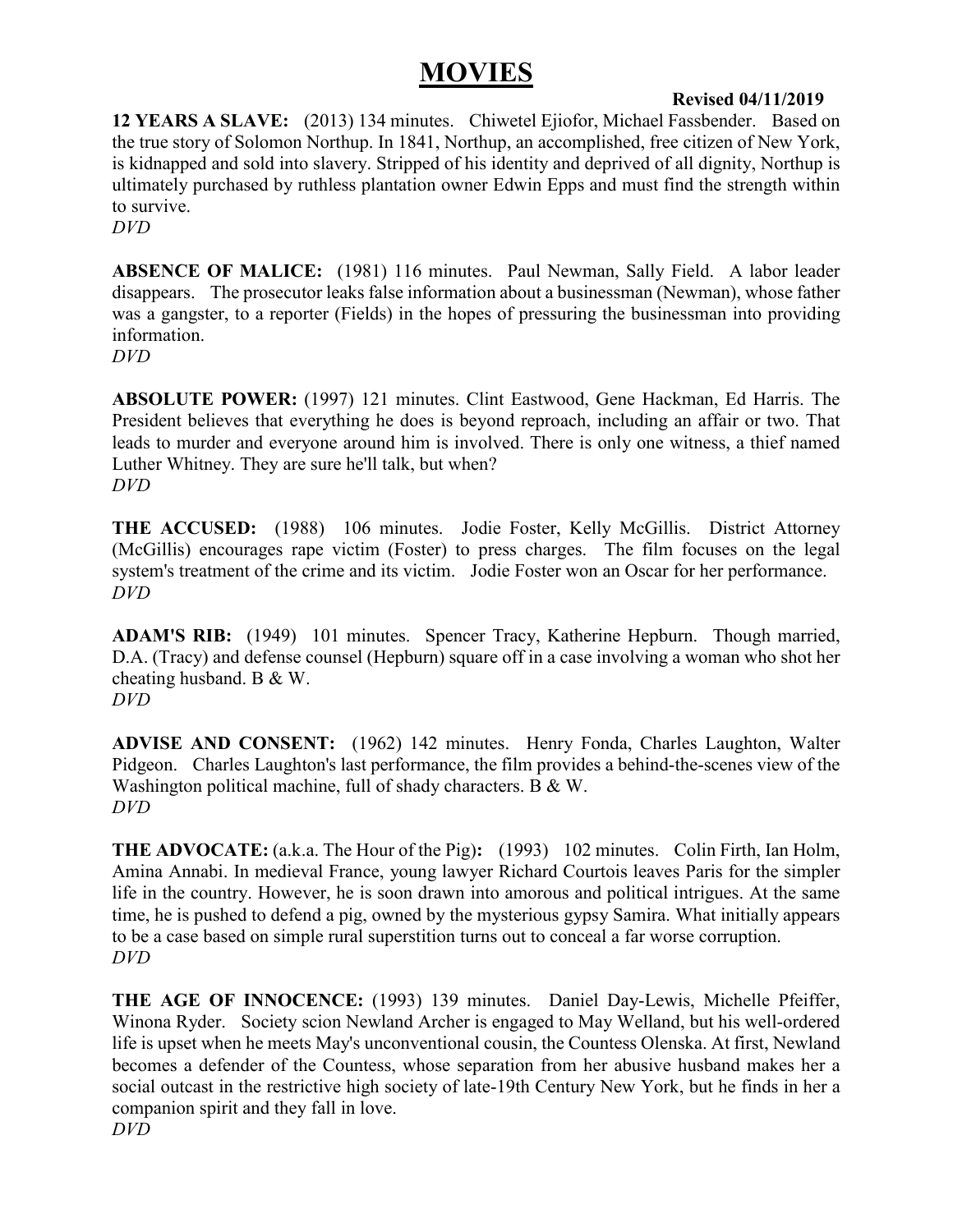**AIR FORCE ONE:** (1997) 124 minutes. Harrison Ford, Glenn Close, Gary Oldman. Gripping thriller about an uncompromising US President who has just told the world he will not negotiate with terrorists. *DVD*

**ALI:** (2001) 157 minutes. Will Smith. Dramatic biography of boxing great Muhammad Ali, which focuses on the ten-year period of 1964-1974. *DVD*

**ALL OF ME:** (1984) 91 minutes. Steve Martin, Lily Tomlin. Roger Cobb is a swinging bachelor, a lawyer, and a jazz musician. Edwina Cutwaters is a terminally ill spinster who is given another chance at life if her soul can be transported into another woman. However, the guru goofs, and Edwina's soul takes over the right side of Roger. *DVD*

**ALL THE KING'S MEN:** (2006) 128 minutes. Sean Penn, Jude Law, Kate Winslet. Willie Stark is an uncorrupted small-town mayor in 1950s Louisiana. He gets picked by the political machine to run as a wild card candidate in the upcoming gubernatorial race. But, when Willie realizes that he is being manipulated, he veers off on his own to become the darling of the electorate's downtrodden and forgotten hicks. Covering the campaign for a local paper is Jack Burden, whose editorial pieces become so admiring of Willie that he's fired. But, when Stark wins, Burden hires onto the new governor's team as a personal aide. Once in office, Governor Stark antagonizes the state legislature, the oil companies, and the moneyed classes with his share-thewealth promises to the sweaty masses. Legislators become so outraged that they start serious impeachment talk, a move supported by the admired and retired Judge Irwin, who also happens to be Jack's godfather. *DVD*

**ALL THE PRESIDENT'S MEN:** (1976) 138 minutes. Dustin Hoffman, Robert Redford. Young reporters from the *Washington Post* uncover the Watergate Affair. Based on the book by Carl Bernstein and Bob Woodward. *DVD*

**ALL THE PRETTY HORSES:** (2000) 117 minutes. Matt Damon, Penélope Cruz. Two young Texas cowboys on the cusp of manhood ride into 1940's Mexico in search of experience. What they find is a country as chaotic as it is beautiful, as cruel and unfeeling as it is mysterious, where death is a constant, capricious companion. *DVD*

**ALLY MCBEAL (First Season):** (1999) 969 minutes. Calista Flockhart. Ally McBeal is a single young lawyer looking for love and fulfillment in life. She works for a Boston Law firm with her ex-lover and his wife, a money loving boss and an annoying receptionist. With all that is going on she must contend with her feelings and her over active imagination. *DVD*

**AMERICAN ROCK:** (1976, 1995) Cartoon that translates important events in American history and important features of the American political and social system into original rock songs illustrated by cartoons. *VHS*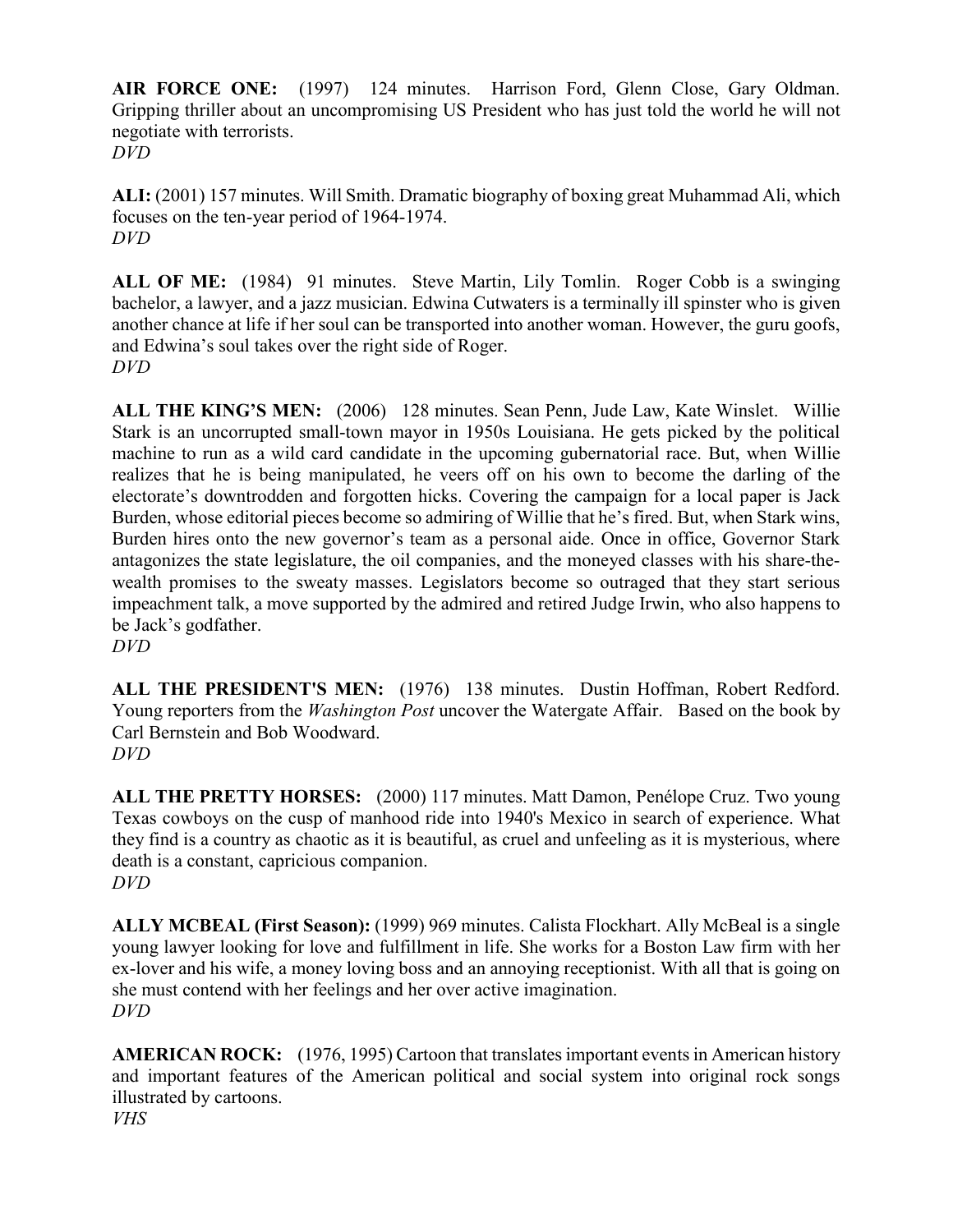**AMERICAN CRIME STORY: THE PEOPLE V. O.J. SIMPSON:** (2016) 498 minutes. Cuba Gooding, Jr., Sarah Paulson, David Schwimmer. Told from the perspective of the lawyers, it explores the chaotic dealings behind closed doors and how prosecution overconfidence, defense shrewdness and shocking courtroom twists led to one of the most earth-shattering verdicts of all time. It is based on the best-selling book The Run of His Life: The People v. O.J. Simpson by Jeffrey Toobin.

*DVD*

**AMISTAD:** (1997) Morgan Freeman, Nigel Hawthorne, Anthony Hopkins. A drama about an 1839 mutiny onboard a slave ship that is traveling towards the Northeast Coast of America. Much of the story involves a court-room drama about the slave who led the revolt. *VHS*

**ANATOMY OF A MURDER:** (1959) 160 minutes. Jimmy Stewart, Lee Remick, Ben Gazarra, George C. Scott. Army lieutenant (Gazarra) is charged with the murder of a bartender who allegedly raped his wife (Remick). Defense counsel (Stewart) spars with prosecutor (Scott). All is not what it seems. Or is it? *DVD*

**AND THE BAND PLAYED ON:** (1993) 141 minutes. Matthew Modine, Alan Alda. Dr. Don Francis (Modine), a researcher at the Centers for Disease Control, seeks to uncover the cause of a number of mysterious deaths. With little funding for a subject few will even discuss, not only must he fight the disease, but a disinterested public, the government, the media and even the communities where the mysterious virus strikes hardest. But as the death toll mounts, public interest is stirred and Francis' research becomes a desperate race against time. *DVD*

**AND JUSTICE FOR ALL:** (1979) 119 minutes. Al Pacino, John Forsythe. An attorney (Pacino) with something to hide is pressured into representing a Judge (Forsythe) accused of rape. *DVD*

**ANGELS IN AMERICA:** (2004) 352 minutes. Al Pacino, Meryl Streep, Emma Thompson. Set in 1985. Revolves around two very different men with AIDS, one fictional, one fictionalized. Roy Cohn, personifies all the hypocrisy, delusion and callousness of the official response to the plague. Nothing shakes Roy's lack of empathy: even on his death bed, he's fighting with his gay nurse and taunting the woman he helped put to death, Ethel Rosenberg. The other patient is Prior Walter, who is visited by an angel and deserted by his self-pitying lover, Louis. Louis moves on to a relationship with Joe Pitt, a Mormon lawyer whose closeted homosexuality drives his wife to delusions and brings his mother to New York. *DVD*

**APPLE DUMPLING GANG:** (1975) 100 minutes. Bill Bixby, Susan Clark, Don Knotts. Three orphaned siblings are forced upon confirmed bachelor Donovan (Bixby) in a 19th century boom town of Quake City, CA. After an earthquake shakes the area, the children find a large gold nugget worth tens of thousands of dollars. But their newfound wealth is causing more problems than it's solving, so they agree to "give" the gold to two bumbling outlaws (Knotts & Conway). But they only way they can get the gold is to steal it from the bank vault where it's being held for safe keeping. *DVD*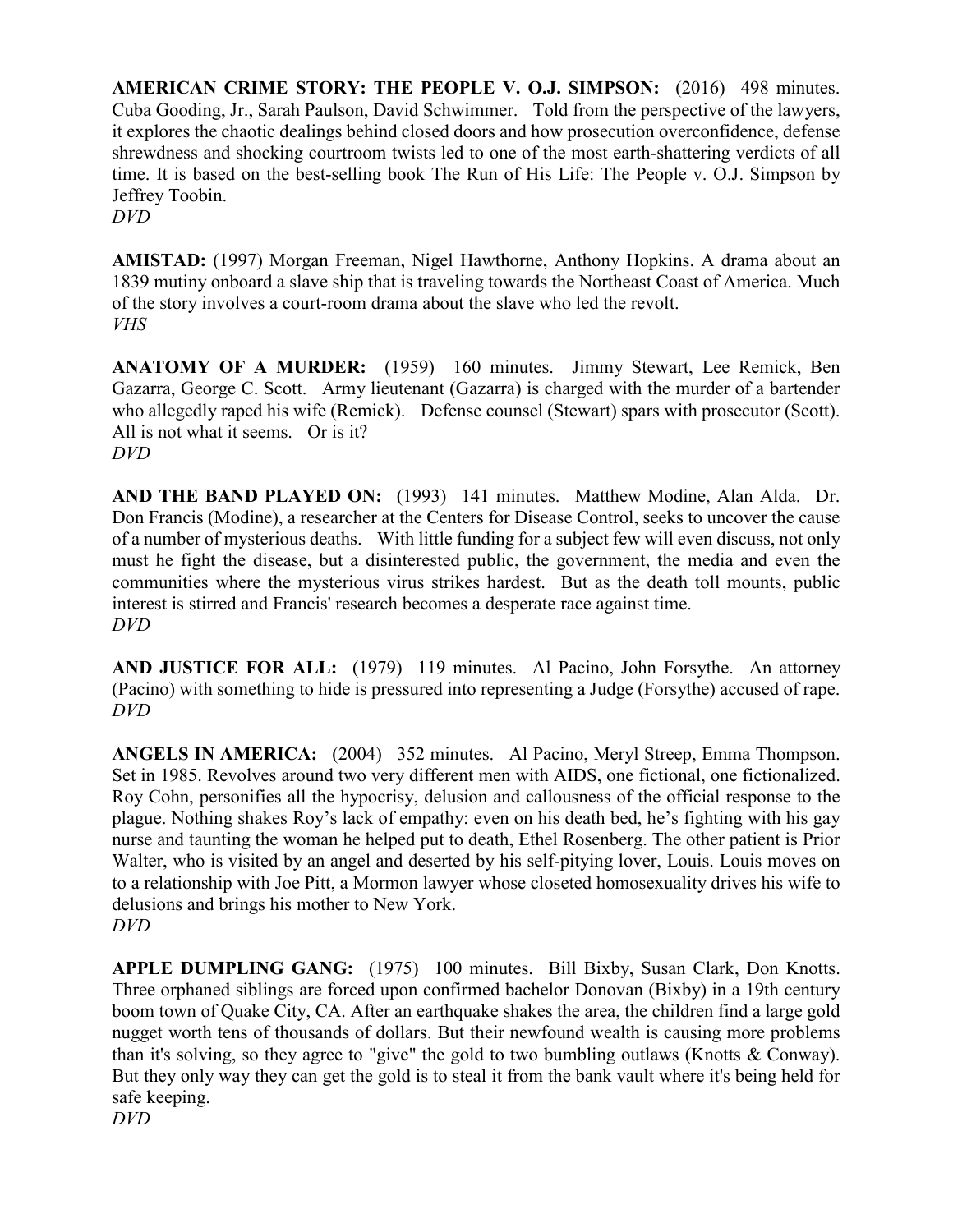**ASSAULT AT WEST POINT:** (1994) 95 minutes. Samuel L. Jackson, Sam Waterston, Seth Gillam. A dramatization of the court martial of Johnson Whittaker (Gillam) and the clash between a Harvard-educated black law professor (Jackson) and his co-defense, a racist white attorney (Waterston) more interested in upholding the honor of West Point than in seeing that justice is done.

*VHS*

**BATMAN BEGINS:** (2005) 140 minutes. Christian Bale, Michael Caine, Katie Holmes. Eight-year-old Bruce Wayne falls into a cave where he encounters a swarm of bats. Bruce develops a fear of bats, and later urges his parents to leave an opera featuring bat-like creatures. Outside the theater, Bruce Wayne's parents are both killed in a robbery by mugger Joe Chill. Bruce blames himself for his parents' murder: had he not been frightened, the Waynes would not have encountered Chill. He is taken in by a mysterious instructor named Ducard and urged to become a ninja in the League of Shadows, but he instead returns to his native Gotham City resolved to end the mob rule that is strangling it. *DVD*

**BATMAN FOREVER:** (1995) 121 minutes. Val Kilmer, Tommy Lee Jones, Jim Carrey, Nicole Kidman. The Dark Knight of Gotham City confronts a dastardly duo: Two-Face and the Riddler. Formerly District Attorney Harvey Dent, Two-Face incorrectly believes Batman caused the courtroom accident which left him disfigured on one side; he has unleashed a reign of terror on the good people of Gotham. Edward Nygma, computer-genius and former employee of millionaire Bruce Wayne, is out to get the philanthropist; as The Riddler he perfects a device for draining information from all the brains in Gotham, including Bruce Wayne's knowledge of his other identity. Batman/Wayne is/are the love focus of Dr. Chase Meridan. Former circus acrobat Dick Grayson, his family killed by Two-Face, becomes Wayne's ward and Batman's new partner Robin the Boy Wonder. *DVD*

**BEE MOVIE:** (2007) 91 minutes. Jerry Seinfeld, Renée Zellweger. Barry B. Benson, a bee who has just graduated from college, is disillusioned at his lone career choice: making honey. On a special trip outside the hive, Barry's life is saved by Vanessa, a florist in New York City. As their relationship blossoms, he discovers humans actually eat honey, and subsequently decides to sue

us. *DVD*

**BEFORE & AFTER:** (1995) 108 minutes. Meryl Streep, Liam Neeson. A small close-knit community is rocked by a shocking murder -- and the only suspect is the teenage son of a respected local family. *DVD*

**BERNIE:** (2011) 99 minutes. Jack Black, Shirley MacLaine, Matthew McConaughey. In the tiny, rural town of Carthage, Texas, assistant funeral director Bernie Tiede was one of the town's most beloved residents. He taught Sunday school, sang in the church choir and was always willing to lend a helping hand. Everyone loved and appreciated Bernie, so it came as no surprise when he befriended Marjorie Nugent, an affluent widow who was as well known for her sour attitude as her fortune … The people of Carthage were shocked when it was reported that Marjorie Nugent had been dead for some time, and Bernie Tiede was charged with the murder. *DVD*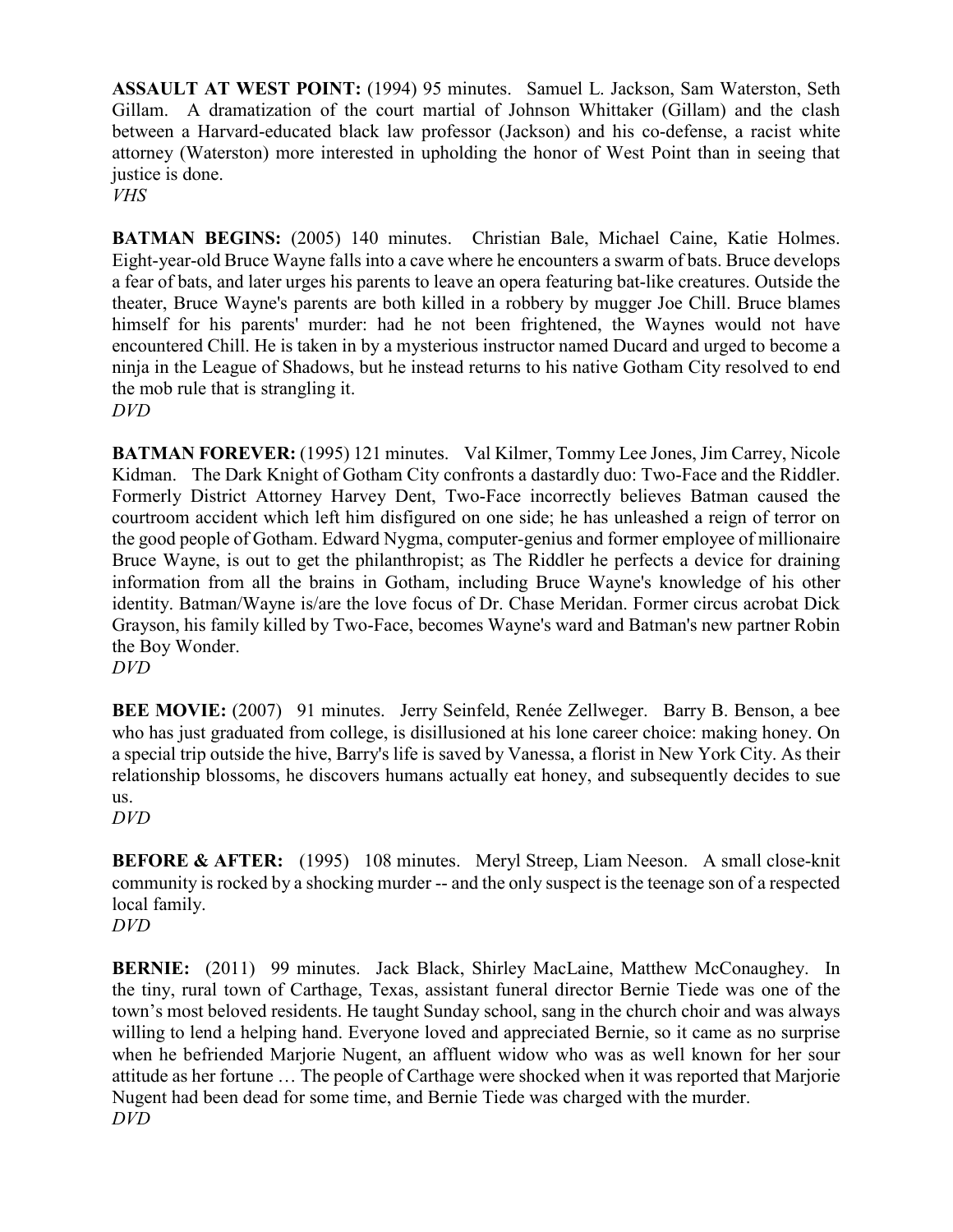**BETTER CALL SAUL (Season One):** (2015) 470 minutes. Bob Odenkirk, Jonathan Banks, Rhea Seehorn. The trials and tribulations of criminal lawyer, Saul Goodman, in the time leading up to establishing his strip-mall law office in Albuquerque, New Mexico. A spinoff from the Breaking Bad television show, it takes place six years before the events of Breaking Bad and follows small-time lawyer Jimmy McGill and the circumstances that lead to his metamorphosis into criminal-minded lawyer Saul Goodman. *DVD*

**BEYOND A REASONABLE DOUBT:** (2009) 106 minutes. Jesse Metcalfe, Amber Tamblyn, Michael Douglas. High profile lawyer, Mark Hunter has an impeccable record putting criminals behind bars and is a shoo-in for governor in the upcoming election. But when ambitious rookie journalist, C.J. Nicholas begins investigating Hunter for tampering with evidence to secure his convictions, the district attorney's perfect record is up for scrutiny. Commencing a risky game of cat and mouse with Hunter, C.J. frames himself as a murder suspect to catch the corrupt D.A. in the act. Romantically involved with C.J. but unaware of his assignment, assistant D.A. Ella Crystal becomes caught between her boss's political ambitions and C.J.'s dangerous expose. As mounting evidence stacks up against both men, Ella's own life becomes threatened when she discovers incriminating proof that puts the fate of both C.J's innocence and Hunter's reputation in her hands.

*DVD*

**BICENTENNIAL MAN:** (2000) 131 minutes. Robin Williams, Sam Neill. A comedy about an android "household appliance" robot who just wants to be a regular guy. *DVD*

**THE BIG EASY:** (1987) 108 minutes. Dennis Quaid, Ellen Barkin, Ned Beatty, John Goodman. When a hood's murder triggers a bloody gangland drug war, detective Remy McSwain (Quaid) is on the scene. He's a smooth-talkin' cop who fits right in with the easy style of Cajun country. Remy meets his match in Anne Osborne (Barkin), a no-nonsense Assistant District Attorney in town to investigate police corruption. *DVD*

**BILLY BUDD:** (1962) 119 minutes. Terence Stamp, Peter Ustinov. A young sailor, provoked by repeated brutality at the hands of the first-mate, strikes back finally and accidentally kills his tormentor. Justice Shaw of the Supreme Judicial Court of Massachusetts must decide Budd's fate. Based on the novel by Herman Melville. B & W. *VHS*

**BIRDMAN OF ALCATRAZ:** (1962) 148 minutes. Burt Lancaster, Karl Malden, Thelma Ritter. A bitter convict in solitary confinement, Robert Stroud, nurses a sparrow back to health and in the process heals himself. B & W. *VHS*

**BIUTIFUL:** (2010) 148 minutes. Javier Bardem, Maricel Álvarez. Uxbal, single father of two children, finds his life in chaos as he is forced to deal with his life in order to escape the heat of crime in underground Barcelona, to break with the love for the divorced, manic depressive, abusive mother of his children and to regain spiritual insight in his life as he is diagnosed with terminal cancer. *DVD*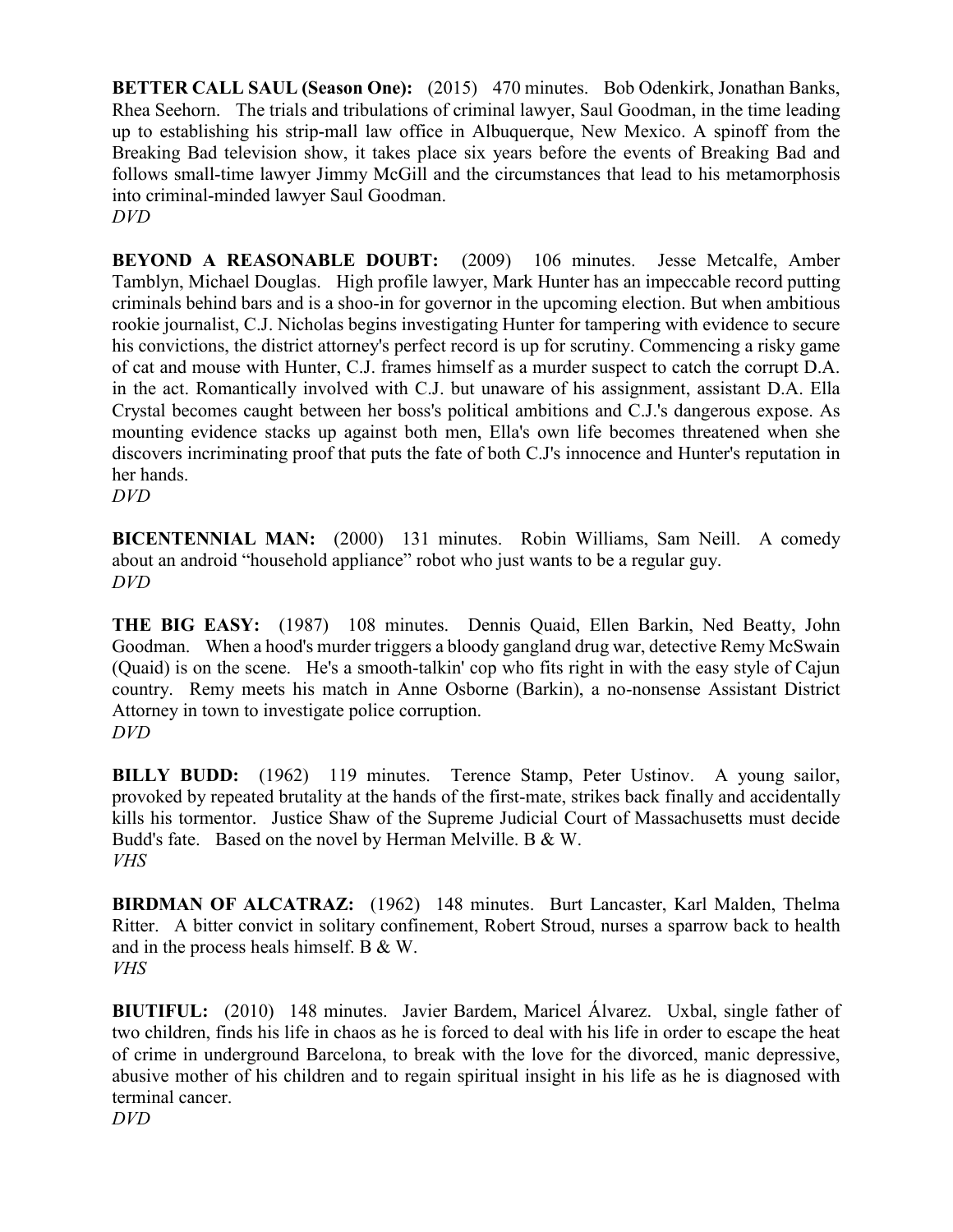**BLEAK HOUSE:** (1988) 391 minutes. Denholm Elliott and Diana Rigg star in Charles Dickens' biting social commentary on the justice system of 19th century England. The infamous Jarndyce case has been dragging through the courts for years, ruining lives and leaving entire families devastated. John Jarndyce (Elliott), a good-natured country gentleman, refuses to let it control his life. But one of his wards is not so fortunate. Like so many before him, the young man gets caught up in the labyrinthine suit and the intrigue that surrounds it. A powerful tale of greed and social decay.

*VHS*

**BLEAK HOUSE:** (2006) 465 minutes. Anna Maxwell Martin, Denis Lawson. An interminable court case has three young people each searching for the place in the world. They become involved with passionate young lovers, ruthless lawyers, and ice-cold aristocratic beauty, and a shrewd, relentless detective.

*DVD*

**BODY HEAT:** (1981) 113 minutes. William Hurt, Kathleen Turner, Mickey Rourke, Ted Danson. A Florida lawyer (Hurt) becomes involved with a sensuous and mysterious married woman (Turner) in a plot to kill her husband . . . a compelling portrayal of how desire can affect a lawyer's judgement.

*VHS, DVD*

**BODY OF EVIDENCE:** (1993) 101 minutes. Madonna, Willem Dafoe, Joe Mantegna. Rebecca Carlson (Madonna) plays a seductress on trial for the murder of her older, wealthy lover whose death, it seems, was the result of an intense lovemaking session with Rebecca. District Attorney Robert Garrett (Mantegna) is intent on prosecuting her. It is up to Rebecca's attorney, Frank Dulaney (Dafoe), to prove her innocence, but when he becomes entangled in her web of erotic game-playing, his body of evidence begins to contain as many curves as his client. *DVD*

**THE BONFIRE OF THE VANITIES:** (1990) 123 minutes. Tom Hanks, Bruce Willis, Melanie Griffith, Morgan Freeman. Hanks plays Sherman McCoy, a \$1-million-a-year bond trader whose wrong turn steers him toward a manslaughter charge. Willis is a jaded journalist who sees McCoy's fall as a ticket to the top. Griffith is McCoy's spoiled mistress, who was really at the wheel. And Freeman is the outspoken judge in whose courtroom the truth may (or may not) come out.

*DVD*

**THE BOONDOCK SAINTS:** (1999) 108 minutes. Willem Dafoe, Sean Patrick Flanery, Norman Reedus. Two Boston brothers become local saints when they kill some Russian gangsters, so they decide to kill all the evil men in their town. *DVD*

**BORN YESTERDAY:** (1950) 102 minutes. Judy Holliday, William Holden, Broderick Crawford. A corrupt millionaire junk dealer, embarrassed by his girlfriend's lack of social sophistication, arranges to have her trained in a crash course in "culture." He is surprised and outraged when after becoming aware of her role as pawn in his crooked business deals, she refuses to cooperate.

*DVD*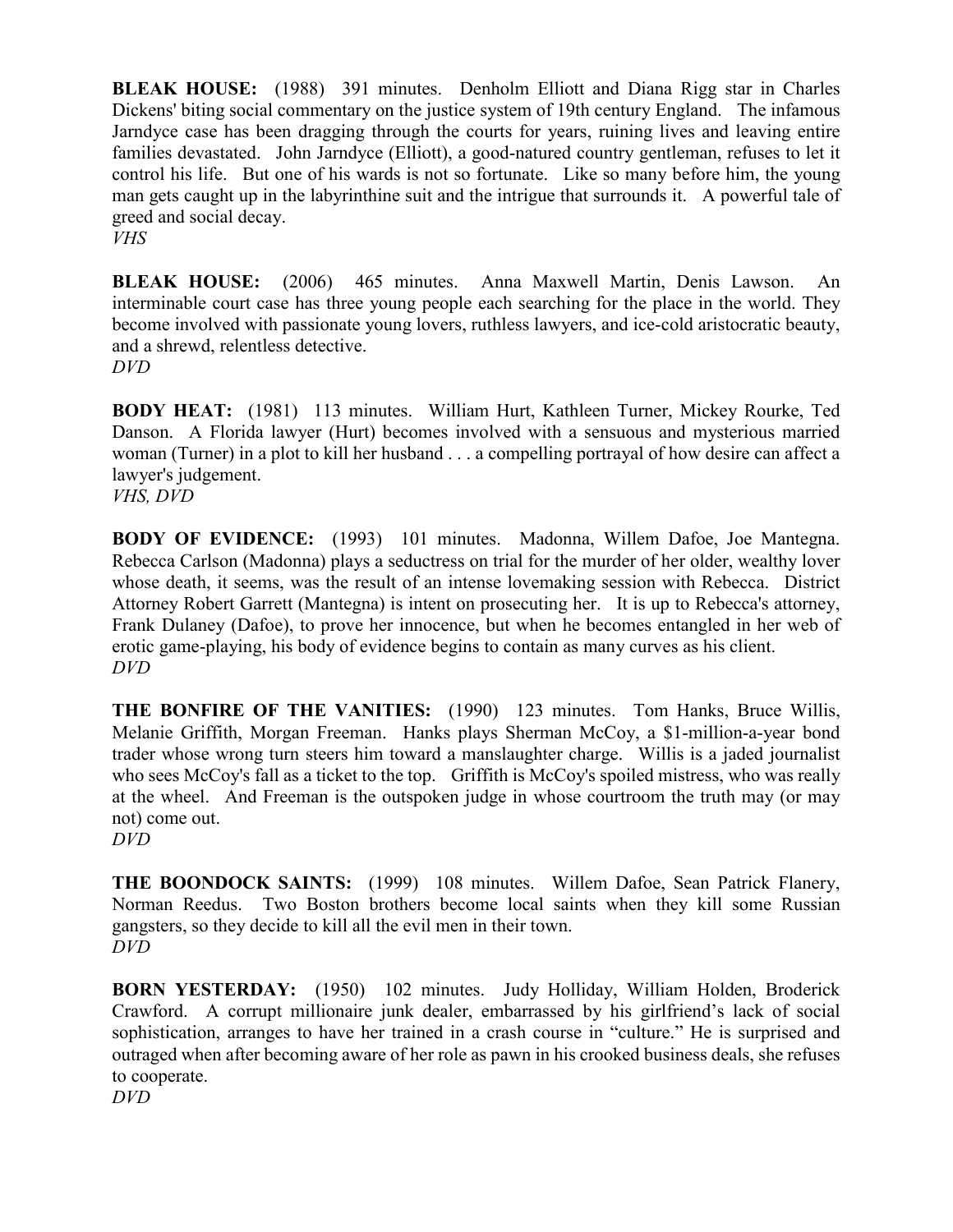**BORN YESTERDAY:** (1993) 100 minutes. Melanie Griffith, John Goodman, Don Johnson. A corrupt millionaire junk dealer, embarrassed by his girlfriend's lack of social sophistication, arranges to have her trained in a crash course in "culture." He is surprised and outraged when after becoming aware of her role as pawn in his crooked business deals, she refuses to cooperate. *DVD*

**BOSSA NOVA:** (2000) 95 minutes. Amy Irving, Antonio Fagundes. Tells the stories of several people in Rio with love problems. There's Mary Ann, a widowed American schoolteacher who has given up on ever finding love again; Pedro, an attorney separated from his wife; and Tania, (the wife) who may want him back. Then there's Roberto, Pedro's shy brother; Acácio, a soccer champ; Sharon, a law intern; and Nadine, a young bohemian who thinks she's found the man of her dreams on the internet. *DVD*

**BOSTON LEGAL (Seasons One through Five):** James Spader, William Shatner, Denny Crane, Candice Bergen. The professional and personal stories of a group of brilliant but often emotionally challenged attorneys. Confronts social and moral issues, while its characters continually stretch the boundaries of the law. *DVD*

**THE BOUNTY:** (1984) 130 minutes. Mel Gibson, Anthony Hopkins. The familiar story of Captain Bligh, whose cruelty leads to a mutiny on his ship. This version follows both the efforts of Fletcher Christian to get his men beyond the reach of British retribution, and the epic voyage of Captain Bligh to get his loyalists safely to East Timor in a tiny lifeboat. *DVD*

**THE BOYS OF ST. VINCENT:** (1992) 186 minutes. Henry Czerny, Johnny Morina, Brian Dooley. Inside the walls of St. Vincent's Orphanage, young boys fall victim to sexual, physical and emotional abuse at the hands of their guardians. Brother Lavin is the head of the orphanage who must juggle the teachings of the church with his own personal demons. The plight of the boys under his care remains a secret until the orphanage janitor and a local policeman speak out against the Brothers' appalling treatment of the orphans. During the ensuring investigation, the boys courageously testify against the Brothers. Fearing a scandal, religious and civil authorities conspire to shut down the case and quietly transfer the accused Brothers to new postings. Fifteen years later, still unhealed, the victims go public with their ordeal. As the veil of secrecy is finally lifted, their story will shock the world. *DVD*

**BRAVEHEART:** (1995) 177 minutes. Mel Gibson, Sophie Marceau. Gibson is William Wallace, a bold Scotsman who used the steel of his blade and the fire of his intellect to rally his countrymen to liberation. Filled with sword-clanging spectacle it's a saga of fierce combat, tender love, and the will to risk it all for something more precious: freedom. *DVD*

**BREAKER MORANT:** (1980) 107 minutes. Edward Woodward, Bryan Brown, Jack Thompson. Based on a true story, Breaker Morant is the wrenching tale of three soldiers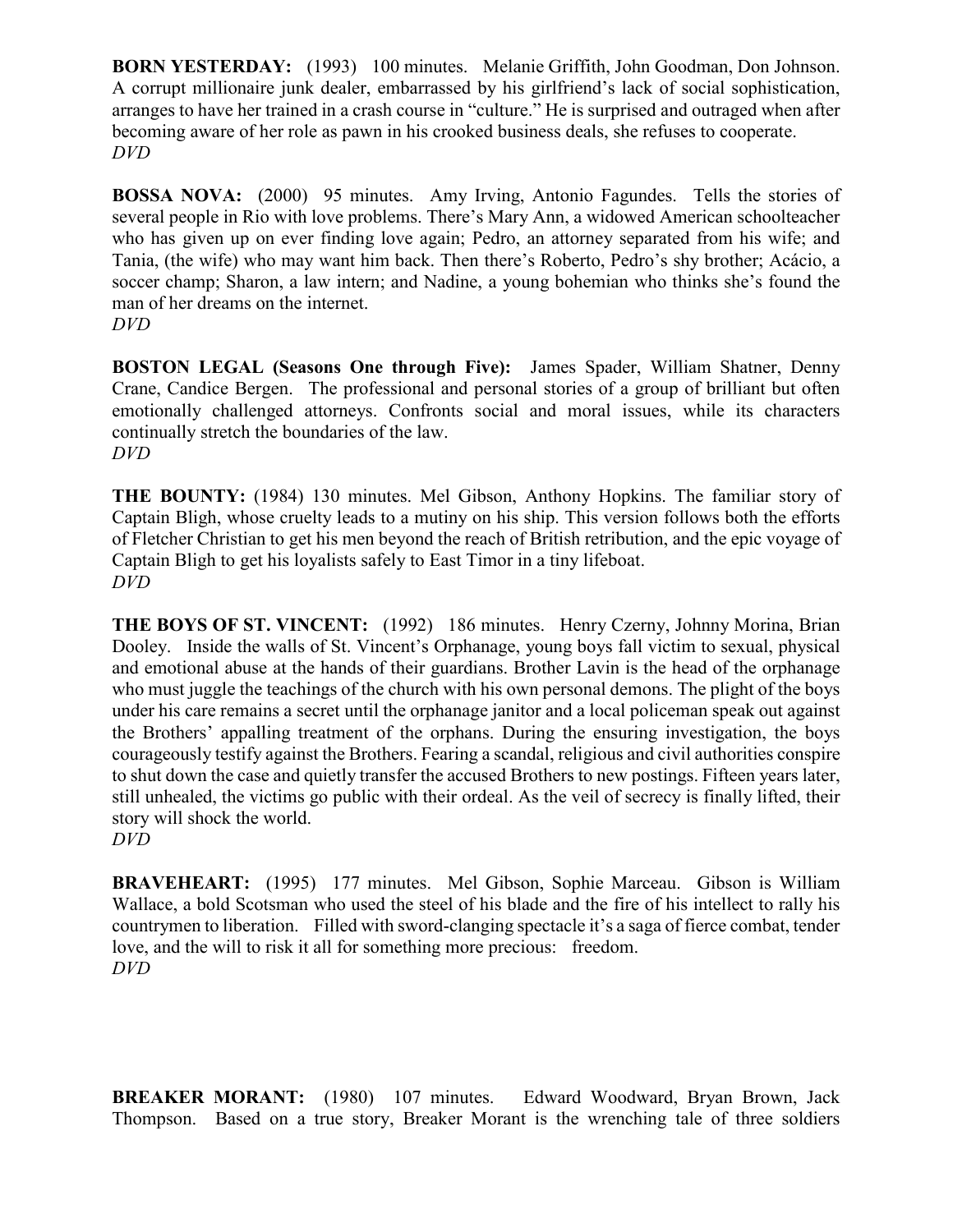(including Woodward and Brown) who are court-martialed at the end of the Boer War. In one of the most controversial court-martials in military history, they are defended by Major Thomas (Jack Thompson), a small town Australian solicitor who has only been given one day to prepare his case. *VHS, DVD*

**BRIDGE OF SPIES:** (2015) 141 minutes. Tom Hanks, Mark Rylance, Amy Ryan, Alan Alda. James Donovan is a Brooklyn lawyer who finds himself thrust into the center of the Cold War when the CIA sends him on the near-impossible task to negotiate the release of a captured American U-2 pilot. *DVD*

**BRIDGET JONES'S DIARY:** (2001) 98 minutes. Renée Zelweger, Hugh Grant, Colin Firth. Can a single woman over 30, who smokes too much, drinks too much, and has a tendency to say whatever comes into her mind, find her place in the world... and a man? *DVD*

**BROKEDOWN PALACE:** (1999) 100 minutes. Claire Danes, Kate Beckinsale, Bill Pullman. Alice and Darlene, best friends, decide to take a trip to Thailand to celebrate high-school graduation. While there, they are befriended by charming Australian rogue Nick Parks. Nick convinces them to take a weekend side trip to Hong Kong, but at the airport, they are busted for smuggling drugs. They are convicted and sentenced to 33 years; in desperation, they contact Yankee Hank, an American lawyer based in Thailand who has been reported to be helpful if you've got the cash.

*DVD*

**THE BUTLER:** (2014) 132 minutes. Forest Whitaker, Oprah Winfrey, Mariah Carey. Inspired by a true story, Cecil Gaines is a devoted husband, father, and White House butler who served eight Presidential administrations during the turbulent politics and civil rights battles of twentieth century America. *DVD*

**THE CAINE MUTINY:** (1954) 125 minutes. Humphrey Bogart, Jose Ferrer, Lee Marvin, Fred MacMurray. Set during WWII, a strict Navy Captain (Bogart) acts increasingly irrationally from the crew's point of view, until he is relieved of command during an emergency. He later brings his subordinates to a court-martial on charges of mutiny, and the truth unfolds amidst the legal jousting of prosecutor (E.G. Marshall) and defense counsel (Jose Ferrer). *DVD*

**THE CAINE MUTINY COURT-MARTIAL:** (1992) 100 minutes. Eric Bogosian, Jeff Daniels, Brad Davis, Peter Gallagher, Michael Murphy. Young Lt. Merrick is charged with seizing control of the U.S.S. Caine. Fearful for the fate of the ship during a raging typhoon, with the support of his crew, the bold officer openly defied his superior, Lt. Commander Queeg and took command.

*DVD*

**CALL IT MURDER:** (1934) 76 minutes. Sydney Fox, Humphrey Bogart. A young Bogart plays a slick and flashy gangster entangled in this passionate courtroom drama. Edward Weldon (Fox), a jury foreman, is persecuted by the press--and even his family--after sending a woman to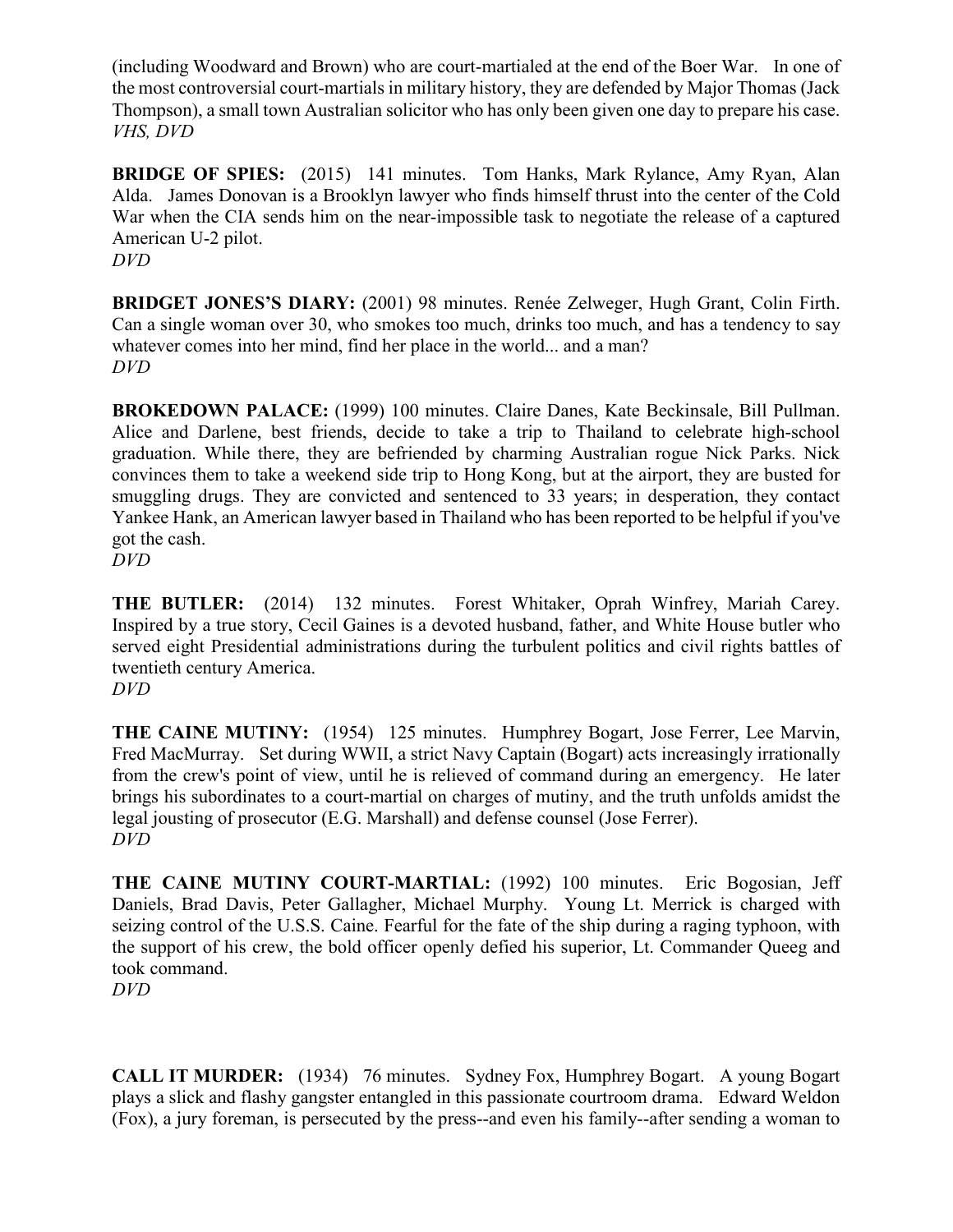the electric chair for killing a cruel lover. Shortly after the conviction, he faces turning in his own daughter for the same impassioned crime. B & W. In IUCAT under title of *MIDNIGHT. DVD*

**CANNIBAL! THE MUSICAL:** (1996) 95 minutes. Trey Parker, Matt Stone, Dian Bachar. Alfred Packer was a mountain guide and sole survivor of a party of pioneers that got lost in the mountains in winter. Accused and convicted of murdering and eating his travelling companions, he was to be executed by hanging.The movie begins at his trial, where he pleads his innocence to an unsympathetic audience. Only reporter Polly Pry will listen to his story, which is then related to the viewers in the form of flashbacks. As Packer and his gold-prospecting clients make their way through the forests and mountains, they encounter bemused Japanese Indians, an unimpressed group of mountain men and the brutal Rocky Mountain winter, all of which inspire the travellers to break out into song and dance. *DVD*

**CAPE FEAR:** (1962) 105 minutes. Gregory Peck, Robert Mitchum, Polly Bergen. Peck plays a small town lawyer whose worst nightmare comes true when the criminal he helped put away (played by Mitchum) returns to stalk his beautiful young wife and teenage daughter. B & W. *DVD*

**CAPE FEAR:** (1992) 128 minutes. Robert DeNiro, Nick Nolte, Jessica Lange, Juliette Lewis. Fourteen years after being imprisoned, vicious psychopath Max Cady (DeNiro) emerges with a single-minded mission: to seek revenge on his attorney Sam Bowden (Nolte). Cady becomes a terrifying presence as he menacingly circles Bowden's increasingly unstable family. Cameo's by Peck and Mitchum. *DVD*

**CAPOTE:** (2006) 114 minutes. Philip Seymour Hoffman, Catherine Keener, Clifton Collins, Jr. In 1959, Truman Capote was a popular writer for The New Yorker. He learns about the horrific and senseless murder of a family of four in Halcomb, Kansas. Inspired by the story, Capote and his partner, Harper Lee, travel to the town to do research for an article. However, as Capote digs deeper into the story, he is inspired to expand the project into what would be his greatest work, "In Cold Blood." He arranges extensive interviews with the prisoners, especially with Perry Smith. However, his feelings of compassion for Perry conflicts with his need for closure for his book which only an execution can provide. That conflict and the mixed motives for both interviewer and subject make for a troubling experience that would produce a literary account that would redefine modern non-fiction. *DVD*

**CARLITO'S WAY:** (1994) 145 minutes. Al Pacino, Sean Penn, Penelope Ann Miller. Sprung from prison on a legal technicality by his cocaine-addled attorney (Penn), former drug king (Pacino) stuns the local underworld when he vows to go straight. Despite good intentions, Carlito ends up waging a battle against relentless forces that refuse to let him go. *VHS, DVD*

**CAROL:** (2016) 118 minutes. Cate Blanchett, Rooney Mara, Sarah Paulson. Two women from very different backgrounds find themselves in an unexpected love affair in 1950s New York. As conventional norms of the time challenge their undeniable attraction, an honest story emerges to reveal the resilience of the heart in the face of change. A young woman in her twenties, Therese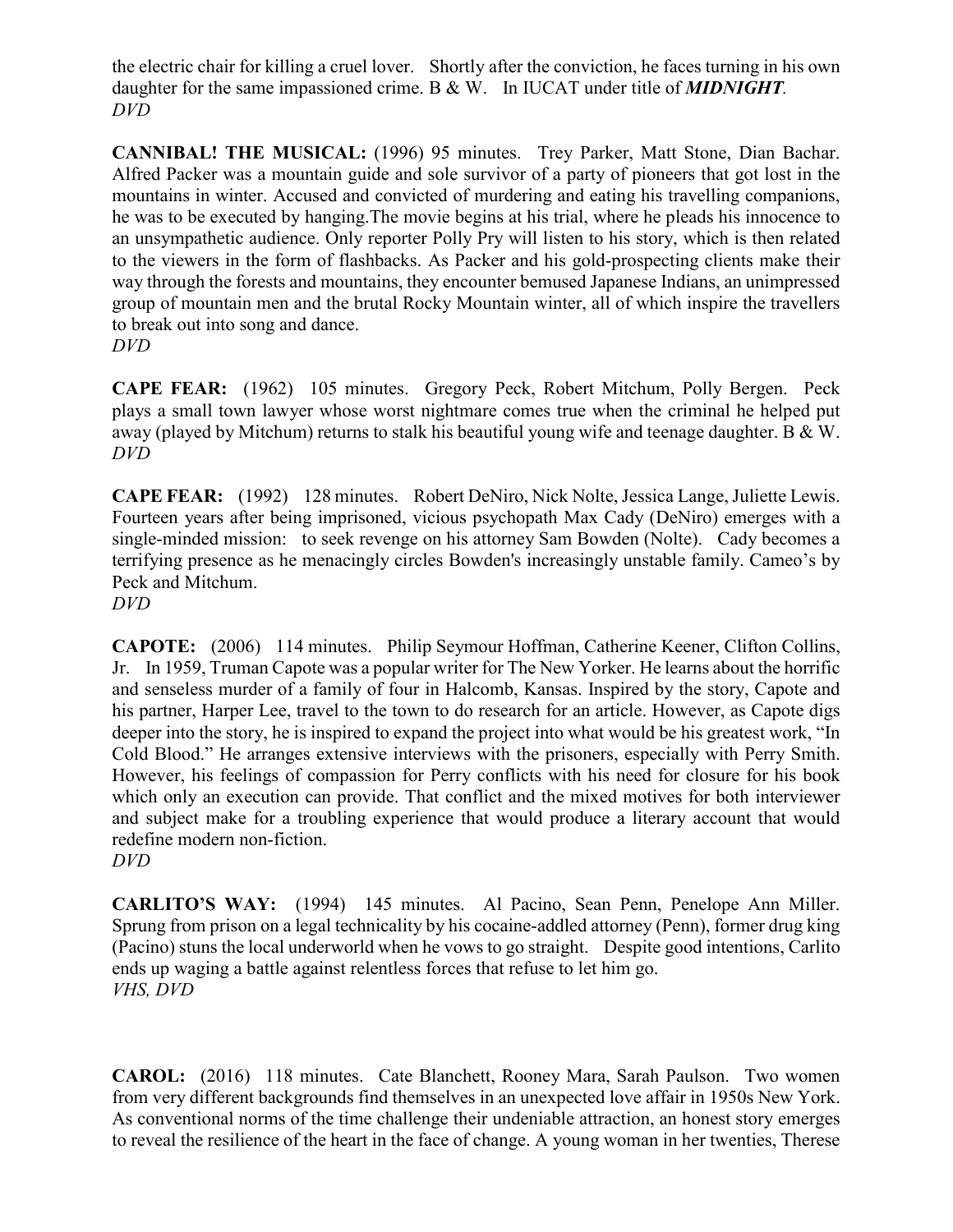is a clerk working in a Manhattan department store and dreaming of a more fulfilling life when she meets Carol, an alluring woman trapped in a loveless, convenient marriage. *DVD*

**CARS:** (2006) 116 minutes. Owen Wilson, Paul Newman, Bonnie Hunt. Hotshot rookie race car Lightning McQueen is living life in the fast lane until he hits a detour on his way to the most important race of his life. Stranded in Radiator Springs, a forgotten town on old Route 66, he meets Sally, Mater, Doc Hudson, and a variety of quirky characters who help him discover that there's more to life than trophies and fame. *DVD*

**CATCH ME IF YOU CAN:** (2002) 141 minutes. Leonardo DiCaprio, Tom Hanks. Based on the true story of Frank Abagnale Jr., a successful con artist who managed to pass himself off as an airline pilot, doctor, assistant attorney general and history professor while cashing more than \$2.5 million in fraudulent checks in 26 countries. And, from nearly the beginning of this life of crime, he's been pursued by a dour FBI agent, Carl Hanratty. What starts as cat and mouse becomes something akin to father and son. *DVD*

**THE CHAMBER:** (1997) 113 minutes. Gene Hackman, Faye Dunaway, Chris O'Donnell. In a story written by John Grisham, idealistic young attorney, Adam Hall, takes on the death row clemency case of his one-time Klansman grandfather, Sam Cayhall. *DVD*

**CHANGING LANES:** (2002) 99 minutes. Samuel L. Jackson, Ben Affleck. A minor traffic accident turns two perfect strangers into vicious adversaries waging an all-out war of personal destruction. *DVD*

**CHICAGO:** (2003) 113 minutes. Renée Zellweger, Catherine Zeta-Jones, Richard Gere, Queen Latifah. At a time when crimes of passion result in celebrity headlines, nightclub sensation Velma Kelly and spotlight-seeking Roxie Hart both find themselves on Chicago's famed Murderess Row. They also share Billy Flynn, the town's slickest lawyer with a talent for turning notorious defendants into local legends. *DVD*

**CHINATOWN:** (1974) 131 minutes. Jack Nicholson, Faye Dunaway. Los Angeles private eye Jake Gittes is approached by a mysterious woman who wishes to have her husband investigated. As the case unfolds, he discovers it to be much more complex and dangerous than he had expected, involving politics, powerful men, and terrible family secrets. *DVD*

**THE CHRISTMAS SHOES:** (2002) 100 minutes. Rob Lowe, Kimberly Williams-Paisley. Two separate stories mesh - in the first, a young music teacher, Maggie Andrews, begins dying of a heart condition and her son Nathan tries to get a pair of Christmas shoes for her before she dies. In the second, lawyer Robert Layton and his wife Kate are slowly drifting apart and the matter comes to a head during Christmas when Kate takes over for Maggie for the school choir and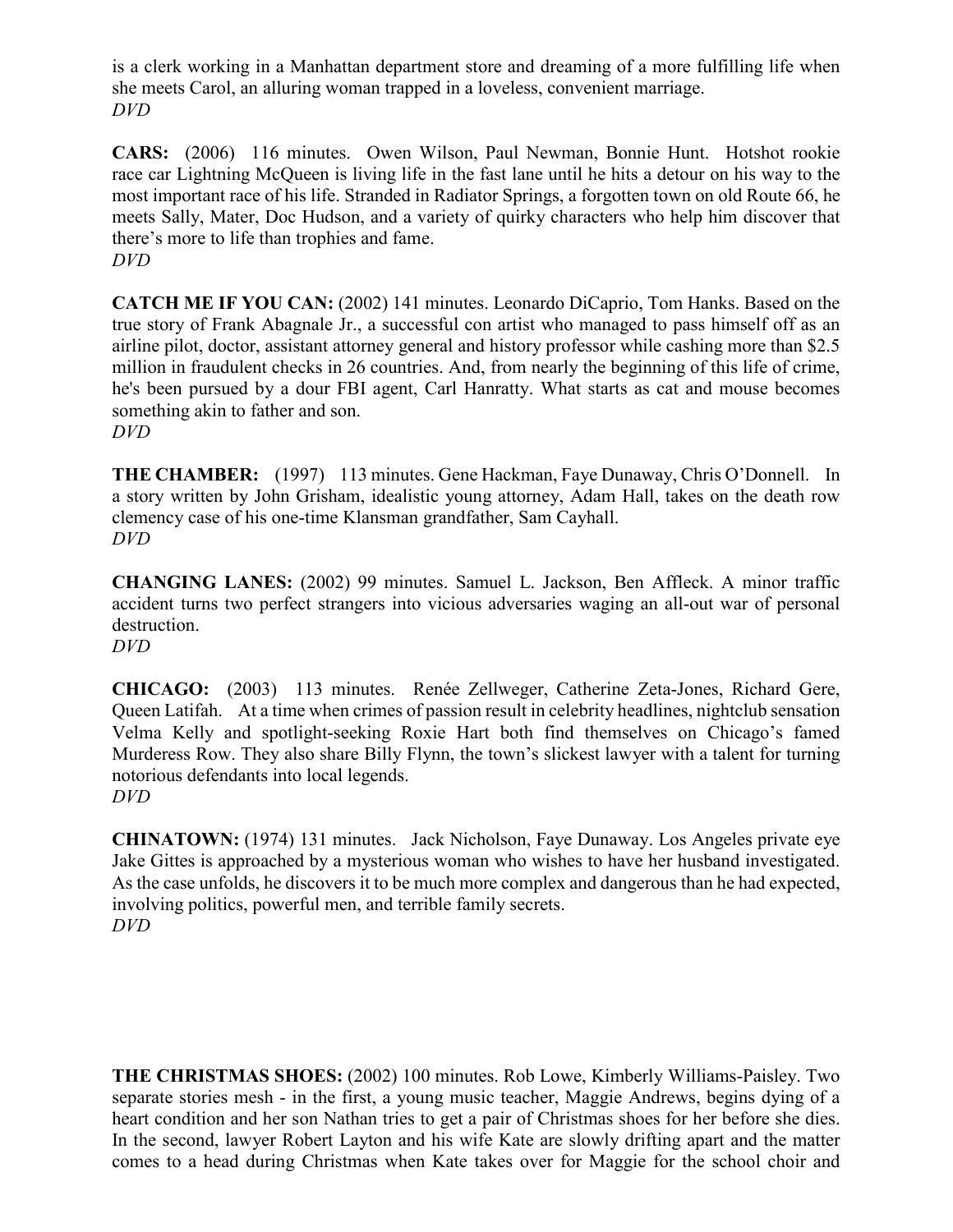declines a job in Robert's firm. When Robert's mother passes away, he begins to reconsider things and his and Nathan's paths cross on Christmas Eve as Nathan tries to raise the money for the shoes and Robert tries to get a present for his daughter. *DVD*

**A CIVIL ACTION:** (1999) 115 minutes. John Travolta, Robert Duvall, Stephen Fry, James Gandolfini, Dan Hedaya. A high-priced personal injury attorney represents eight families whose children died of leukemia after large corporations let toxic waste leak into the water supply in the Boston area. He puts his career, reputation and all that he owns on the line for the rights of his clients.

*DVD*

**CLARENCE DARROW:** (1974) 81 minutes. Henry Fonda. Based on Irving Stone's book *Clarence Darrow for the Defense*, Henry Fonda roams through Darrow's life giving the audience public glimpses and personal insights into one of the great advocates of American history. *DVD*

**CLASS ACTION:** (1991) 110 minutes. Gene Hackman, Mary Elizabeth Mastrantonio. Two lawyers, father and daughter, face off against each other in a multimillion dollar lawsuit. The case concerns a potentially defective auto design that could involve corporate corruption and violations of legal ethics. *DVD*

**THE CLIENT:** (1994) 119 minutes. Susan Sarandon, Tommy Lee Jones. A courageous but unseasoned attorney (Sarandon) risks her career and her life for Mark, an 11 year-old boy who is the only witness to a Mob murder. An ambitious federal prosecutor (Jones) keeps the pressure on Mark to reveal what he knows, but a hitman will snuff him out if he talks. *DVD*

**CLOSE UP:** (2002) 81 minutes. Michael Mauro, Madeline Koulouris, Eric Leffler. A man is slowly driven to madness after being accused of nine murders he has no recollection of committing.

*DVD*

**COLLATERAL:** (2004) 120 minutes. Tom Cruise, Jamie Foxx, Jada Pinkett Smith. Vincent is a cool, calculating contract killer at the top of his game. Max is a cabbie with big dreams looking for his next fare. This fateful night, Max becomes Vincent's collateral, and will transport him on his next mission – one night, five stops, five hits and then a perfect getaway. Together, Vincent and Max find themselves in a non-stop race against time. With the LAPD and the FBI after them, they each become dependent on the other to survive. *DVD*

**THE COMPANY YOU KEEP:** (2013) 122 minutes. Robert Redford, Shia Labeouf, Julie Christie. Jim Grant is a public interest lawyer and single father raising his daughter in the tranquil suburbs of Albany, New York. Grant's world is turned upside down when a brash young reporter exposes his true identity as a former 1970s antiwar radical fugitive wanted for murder. *DVD*

**COMPULSION:** (1959) 103 minutes. Orson Welles, Bradford Dillman, Dean Stockwell. In this riveting true story about the notorious 1924 Leopold-Loeb murder case, Welles stars as Clarence Darrow, whose history-making defense against capital punishment saved two wealthy Chicago teenagers from a death sentence. This study focuses on the two boys--one bossy and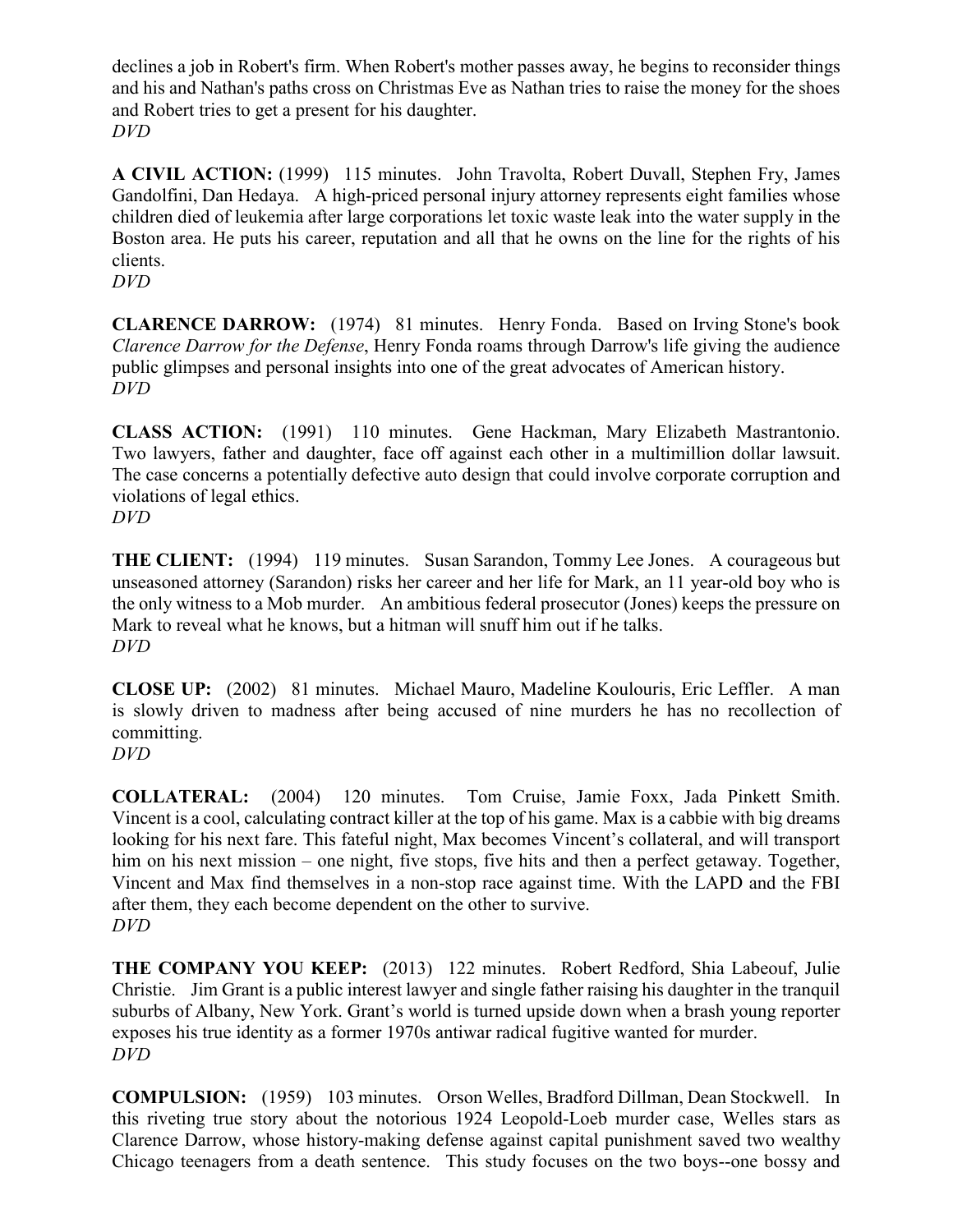intimidating (Dillman), the other sensitive and introverted (Stockwell)--who thought their superior intellect would enable them to execute "the perfect crime." B & W. *DVD*

**THE CONFESSION:** (1998) 114 minutes. Alec Baldwin, Ben Kingsley. A High powered NY litigator, hired to defend a murderer who avenged his young son's death, struggles with his own desires for success versus the moral wishes of his client to choose the path of truth. *DVD*

**CONSPIRACY:** (2001) 96 minutes. Kenneth Branagh, Stanley Tucci. The historical recreation of the 1942 Wannsee Conference, in which Nazi and SS leaders gathered in a Berlin suburb to discuss the "Final Solution to the Jewish Question". Lead by SS-General Reinhard Heydrich, this group of high ranking German officials came to the historic and far reaching decision that the Jews of Europe were to be exterminated in what would come to be known as the Holocaust. *DVD*

**CONSPIRACY: THE TRIAL OF THE CHICAGO 8:** (1998) 117 minutes. Peter Boyle, Elliott Gould, Robert Carradine, Michael Lembeck. A made-for-cable-TV docudrama about the trial of the men accused of conspiring to cause protesters to riot at the 1968 Democratic National Convention in Chicago. Combines in an innovative manner dramatic recreations (largely faithful to the actual trial transcripts) with documentary footage and interviews with the actual defendants. *DVD*

**THE CONSPIRATOR:** (2010) 122 minutes. James McAvoy, Robin Wright, Kevin Kline. In the wake of Abraham Lincoln's assassination, seven men and one woman are arrested and charged with conspiring to kill the President, the Vice-President, and the Secretary of State. The lone woman charged, Mary Surratt, 42, owns a boarding house where John Wilkes Booth and others met and planned the simultaneous attacks. Against the ominous back-drop of post-Civil War Washington, newly-minted lawyer, Frederick Aiken, a 28-year-old Union war-hero, reluctantly agrees to defend Surratt before a military tribunal. As the trial unfolds, Aiken realizes his client may be innocent and that she is being used as bait and hostage in order to capture the only conspirator to have escaped a massive manhunt, her own son. *DVD*

**THE CONTENDER:** (2000) 127 minutes. Gary Oldman, Joan Allen, Jeff Bridges, Christian Slater. A political thriller about Laine Hanson, a senator who is nominated to become Vice President following the death of the previous office holder. During the confirmation process, Laine is the victim of a vicious attack on her personal life in which stories of sexual deviancy are spread. She is torn as to whether she should fight back, or stick to her high principles and refuse to comment on the allegations. *DVD*

**CONVICTION:** (2010) 107 minutes. Hilary Swank, Sam Rockwell. Betty Anne Waters (Swank) is a high school dropout who spent nearly two decades working as a single mother while putting herself through law school, tirelessly trying to beat the system and overturn her brother's (Rockwell) unjust murder conviction. *DVD*

**COOL HAND LUKE:** (1967) 127 minutes. Paul Newman, George Kennedy. Set in the southern United States, Luke is caught cutting off parking meters and is sentenced to the "chain gang." *DVD*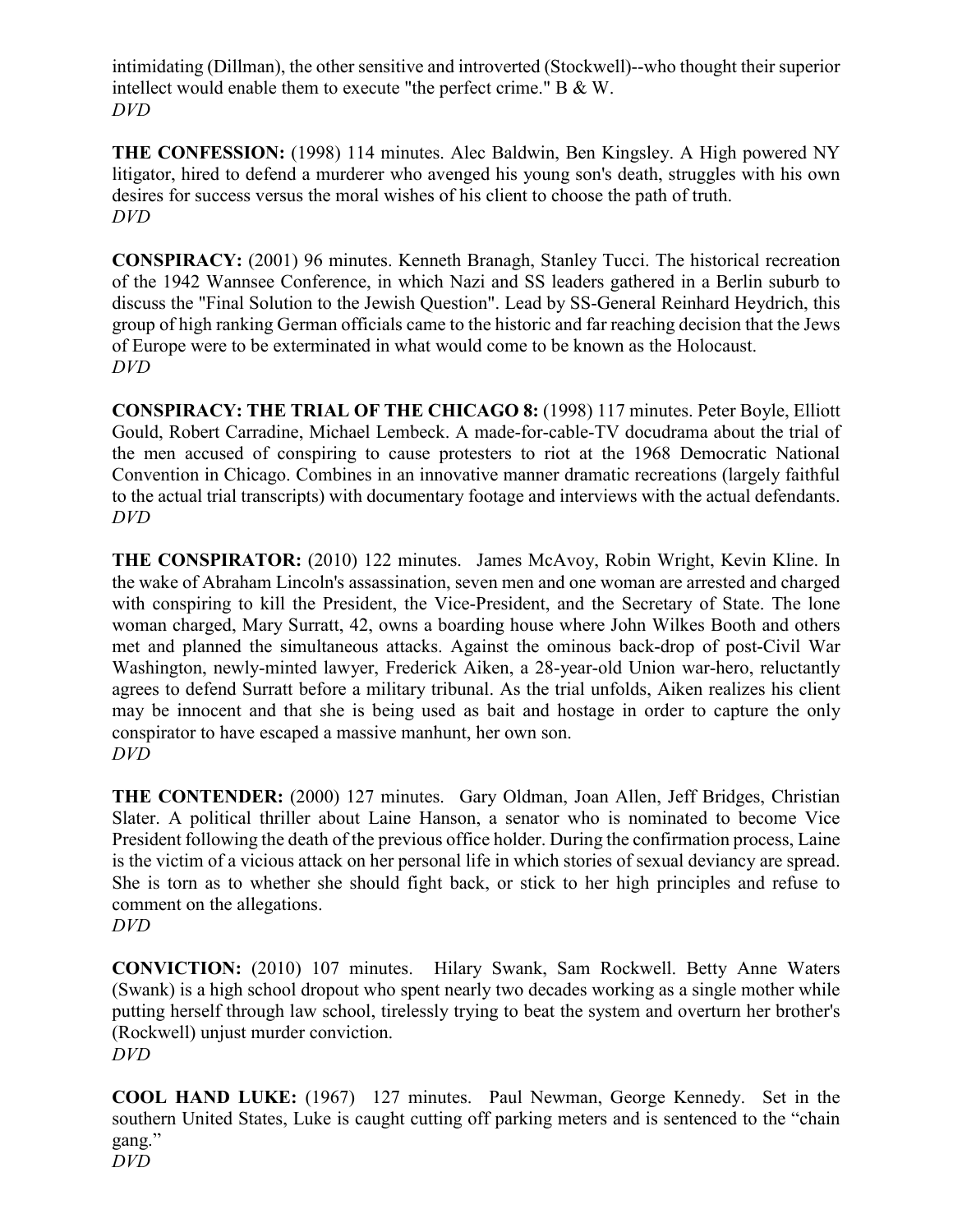**THE COURT-MARTIAL OF BILLY MITCHELL:** (1955) 100 minutes. Gary Cooper, Rod Steiger, Elizabeth Montgomery. Based on a true story of the most sensational military trial in our country's history. It is the end of WWI. Brigadier General Billy Mitchell has forseen the deadly power and importance of bombers and fighter pilots in combat. Not sharing in his prophecy, his superiors in the Army brand him a traitor and court-martial him when he tries to build an armed air force against their will. *DVD*

**CRADLE WILL ROCK:** (2000) 134 minutes. Frank Azaria, Ruben Blades, Joan Cusack, John Cusack, Susan Saradon. A true story of politics and art, centered around a leftist musical drama and attempts to stop its production. In 1930s New York, Orson Welles tries to stage a musical on a steel strike under the Federal Theater Program despite pressure from an establishment fearful of industrial unrest and red activity. Meanwhile, Nelson Rockefeller gets the foyer of his company headquarters decorated and an Italian countess sells paintings for Mussolini. *DVD*

**CRASH:** (2005) 122 minutes. Sandra Bullock, Don Cheadle, Matt Dillon, Jennifer Esposito. A car accident brings together a group of strangers in Los Angeles. Crash takes a provocative, unflinching look at the complexities of racial tolerance in contemporary America. *DVD*

**CRIME OF THE CENTURY:** (1996) 116 minutes. Stephen Rea, Isabella Rossellini. The kidnapping and murder of the Lindbergh baby caused a public outpouring of rage and grief. It so angered a nation that in the desperate hunt for justice, an equally shocking crime may have been committed. Was Bruno Richard Hauptmann, the man who was tried, convicted and executed for the kidnapping, innocent as he claimed? *VHS*

**CRIMINAL JUSTICE:** (1990) 90 minutes. Forest Whitaker, Jennifer Grey, Rosie Perez. When Denise Moore's face is brutally scarred by a knife-wielding purse-snatcher in a Crack house, Denise (Rosie Perez) picks Jesse Williams (Forest Whitaker) out of the police files as her assailant. Now the Assistant D.A. (Jennifer Grey) must prove that her client, although a Crack user, is a reliable witness against her attacker, just as Jesse's lawyer must fight to prove his innocence no matter what the cost. HBO Movie. *VHS*

**CRIMINAL JUSTICE (Season One):** (2008) 285 minutes. Ben Whishaw, Maxine Peake, Ruth Negga. After a one-night stand with a beautiful young woman, Ben Coulter (Ben Whishaw The International, Perfume: The Story of a Murderer) wakes up with a hangover... and blood on his hands. Lying beside him, fatally stabbed, is the naked body of the woman. So begins a nightmare that will change Ben's life forever, as damning evidence emerges to incriminate him in a murder that he has no recollection of committing. *DVD*

**CRIMINAL LAW:** (1989) 114 minutes. Kevin Bacon, Gary Oldman. A killer is back on the streets. The only one who can stop him is the lawyer who set him free. For the lawyer, criminal law is no longer about justice . . . it's about revenge. *DVD*

**THE CRUCIBLE:** (1996) 123 minutes. Daniel Day-Lewis, Winona Ryder. A small group of teen girls in 1692 Salem, Massachusetts caught in an innocent conjuring of love potions to catch young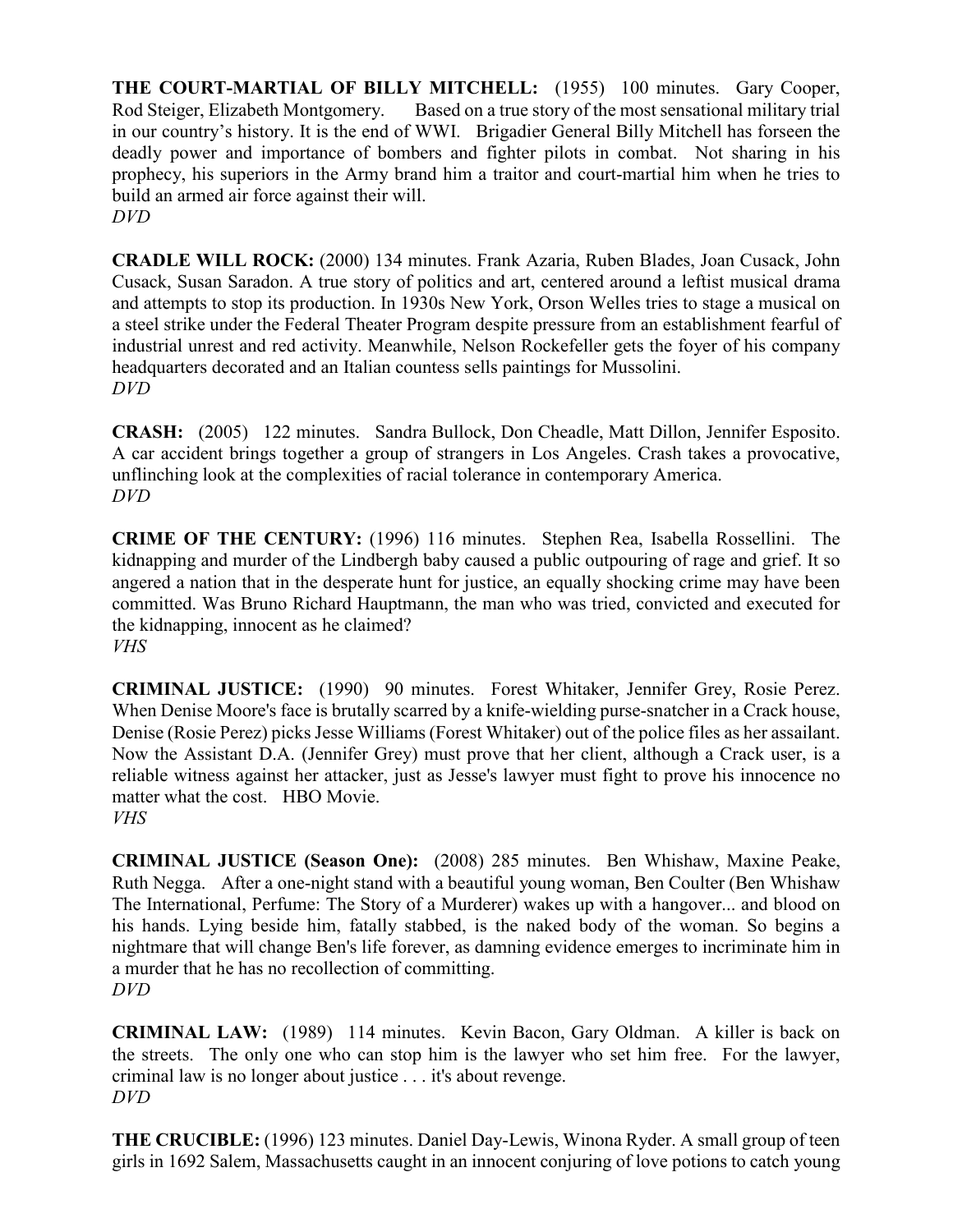men are forced to tell lies that Satan had invaded them and forced them to participate in the rites and are then forced to name those involved. Thrown into the mix are greedy preachers and other major landowners trying to steal others' land and one young woman infatuated with a married man and determined to get rid of his innocent wife. *DVD*

**A CRY IN THE DARK:** (1988) 121 minutes. Meryl Streep, Sam Neill. No body. No motive. No weapon. The facts in the Australian murder trial of Lindy and Michael Chamberlain (Streep and Neill) didn't add up. But strangely, other things did. Things like: bigotry against the couple's religion; scattershot forensic evidence accepted as fact; and a nationwide hysteria that was the 1980s equivalent of a Salem witch-hunt. *DVD*

**CRY FREEDOM:** (1987) 157 minutes. Denzel Washington, Kevin Kline. An underground black activist, Stephen Biko (Washington), and a white journalist, Donald Woods (Kline), develop a friendship in South Africa. Biko's torture and murder at the hands of the South African government represents a powerful indictment of the apartheid system. *DVD*

**CURLY SUE:** (1991) 102 minutes. James Belushi, Kelly Lynch, Alisan Porter. Chicago. Another town, another innocent scam for vagabond Bill Dancer and the curly-topped orphan he's cared for since infancy. This time, however, Bill hits the jackpot and his newest con whisks them both from the poorhouse to the penthouse with lots of laughs along the way. *DVD*

**DALLAS BUYERS CLUB:** (2013) 117 minutes. Matthew McConaughey, Jared Leto, Jennifer Garner. Texas cowboy Ron Woodroof sees his free-wheeling life overturned when he's diagnosed as HIV-positive and given 30 days to live. Determined to survive, Woodroof decides to take matters in his own hands, by tracking down alternative treatments from all over the world by means both legal and illegal. He establishes a hugely successful 'buyers' club' and unites a band of outcasts in a struggle for dignity and acceptance that inspires in ways no one could have imagined.

*DVD*

**DAMAGES – THE COMPLETE FIRST SEASON:** (2008) 581 minutes. Glenn Close, Rose Byrne, Ted Danson. Patty Hewes is the nations' most revered and most reviled litigator, and her bright, ambitious protégée Ellen Parsons become embroiled in a class action lawsuit targeting Arthur Frobisher, one of the country's wealthiest CEOs. As Patty battles Frobisher and his attorney, Ellen learns what it takes to win at all costs. *DVD*

**DANCER IN THE DARK:** (2000) 141 minutes. Björk, Catherine Deneuve, David Morse. Selma is a Czech immigrant, a single mother working in a factory in rural America. Her salvation is her passion for music, specifically, the all-singing, all-dancing numbers found in classic Hollywood musicals. Selma harbors a sad secret: she is losing her eyesight and her son Gene stands to suffer the same fate if she can't put away enough money to secure him an operation. When a desperate neighbor falsely accuses Selma of stealing his savings, the drama of her life escalates to a tragic finale.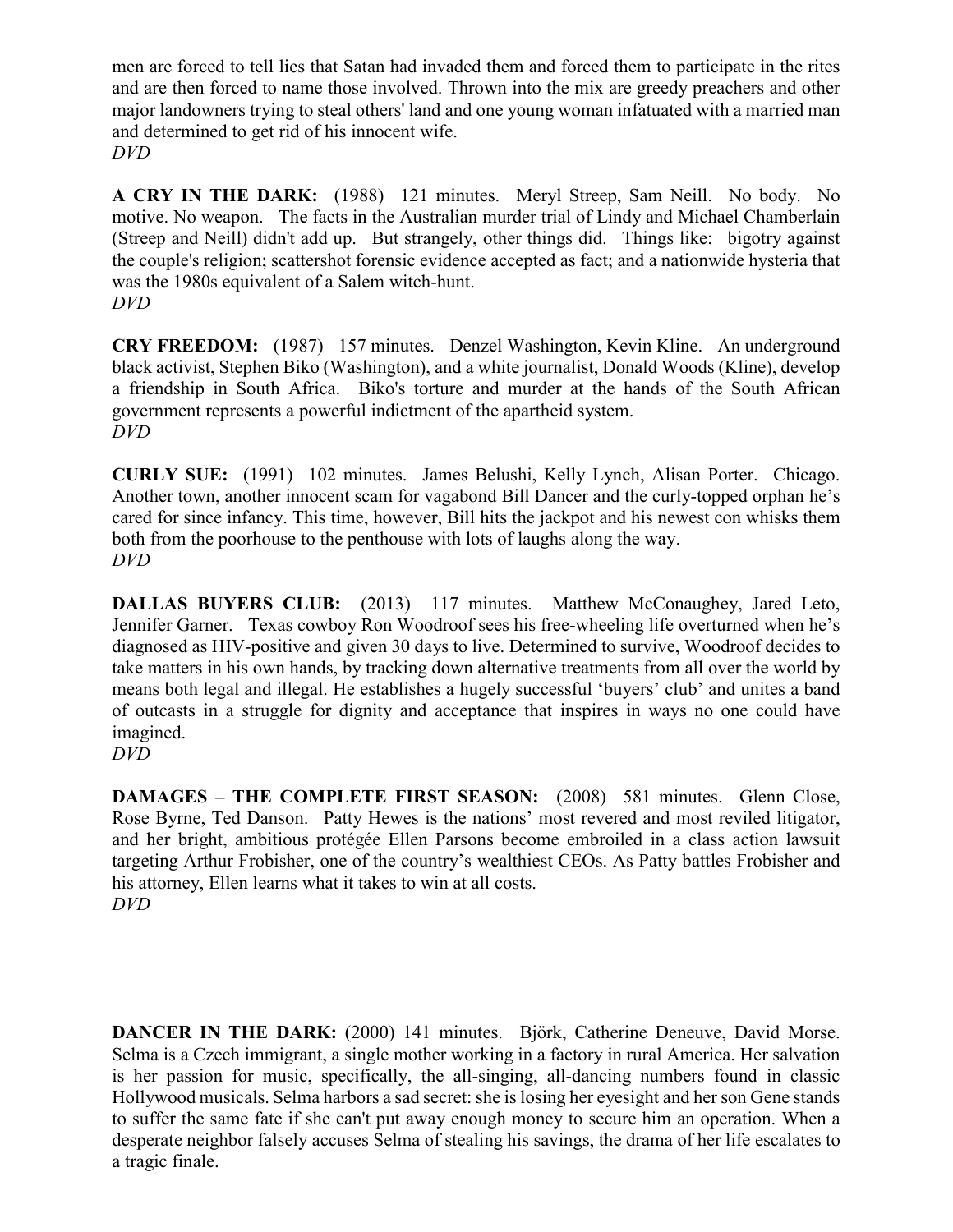#### *DVD*

**DAREDEVIL:** (2003) 103 minutes. Ben Affleck, Jennifer Garner, Michael Clarke Duncan, Colin Farrell. By day, blind attorney Matt Murdock toils for justice in Hell's Kitchen. By night, he's Daredevil, a man without fear. He's a masked vigilante stalking the dark streets with an uncanny "radar sense" that allows him to see with superhuman capabilities. When the love of his life is targeted by New York City's ruthless Kingpin and his deadly assassin, Bullseye, Daredevil may be about to meet his match. *DVD*

**DARKEST HOUR:** (2017) 125 minutes. Gary Oldman, Kristin Scott-Thomas, Ben Mendelsohn. In the midst of World War II, British Prime Minister Winston Churchill must decide whether to negotiate with Adolf Hitler or fight or against remarkable odds. *DVD*

**THE DARK KNIGHT:** (2008) 152 minutes. Christian Bale, Heath Ledger, Aaron Eckhart, Maggie Gyllenhaal. Batman raises the stakes in his bourgeois war on crime. With the help of Lieutenant Jim Gordon and District Attorney Harvey Dent, Batman sets out to dismantle the remaining criminal organizations that plague the city streets. The partnership proves to be effective, but they soon find themselves prey to a reign of chaos unleashed by a rising criminal mastermind known to the terrified citizens of Gotham as The Joker. *DVD*

**DEAD MAN WALKING:** (1996) 122 minutes. Susan Sarandon, Sean Penn. Penn plays the convicted killer of teenage lovers preparing to end his life on death row. Sarandon plays a nun who agrees to be his spiritual advisor. *DVD*

**DEATH AND THE MAIDEN:** (2003) 103 minutes. Sigourney Weaver, Ben Kingsley, Stuart Wilson. Paulina Escobar is the housewife to a prominent lawyer in an unnamed third World country. One day a storm forces her husband to ride home with a neighbor. That chance encounter brings up demons from her past, as she is convinced that the neighbor (Dr. Miranda) was part of the old fascist regime that tortured and raped her, while blindfolded. Paulina takes him captive to determine the 'truth'. Paulina is torn between her psychological repressions and somber memory, Gerardo is torn between his wife and the law, and Dr. Miranda is forced to endure captivity while husband and wife seek out the uncertain truth about the clouded past. *DVD*

**THE DEFENDER:** (1957) 112 minutes. Ralph Bellamy, Martin Balsam, Steven McQueen, William Shatner, Ian Wolfe. A courtroom drama about a lawyer and his son, appointed to defend a client against a murder charge. The older lawyer feels the client is guilty; his son disagrees. When the son's unorthodox style is all that stands between the client and execution, the father must choose between his morals and saving the client's life. B & W. *DVD*

**DEFENDING YOUR LIFE:** (1991) 111 minutes. Albert Brooks, Meryl Streep, Rip Torn, Lee Grant, Buck Henry. Daniel Miller was tooling along a Los Angeles boulevard listening to Barbra Streisand sing "Something's Coming" when something came – a bus. One head-on crash later, Daniel wakes up deceased. And his troubles are just beginning … There's a catch: he must defend his life. If he can't make a case for having lived a full and fearless life, he must go back to Earth to try again. Daniel's life was far from fearless, but after he meets Julia, he's determined not to go back.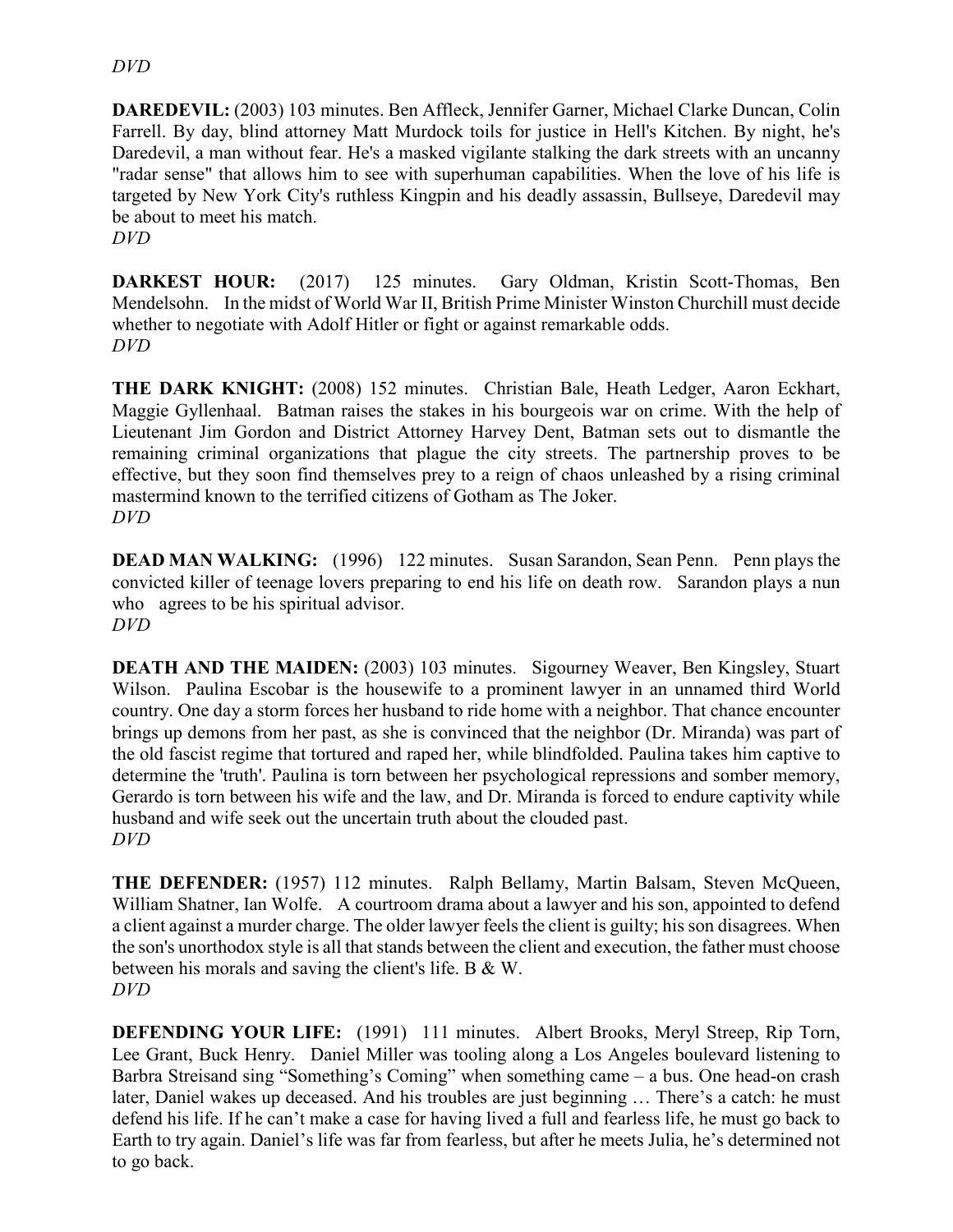**THE DELIBERATE STRANGER:** (1986) 188 minutes. Mark Harmon. Based on a true story, this film depicts the life of Theodore Robert Bundy, the serial killer. In 1974, after having murdered several young women, he leaves Seattle for Utah, where he is a law student and where other girls disappear. It takes the cooperation of a number of police forces to work efficiently on this case. Soon, but not soon enough, the police eliminate endless possibilities and close in on him. Bundy is tried in the media and his good-boy attitude brings him sympathy but also the hatred of many.

*DVD*

**DENIAL:** (2016) 111 minutes. Rachel Weisz, Tom Wilkinson, Timothy Spall. When Deborah Lipstadt speaks out agains Holocaust denier David Irving over his falsification of history, she discovers that the stakes are higher than ever in the battle for historical truth. Now faced with a libel lawsuit in British court, Lipstadt and her attorney have the heavy burden of proving that the Holocaust actually happened, in a riveting legal fight with stunning consequences. *DVD*

**THE DESCENDANTS:** (2012) 115 minutes. George Clooney, Shailene Woodley, Beau Bridges, Robert Forster. Matt King is an indifferent husband and father of two girls, who is forced to re-examine his past and embrace his future when his wife suffers a boating accident off of Waikiki. The event leads to a rapprochement with his young daughters while Matt wrestles with a decision to sell the family's land handed down from Hawaiian royalty and missionaries. *DVD*

**DETROIT:** (2017) 143 minutes. John Boyega, Anthony MacKie, Algee Smith. Amidst the chaos of the Detroit Rebellion, with the city under curfew and as the Michigan National Guard patrolled the streets, three young African American men were murdered at the Algiers Motel. *DVD*

**THE DEVIL AND DANIEL WEBSTER:** (1941) 107 minutes. Walter Huston, Edward Arnold. When a young New England farmer casually swears that he would sell his soul for a better life, he unwittingly takes on the Devil (Huston). Financial success transforms the goodhearted Jabez Stone into a cold-blooded businessman only the great statesman and lawyer Daniel Webster (Arnold) can save. B & W. *DVD*

**THE DEVIL'S ADVOCATE:** (1997) 144 minutes. Al Pacino, Keanu Reeves, Charlize Theron. Kevin Lomax, a ruthless young Florida attorney that never lost a case, is recruited by the most powerful law firm in the world. But soon, his wife starts feeling homesick as she witnesses devilish apparitions. However, Kevin is sinking in his new cases and pays less and less attention to his wife. His boss and mentor, John Milton, seems to always know how to overcome every problem. The Devil is in the details.

*DVD*

**DIAL M FOR MURDER:** (1954) 105 minutes. Robert Cummings, Grace Kelly, Ray Milland. A romantic triangle: She loves Cummings; her husband Milland plots her murder. But when he dials a Mayfair exchange to set the plan in motion, his right number gets the wrong answer. *DVD*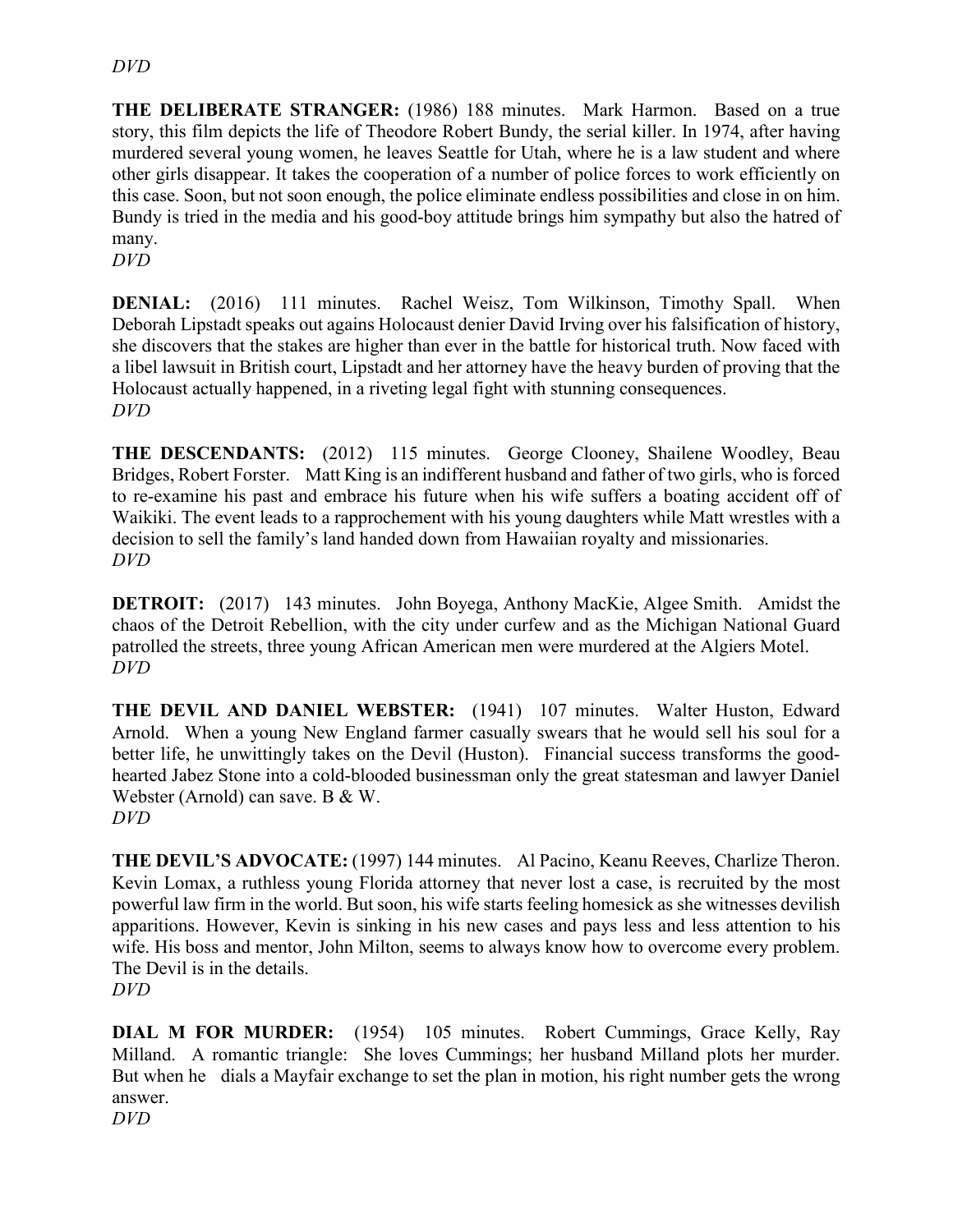**DIRTY PICTURES:** (2000) 104 minutes. James Woods, Craig T. Nelson, Diana Scarwid. A Cincinnati museum director goes on trial in 1990 for exhibiting sadomasochistic photographs taken by Robert Mapplethorpe. Based on a true story. *DVD*

**DISCLOSURE:** (1994) 129 minutes. Michael Douglas, Demi Moore. When an executive in a large company resists the advances of his new boss who is also a former love, she charges him with sexual harassment. Suddenly his marriage and his career are at risk, and his struggle to extricate himself leads to the exposure of an executive conspiracy. *DVD*

**DISORDER IN THE COURT:** (1936) 20 minutes. Moe Howard, Larry Fine and Curly Howard. The Stooges are key witnesses in a murder trial, and create havoc when reconstructing the crime.

B & W. *DVD*

**DISTURBIA:** (2007) 104 minutes. Shia LaBeouf, Sarah Roemer, Carrie-Anne Moss. After his father's death, Kale Brecht becomes a sullen, withdrawn, and troubled young man. He finds himself under a court-ordered sentence of house arrest after a run in with the law. His mother, Julie, works night and day to support herself and her son, only to be met with Kale's indifference and lethargy. As the walls of his house begin to close in on Kale, he turns into a voyeur as his interests turn outside the windows of his suburban home towards those of his neighbors. Slowly, Kale begins to suspect his neighbor is a serial killer. *DVD*

**DJANGO UNCHAINED:** (2013) 166 minutes. Leonardo Dicaprio, Samuel L. Jackson, Jamie Foxx, Kerry Washington. Django, a former slave turned hired gun, heads back to the plantation to free his wife, Broomhilda, from the tyrannical plantation owner Calvin Candie, with the help of a German bounty hunter, Dr. King Shultz. *DVD*

**DOUBLE JEOPARDY:** (1999) 105 minutes. Tommy Lee Jones, Ashley Judd, Bruce Greenwood, Annabeth Gish. Libby Parsons (Judd) is framed for the murder of her husband. While in prison, she discovers he's still alive. Once she's released on parole she goes after him to get her son back, with her parole officer (Jones) hot on her trail. *DVD*

**A DRY WHITE SEASON:** (1989) 97 minutes. Marlon Brando, Susan Sarandon, Donald Sutherland. In this acclaimed thriller, Sutherland plays Ben du Toit, a prominent, happily married white schoolteacher in South Africa. The death of his gardener's son in the Soweto massacre and the subsequent "suicide" of the gardener while in police custody spurs du Toit to investigate on his own.

```
DVD
```
**DUCK SOUP:** (1933) 68 minutes. The Marx Brothers (Groucho, Harpo, Chico, and Zeppo), Margaret Dumont, Louis Calhern, Raquel Torres, Edgar Kennedy. As Prime Minister Firefly of Freedonia, Groucho soon reduces the kingdom to shambles. Harpo and Chico are secret agents disguised as peanut vendors and Zeppo is Firefly's secretary. B & W. *DVD*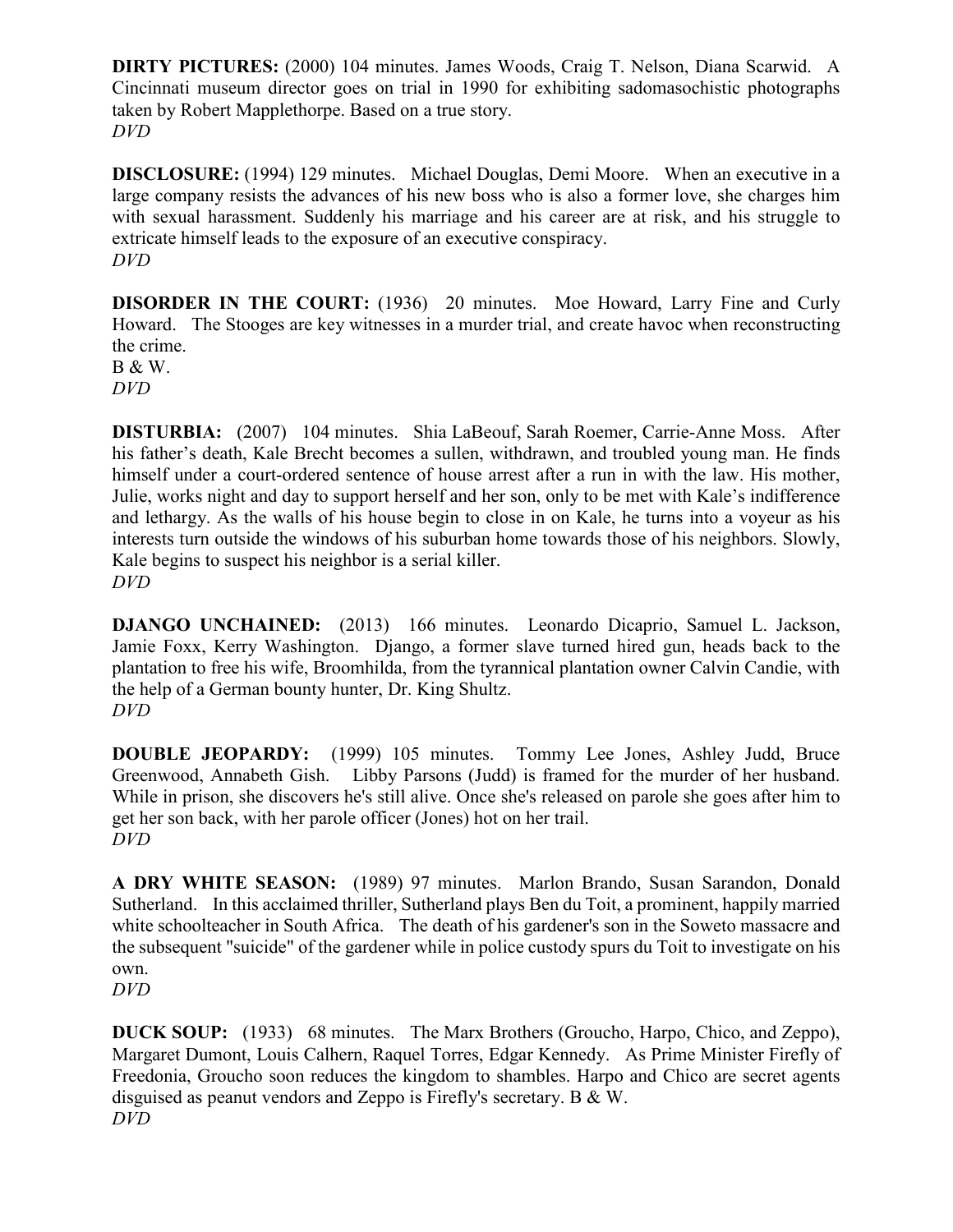**EIGHT MEN OUT:** (1988) 119 minutes. Charlie Sheen, John Cusack, D.B. Sweeney. In 1919, a reckless, uninhibited era of gangsters and corruption, greedy gamblers planned one of the most frightening schemes in history. Baseball heros including Hap Felsch (Sheen) and "Shoeless" Joe Jackson (Sweeney) turned the great American pastime into the great American scandal. Eight men, for \$80,000, would break all the rules . . . along with the hearts of every kid in the country. *DVD*

**THE ELECTRIC HORSEMAN:** (1979) 121 minutes. Robert Redford, Jane Fonda, Valerie Perrine, Willie Nelson. Robert Redford plays an ex-world champion cowboy, reduced to huckstering breakfast food in a suit studded with flashing lights. Jane Fonda is a chic, sharp member of the electronic media, a TV newswoman who'll do anything to get a good story. When Redford rides out of a Las Vegas casino into the desert astride his sponsor's living symbol, a multimillion dollar racehorse, Jane is determined to discover why. She does, one step ahead of a posse of pursuing police. But by the time they reach a remote rendezvous high in the Utah Mountains, she is in love with both the cowboy and his convictions. *DVD*

**ELI STONE:** (2008, 2009) 1119 minutes. Jonny Lee Miller, Natasha Henstridge, Loretta Devine. San Francisco lawyer Eli Stone begins to see things, which leads him to discover a brain aneurysm. But his visions lead him to accept cases with little monetary gain but a lot of moral goodness.

*DVD*

**ENEMY OF THE STATE:** (1998) 132 minutes. Will Smith, Gene Hackman, Jon Voight. Robert Clayton Dean is a successful Washington D.C. attorney who – without his knowledge – is given a video that ties a top official of the National Security Agency to a political murder. Instantly, every aspect of Dean's once-normal life is targeted by a lethal team of skilled NSA surveillance operatives, who wage a relentless, ultrahigh-tech campaign to discredit him and retrieve the incriminating evidence.

*DVD*

**ERIN BROCKOVICH:** (1999) 132 minutes. Julia Roberts, Albert Finney, Aaron Eckhart. Erin Brockovich is a feisty young mother who convinces attorney Ed Masry to hire her and promptly stumbles upon a momumental law case against a giant corporation. Erin is determined to take on this powerful adversary even though no law firm has dared to do it before. The two begin an incredible and sometimes hilarious fight that will bring a small town to its feet and a huge company to its knees.

*DVD*

**EVELYN:** (2002) 95 minutes. Pierce Brosnan, Aidan Quinn, Julianna Margulies. In 1953, Desmond Doyle takes on the Irish family law system and the Catholic Church in a bid to be reunited with his children. Despite a strong work ethic, Desmond has a hard time holding on to steady work. Desmond's wife walks out on the relationship and his sporadic employment eventually attracts the attention of the law. A court order sends his two sons and young daughter to separate Catholic orphanages until Desmond can prove he's capable of properly supporting them. However, Desmond discovers merely getting work is not enough to bring his children back to him.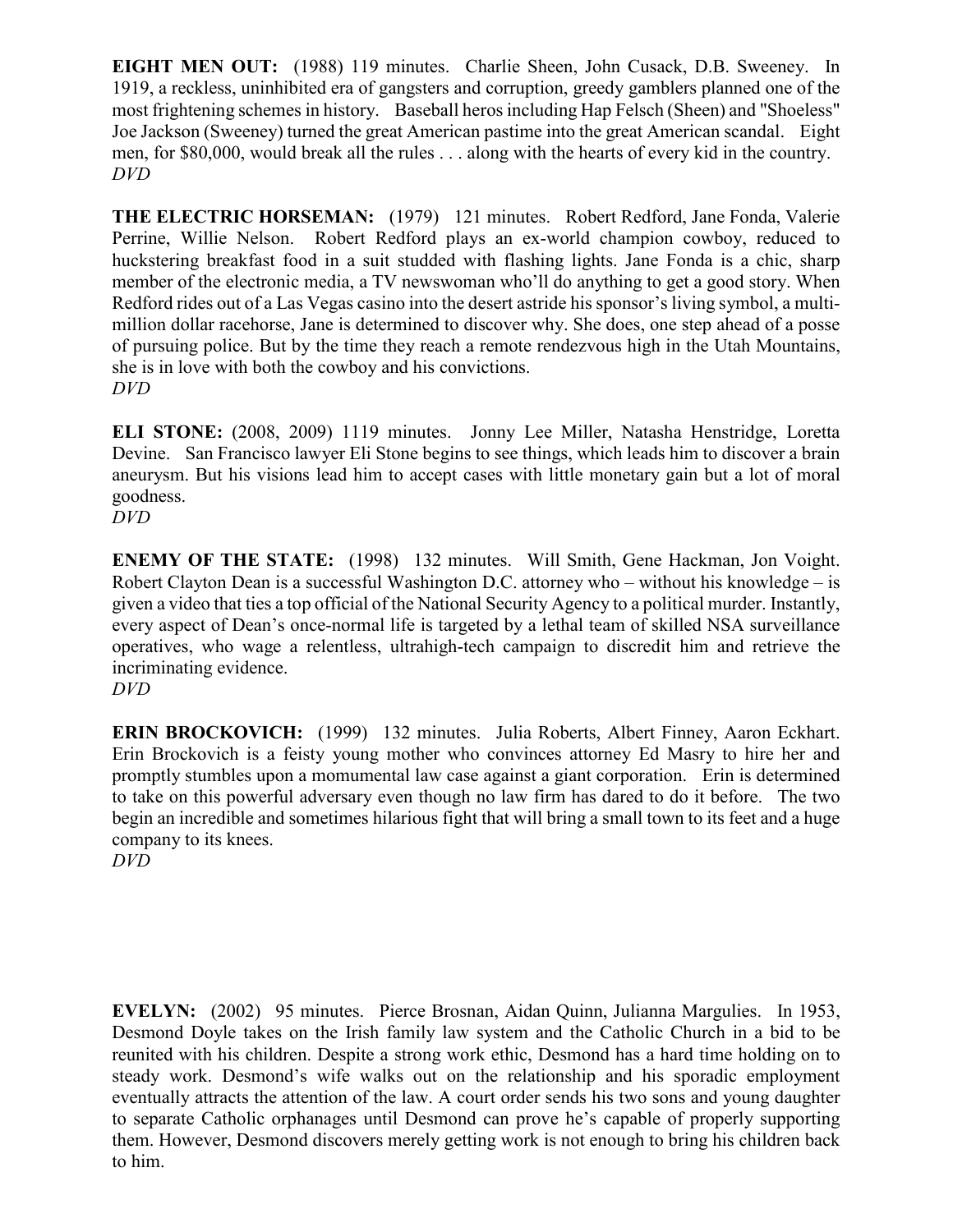#### *DVD*

**THE EXORCISM OF EMILY ROSE:** (2005) 122 minutes. Laura Linney, Tom Wilkinson, Campbell Scott, Jennifer Carpenter. In an extremely rare decision, the Catholic Church officially recognized the demonic possession of a 19 year-old college freshman. Told in terrifying flashbacks, it chronicles the haunting trial of the priest accused of negligence resulting in the death of the young girl believed to be possessed. A lawyer defends Father Moore, a priest on trial for the negligent homicide of a young girl named Emily Rose. *DVD*

**FAIR GAME:** (2010) 108 minutes. Naomi Watts, Sean Penn. CIA operative Valerie Plame discovers her identity is allegedly leaked by the government as payback for an op-ed article her husband wrote criticizing the Bush administration. *DVD*

**A FEW GOOD MEN:** (1992) 138 minutes. Tom Cruise, Jack Nicholson, Demi Moore, Kevin Bacon, Keifer Sutherland. Cruise stars as a brash Navy lawyer who's teamed with a gungho litigator (Moore) in a politically-explosive murder case. Charged with defending two Marines accused of killing a fellow soldier, they are confronted with complex issues of loyalty and honor- -including its most sacred code and its most formidable warrior (Nicholson). *DVD*

**THE FIRM:** (1993) 154 minutes. Tom Cruise, Jeanne Tripplehorn. Mitch McDeere (Cruise), a brilliant and ambitious Harvard Law grad, joins a small, prosperous Memphis firm that affords Mitch and his wife (Tripplehorn) an affluent lifestyle beyond their wildest dreams. But when FBI agents confront him with evidence of corruption and murder within the firm, Mitch sets out to find the truth in a deadly crossfire between the FBI, the Mob and a force that will stop at nothing to protect its interests--The Firm. *DVD*

FIRST MONDAY IN OCTOBER: (1981) 99 minutes. Jill Clayburgh, Walter Matthau. Ruth Loomis (Clayburgh) becomes the first female Justice of the U.S. Supreme Court. The conflict between the more liberal members of the court and the new Associate Justice provides the comedy that fuels this film. *DVD*

**FOOL'S GOLD:** (2008) 113 minutes. Matthew McConaughey, Kate Hudson. A new clue to the whereabouts of a lost treasure rekindles a married couple's sense of adventure -- and their estranged romance.

*DVD*

**THE FORSYTE SAGA:** (1967) 1300 minutes. Margaret Tyzack, Kenneth More, Eric Porter, Nyree Dawn Porter. The extended Forsyte family live a more than pleasant upper middle class life in Victorian and later Edwardian England. The two central characters are Soames Forsyte and his cousin Jolyon Forsyte. Soames is a solicitor, all proper and straight-laced. His love for the beautiful Irene is his only weakness as is his beautiful daughter Fleur. Young Jolyon is the opposite, a free-thinking artist who abandons his wife to live with his children's nanny. Their lives and their children's lives will intersect over 30 years bringing happiness to some and tragedy to others. *DVD*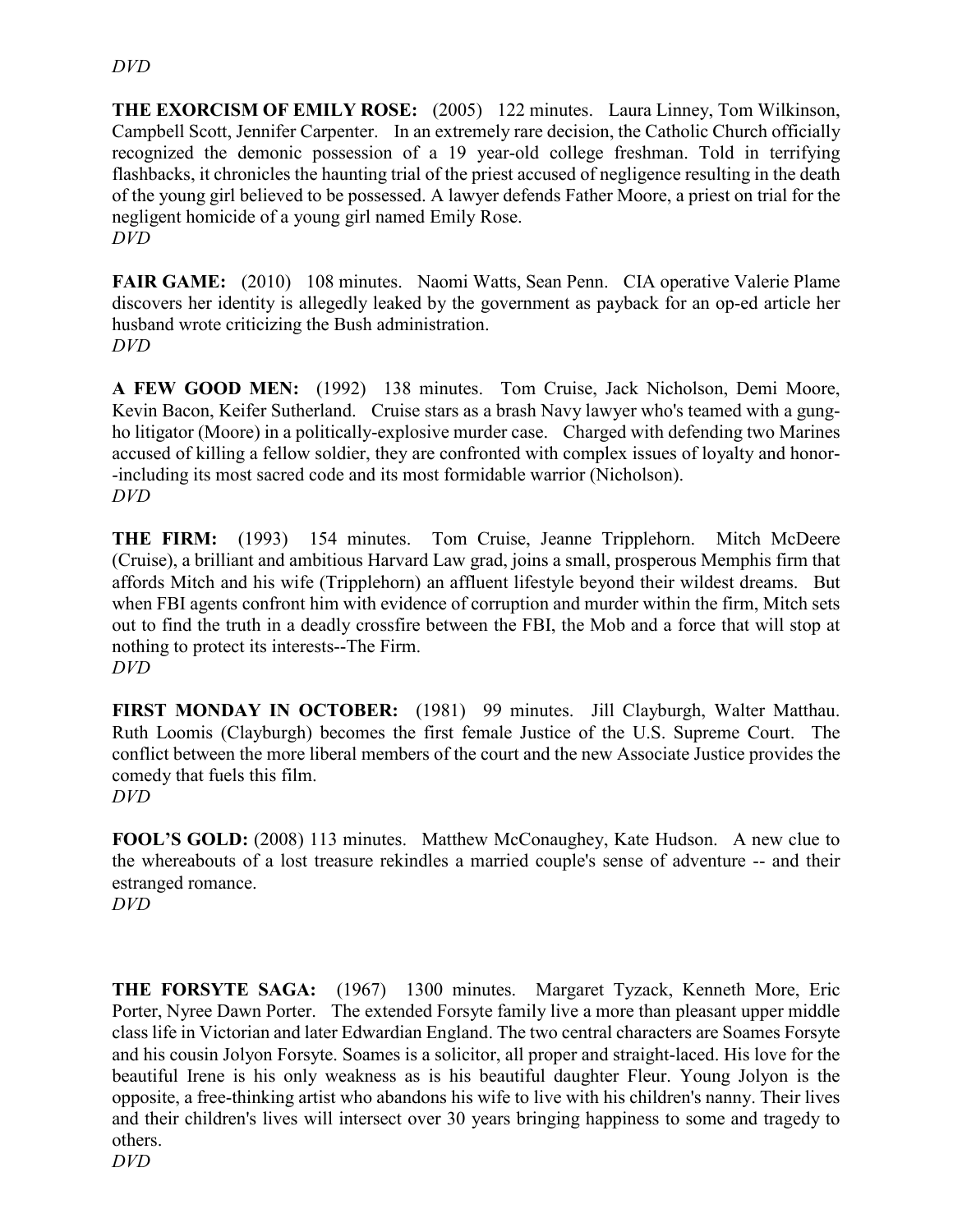**THE FORTUNE COOKIE:** (1966) 125 minutes. Jack Lemmon, Walter Matthau. A cameraman is knocked over during a football game. His brother in law as the king of the ambulance chasing lawyers starts a suit while he's still knocked out. The cameraman is against it until he hears that his ex-wife will be coming to see him. He pretends to be injured to get her back, but also sees what the strain is doing to the football player who injured him. *DVD*

**FRACTURE:** (2007) 113 minutes. Anthony Hopkins, Ryan Gosling. Ted Crawford shoots his unfaithful wife, confesses to the police - orally and in writing - but then pleads not guilty and opts to defend himself in court. The young DA assigned to the case, Willy Beachum, has had a successful career with a 97% conviction rate. Beachum however is actually on his way to a lucrative position in a big private law firm, but his desire to win keeps him on the case. What ensues is a battle of wits between the two as Crawford systematically destroys his opponents case. *DVD*

**FRANCES:** (1982) 140 minutes. Jessica Lange, Sam Shepard. At 23, Frances Farmer (Lange) was a rising and provocative star of stage and screen, admired for her beauty and talent. At 27, a chain of relatively insignificant events led to her arrest and eventual involuntary committal to a mental institution. *DVD*

**FRIED GREEN TOMATOES:** (1991) 137 minutes. Kathy Bates, Jessica Tandy, Mary Stuart Masterson, Mary-Louise Parker, Cicely Tyson. A chance encounter in a nursing home leads to an unexpected friendship between a dowdy housewife and a spry octogenarian who tells her the story of a fiercely independent woman half a century ago, inspiring the housewife to change her life, often with hilarious results. *DVD*

**FROM THE HIP:** (1987) 95 minutes. Judd Nelson, Elizabeth Perkins, John Hurt. Judiciary procedure gets shaken down to its very foundation when the recent law school graduate Robin "Stormy" Weathers (Nelson) takes on a case. His unorthodox tactics and anything goes approach to criminal defense make him into a media figure. Convinced of the innocence of a client, he'll stop at nothing to obtain an acquittal. But what if new evidence comes to light, showing that a defendant is indeed guilty of cold blooded murder? *DVD*

**FRUITVALE STATION:** (2014) 85 minutes. Michael B. Jordan, Melonie Diaz, Kevin Durand, Chad Michael Murray. The story of Oscar Grant III, a 22-year-old Bay Area resident, who crosses paths with friends, enemies, family, and strangers on the last day of 2008. *DVD*

**THE FUGITIVE:** (1993) 127 minutes. Harrison Ford, Tommy Lee Jones. Prison escapee Dr. Richard Kimble (Ford), a Chicago surgeon falsely convicted of killing his wife, is determined to prove his innocence by leading his pursuers to the one-armed man who actually committed the crime. Kimble must stay one step ahead of Sam Gerard Jones, the unrelenting bloodhound of a U.S. Marshal. *VHS*

**FURY:** (1936) 92 minutes. Sylvia Sidney, Spencer Tracy, Walter Abel. A once decent man becomes ruthless and bitter when he's falsely accused of a crime and becomes a target for a lynch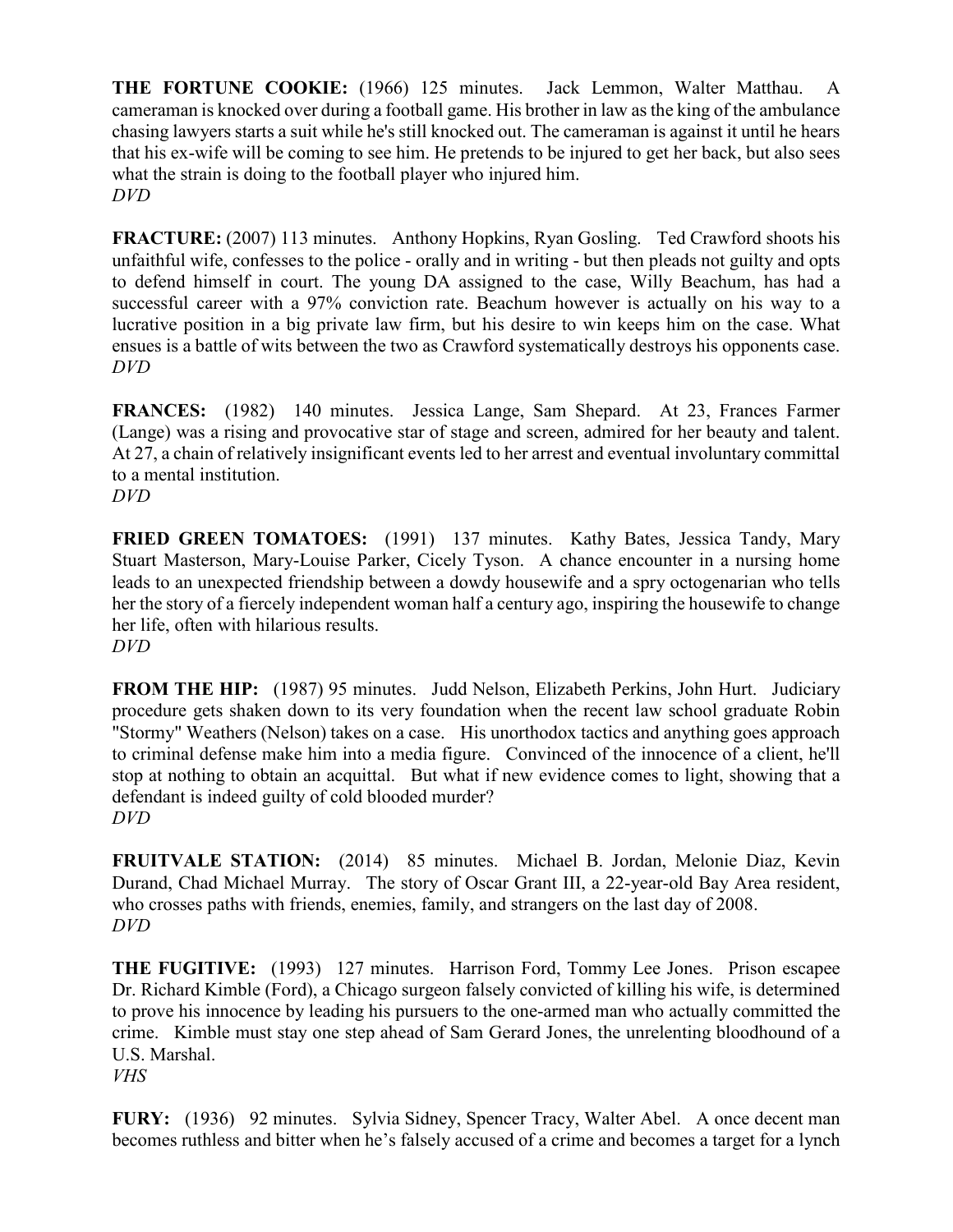mob. He escapes, but refuses to let his survival be known, so his attackers can be charged with murder.

*DVD*

**GAME CHANGE:** (2012) 117 minutes. Ed Harris, Julianne Moore, Woody Harrelson. Game Change is a searing, behind-the-scenes look at John McCain's 2008 presidential campaign, from the decision to select Alaska Governor Sarah Palin as McCain's running mate to the ticket's ultimate defeat in the general election just sixty days later. Told primarily through the eyes of senior McCain strategist Steve Schmidt, who originally championed Palin and later came to regret the choice.

*DVD*

**GANDHI:** (1982) 188 minutes. Ben Kingsley, Candice Bergen, Martin Sheen. In 1983, Gandhi is thrown off a South African train for being an Indian and traveling in a first class compartment. Gandhi realizes that the laws are biased against Indians and decides to start a non-violent protest campaign for the rights of all Indians in South Africa. After numerous arrests and the unwanted attention of the world, the government finally relents by recognizing rights for Indians, though not for the native blacks of South Africa. After this victory, Gandhi is invited back to India, where he is now considered something of a national hero. He is urged to take up the fight for India's independence from the British Empire. Gandhi agrees, and mounts a non-violent non-cooperation campaign of unprecedented scale, coordinating millions of Indians nationwide. There are some setbacks, such as violence against the protesters and Gandhi's occasional imprisonment. Nevertheless, the campaign generates great attention, and Britain faces intense public pressure. Too weak from World War II to continue enforcing its will in India, Britain finally grants India's independence. Indians celebrate this victory, but their troubles are far from over. Religious tensions between Hindus and Muslims erupt into nation-wide violence. Gandhi declares a hunger strike, saying he will not eat until the fighting stops. The fighting does stop eventually, but the country is divided. It is decided that the northwest area of India, and eastern part of India (current day Bangladesh), both places where Muslims are in the majority, will become a new country called Pakistan (West and East Pakistan respectively). It is hoped that by encouraging the Muslims to live in a separate country, violence will abate. Gandhi is opposed to the idea, and is even willing to allow Muhammad Ali Jinnah to become the first prime minister of India, but the Partition of India is carried out nevertheless. Gandhi spends his last days trying to bring about peace between both nations. He thereby angers many dissidents on both sides, one of whom finally gets close enough to assassinate him. *DVD*

**GAY DIVORCEE:** (1934) 107 minutes. Fred Astaire, Ginger Rogers. Mimi Glossop wants a divorce so her Aunt Hortense hires a professional to play the correspondent in apparent infidelity. American dancer Guy Holden meets Mimi while visiting Brightbourne (Brighton) and she thinks he is the correspondent.

*DVD*

**THE GENERAL'S DAUGHTER:** (1999) 117 minutes. John Travolta, Madeleine Stowe, James Cromwell, Timothy Hutton. A military investigator (John Travolta) is summoned to look into the murder of the daughter of a well-known base commander.There is no way he is going to participate in a cover-up when Fort MacCallum officials try to hide the motive behind the murder.

*DVD*

**GENTLEMEN PREFER BLONDES:** (1953) 92 minutes. Marilyn Monroe, Jane Russell, Charles Coburn. A musical comedy about the adventures of two beautiful showgirls—an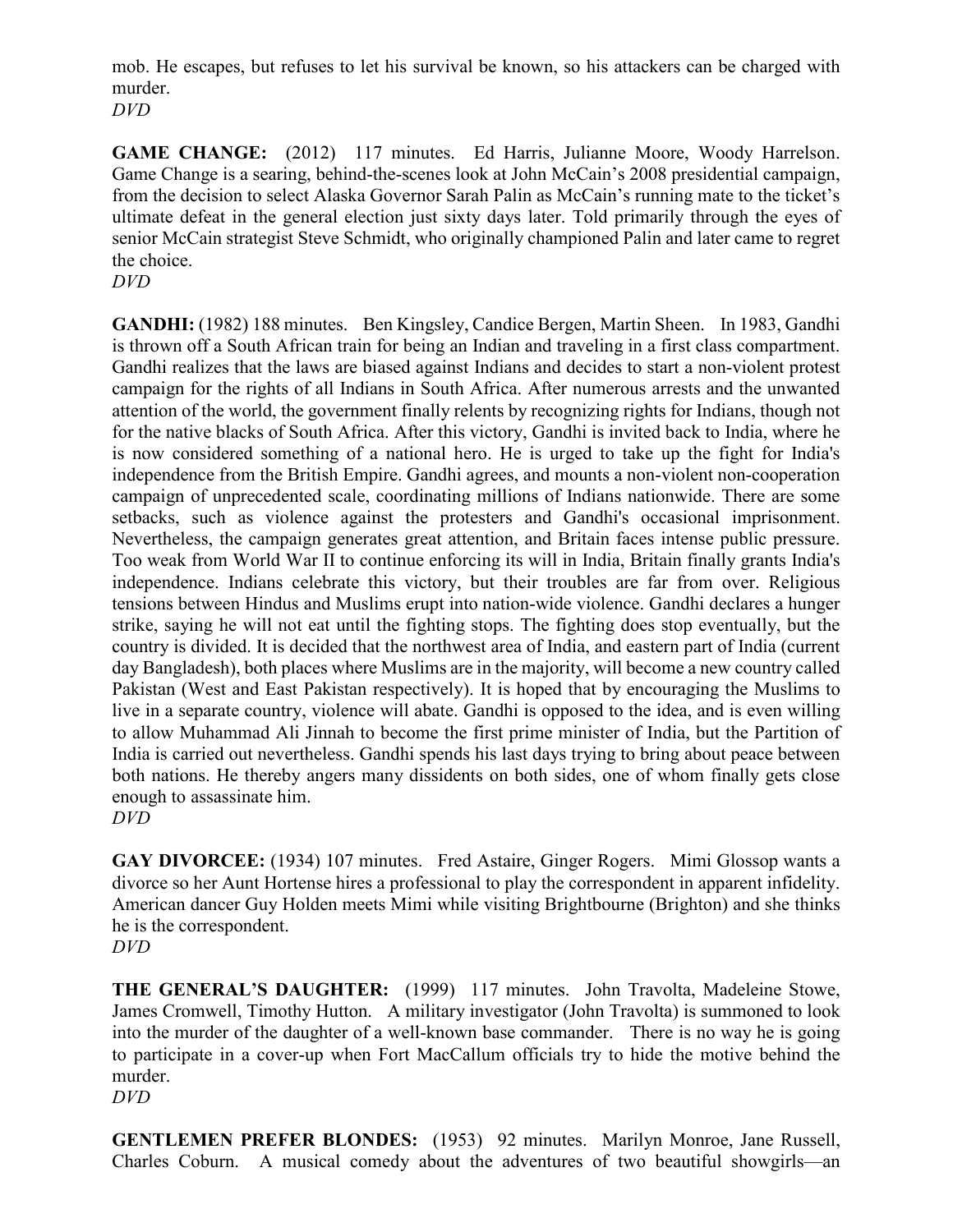apparently stupid blonde golddigger and her provocative brunette friend—during a voyage from New York to Paris. *DVD*

**GHOSTS OF MISSISSIPPI:** (1996) 131 minutes. Alec Baldwin, Whoopi Goldberg, James Woods, Craig T. Nelson. The film features the final trial of the assassin of civil rights leader Medgar Evers. Special appearances are made by the three children of Medgar Evers and Yolanda King, the daughter of Rev. Martin Luther King, Jr. *DVD*

**GIDEON'S TRUMPET:** (1980) 104 minutes. Henry Fonda, Jose Ferrer, John Houseman. For those of you who have taken Crim Pro II, *Gideon v. Wainwright* comes alive! An indigent man demands an attorney to defend him in a criminal case. The lower court denies his request and Gideon (Fonda) is convicted. He handwrites a letter to the U.S. Supreme Court, and the rest is history (and a potential exam question). *DVD*

**THE GIFT:** (2000) 111 minutes. Cate Blanchett, Giovanni Ribisi, Keanu Reeves, Katie Holmes, Michael Jeter, Kim Dickens, Gary Cole, Greg Kinnear, Hilary Swank. Annie has 'the Gift'. Some fear her, others claim she's a witch. But now, a murder has been committed and only she can solve it. On a twisted trail of open infidelity and jealous rage, she sees visions that will haunt her and discovers a truth that will tear the town apart. *DVD*

**THE GINGERBREAD MAN:** (1998) 114 minutes. Kenneth Branagh, Embeth Davidtz, Robert Downey Jr., Daryl Hannah, Robert Duvall, Tom Berenger. Lawyer Rick Magruder has a one-night-stand affair with caterer Mallory Doss. He becomes hooked on her, and when he learns her nut-case father Dixon is threatening her, he puts the weight of his law firm behind Mallory, has Dixon arrested and subpoenas her ex-husband Pete to testify against Dixon in court. Dixon is sent to an asylum, but escapes from there and the lives of many people are in danger. *DVD*

**THE GODFATHER, PART II:** (1990) 200 minutes. Al Pacino, Robert De Niro, Robert Duvall, Talia Shire, Diane Keaton, Lee Strasberg. The saga of two generations of successive power within the Corleone family continues with the roots and rise of a young Don Vito and the ascension of Michael as the new Don. *DVD*

**GONE GIRL:** (2014) 149 minutes. Ben Affleck, Rosamund Pike, Neil Patrick Harris, Tyler Perry. On the occasion of his fifth wedding anniversary, Nick Dunne reports that his wife, Amy, has gone missing. Under pressure from the police and a growing media frenzy, Nick's portrait of a blissful union begins to crumble. Soon his lies, deceits and strange behavior have everyone asking the same dark question. Did Nick Dunne kill his wife? *DVD*

**GOOD NIGHT, AND GOOD LUCK:** (2005) 93 minutes. David Strathairn, Jeff Daniels. In the early 1950's, the threat of Communism created an air of paranoia in the United States and exploiting those fears was Senator Joseph McCarthy of Wisconsin. However, CBS reporter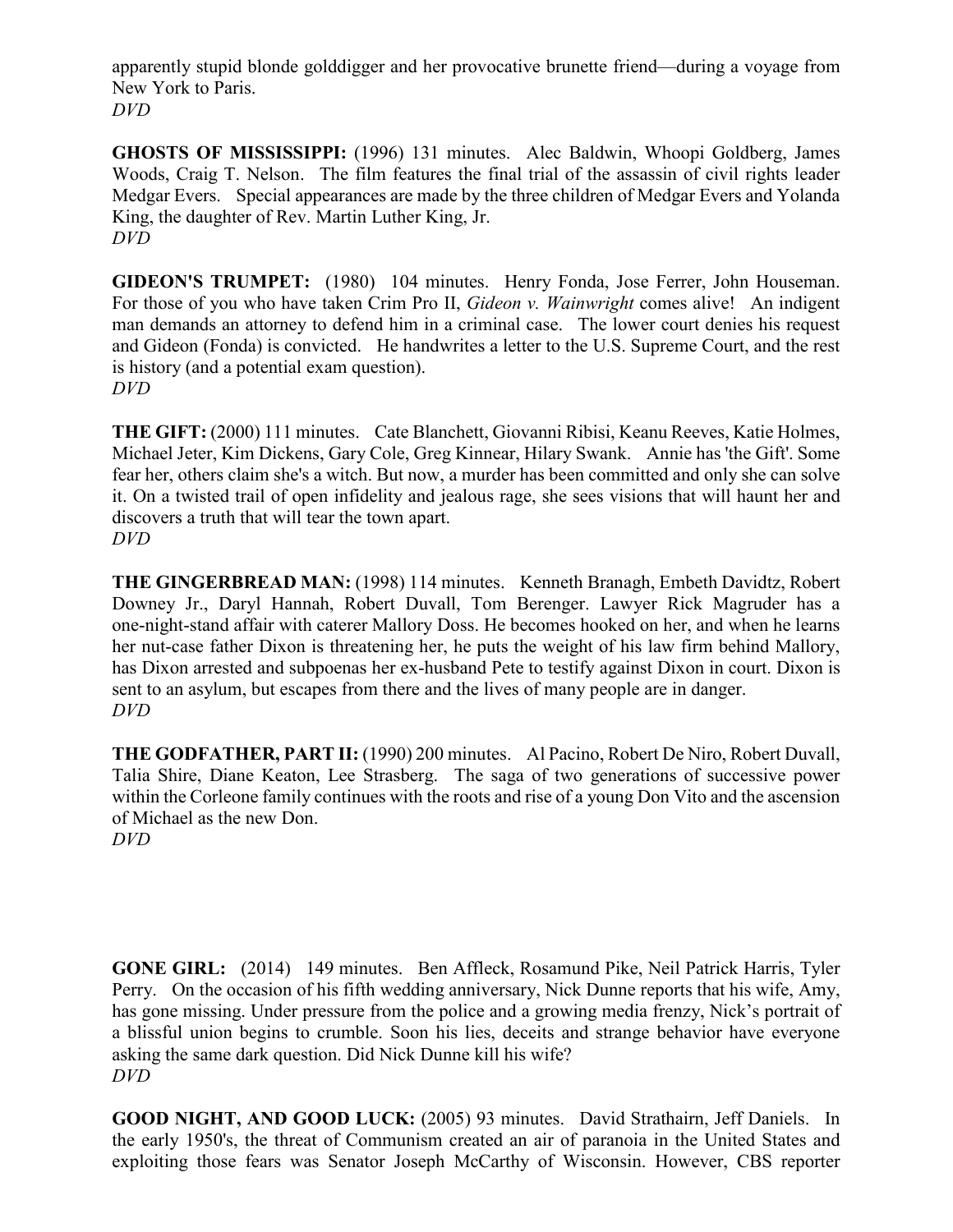Edward R. Murrow and his producer Fred W. Friendly decided to take a stand and challenge McCarthy and expose him for the fear monger he was. However, their actions took a great personal toll on both men, but they stood by their convictions and helped to bring down one of the most controversial senators in American history. *DVD*

**THE GOOD WIFE:** (2009) Julianna Margulies, Matt Czuchry. Thirteen years after giving up her career as a lawyer to focus on husband and family, Alicia Florrick returns to a large law firm to start over again. Her husband, the State's Attorney for Cook County, was forced to resign after a sex scandal involving public funds and prostitutes. On her first day, she is assigned a pro bono case and is defending a woman accused of killing her ex-husband and trying to cover it up with a fake carjacking. The previous trial ended in a hung jury which, Alicia learns, was very much leaning toward conviction.With the help of the firm's in-house investigator, Alicia looks to open up a new line of defense against the advice of the firm's senior female partner who previously handled the case.

*DVD*

**GRAND CANYON:** (1991) 137 minutes. Danny Glover, Kevin Kline, Steve Martin. When a lawyer's car breaks down in a dangerous Los Angeles neighborhood, a tow-truck driver arrives just in time to save his life. The two men begin a deep friendship that sets off a chain of unsettling and surprising events involving their families and friends for years to come. *DVD*

**GRAVITY:** (2013) 91 minutes. Sandra Bullock, George Clooney, Ed Harris. A heartpounding thriller that will draw viewers into the infinite and merciless realm of deep space. A brilliant medical engineer, Dr. Ryan Stone, is on her first shuttle mission, with veteran astronaut and acting space commander Matt Kowalski. Then disaster strikes the shuttle, leaving Stone and Kowalski completely out of touch with Earth. With little oxygen and energy left, how will they survive?

*DVD*

**THE GREAT RAID:** (2005) 132 minutes. Benjamin Bratt, James Franco. Taking place towards the end of WWII, 500 American Soldiers have been entrapped in a camp for 3 years. Beginning to give up hope they will ever be rescued, a group of Rangers goes on a dangerous mission to try and save them..

*DVD*

**THE GREEN MILE:** (1999) 188 minutes. Tom Hanks, David Morse, Bonnie Hunt, Michael Clarke Duncan. Death Row guards at a penitentiary, in the 1930's, have a moral dilemma with their job when they discover one of their prisoners, a convicted murderer, has a special gift. *DVD*

**GUILTY AS SIN:** (1993) 107 minutes. Rebecca De Mornay, Don Johnson. De Mornay stars as a sexy, hotshot criminal defense attorney who plays to win--and usually does. She meets her match when she represents a playboy (Johnson) accused of murdering his rich wife. The attractive lawyer, captured by her client's irresistible charm, finds herself caught in his seductive, psychological web of deceit from which there is no legal escape--and soon fears she may be his next victim.

*DVD*

**GUILTY BY SUSPICION:** (1991) 105 minutes. Robert DeNiro, Annette Bening. DeNiro plays Merrill, an "A-list" director who can revive his stalled career by testifying against friends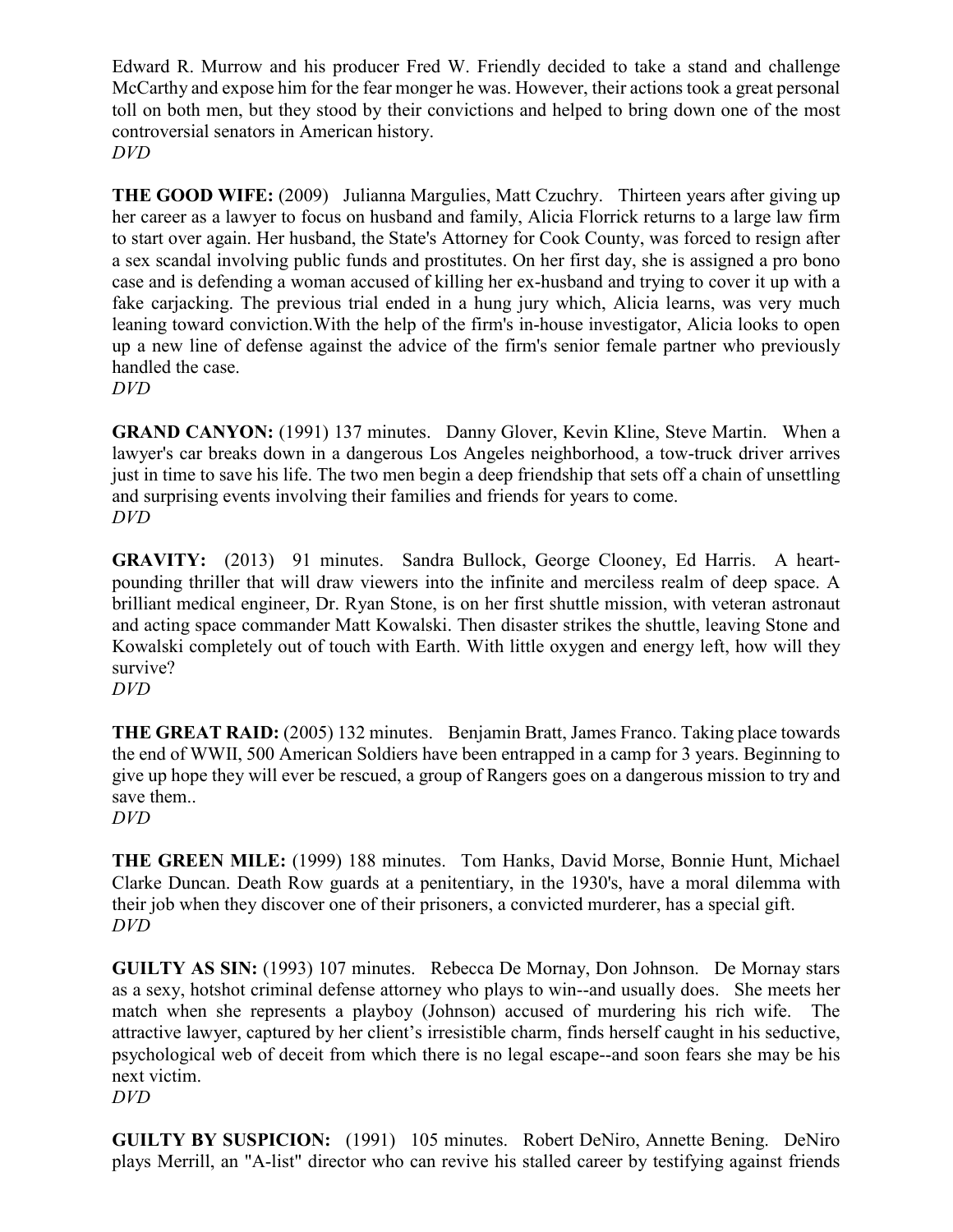who are suspected Communists. And Bening is Merrill's ex-wife, sharing the whirlpool of scandal that draws them together . . . as his chance to ever make movies again slips further away. *DVD*

**HAMLET 2:** (2008) 92 minutes. Steve Coogan, Catherine Keener, Amy Poehler. Dana Marschz is a failed actor and recovering alcoholic who's moved to Tucson to teach high school drama, where he's plagued by bad reviews, student indifference, budget woes (he and his wife, who is trying to get pregnant, take in a boarder), and his own teaching limitations. Because the other electives are closed, he finds himself with a large class of seeming gang-bangers, and the principal informs him that drama will be cut next trimester. On the advice of a student reviewer, Dana decides to stage his own play, a sequel to "Hamlet" in which the prince and Jesus, with the use of a time machine, try to save Gertrude and Ophelia. *DVD*

**HART'S WAR:** (2002) 125 minutes. Bruce Willis, Colin Farrell, Terrence Howard. Honor, courage, and sacrifice are revealed in unexpected ways as a ranking U.S. prisoner in a Nazi POW camp is joined in December 1944 by a law-student lieutenant who'd been captured despite his father's powerful military connections. When a black pilot from the famous Tuskeegee airmen is falsely accused of murdering a fellow prisoner, Lt. Hart tries his case and discovers the real motivation behind the ranking officer's kangaroo court. *DVD*

**HARVEY BIRDMAN, ATTORNEY AT LAW:** (2000) 195 minutes. Gary Cole, Thomas Allen, Stephen Colbert. Third-rate superhero Harvey Birdman gets a new lease on life when he becomes a lawyer. *DVD*

**HELTER SKELTER:** (1976) 184 minutes. George DiCenzo, Steve Railsback, Nancy Wolfe. The investigation of two horrific mass murders leads to the capture and trial of the psychotic pseudo-hippie Charles Manson and his 'family'. *DVD*

**HIGH CRIMES:** (2002) 115 minutes. Ashley Judd, Morgan Freeman. High powered lawyer Claire Kubik finds her world turned upside down when her husband, who she thought was Tom Kubik, is arrested and is revealed to be Ron Chapman. Chapman is on trial for a murder of Latin American villagers while he was in the Marines. Claire soon learns that to navigate the military justice system, she'll need help from the somewhat unconventional Charlie Grimes. *DVD*

**HIGH NOON:** (1952) 111 minutes. Gary Cooper, Grace Kelly. A retired marshal's wedding is interrupted when he learns a killer he had sent to jail will return to town on the noon train to seek revenge. The townspeople refuse to help him, so he is forced to take up his badge and guns again, alienating his new bride, a Quaker who is opposed to violence. B & W. *DVD*

**HOLES:** (2003) 117 minutes. Sigourney Weaver, Jon Voight, Patricia Arquette, Shia LaBeouf. Young Stanley Yelnats finds himself at Camp Green Lake, where digging a hole a day keeps the warden at bay and "builds character". An ancient family curse still dogs Stanley and he's thrown headlong into the adventure of his life. Stanley and his campmates will have to forge fast friendships to unearth the mystery of what's really going on in the desert.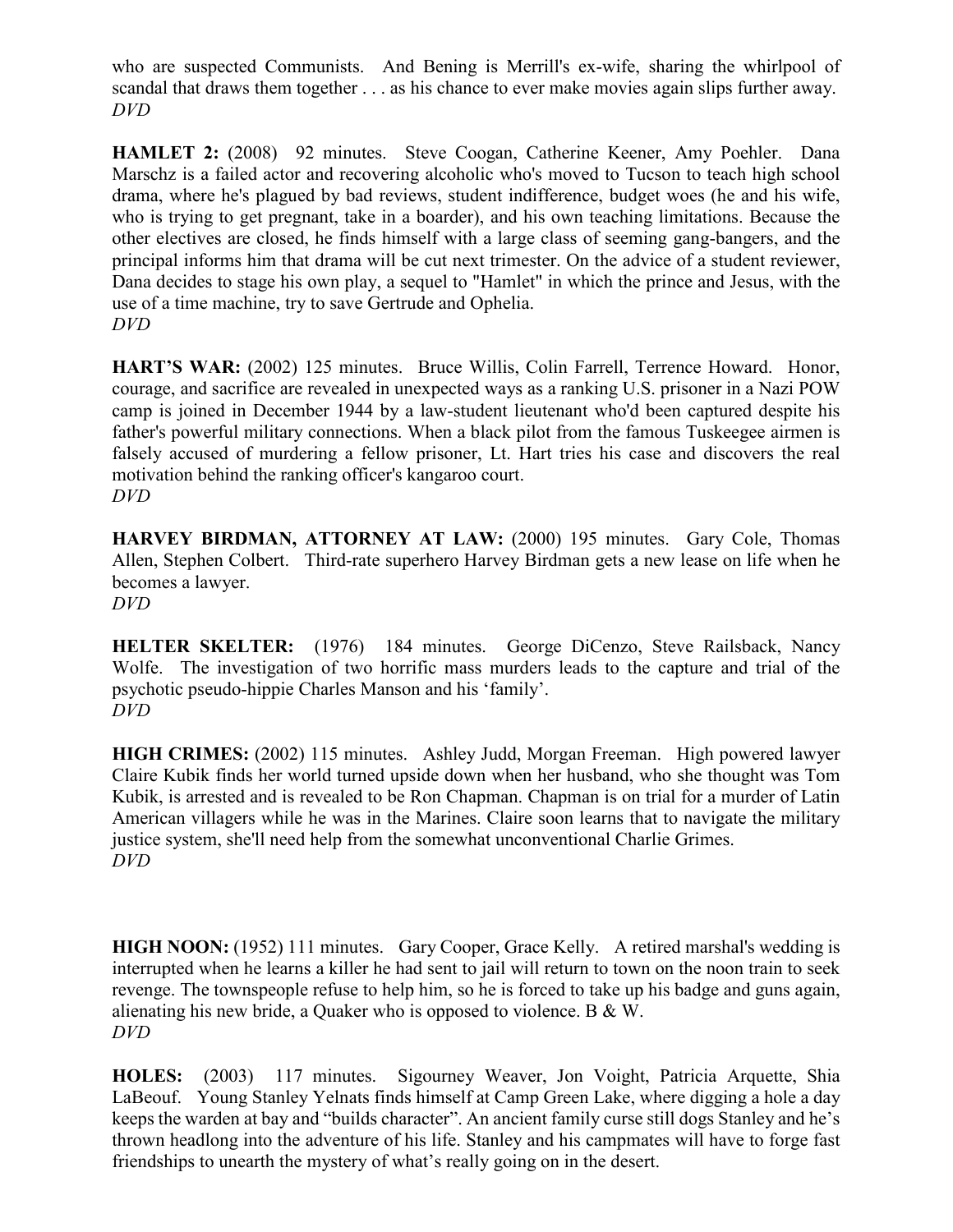#### **THE HOUR OF THE PIG:** *see: The Advocate*

**HOUSE OF SAND AND FOG:** (2003) 126 minutes. Jennifer Connelly, Ben Kingsley, Ron Eldard. Colonel Behrani is a once-wealthy Iranian immigrant who struggles for dignity while working low-wage jobs in America. Kathy Nicolo is a troubled young house cleaner striving to put her life in order. When Kathy's house is mistakenly put up for public auction—and Behrani risks the last of his family fortune to buy it—the two become enmeshed in a desperate conflict. *DVD*

**THE HOUSE ON 92ND STREET:** (1945) 89 minutes. William Eythe, Lloyd Nolan, Signe Hasso, Gene Lockhart. When a young German American is solicited as a Nazi spy during WWII, he accepts the job after agreeing to go undercover for the FBI. Once he learns that his mission is to send atomic bomb secrets to the German government, the FBI chief works relentlessly to prevent this while not giving his agent's identity away. *DVD*

**THE HURRICANE:** (2000) 166 minutes. Denzel Washington, John Hannah, Deborah Kara Unger, Liev Schreiber. Rubin "Hurricane" Carter, in the prime of his boxing career, finds himself wrongfully convicted of murder. Sentenced to life in prison, Carter's published memoir, *The Sixteenth Round*, inspires a teenager from Brooklyn and three Canadian activists who believe in the truth, to join forces with Carter to prove his innocence. *DVD*

**I AM SAM: LOVE IS ALL YOU NEED:** (2001) 134 minutes. Sean Penn, Michelle Pfeiffer, Dakota Fanning. Sam Dawson has the mental capacity of a 7-year-old. He works at a Starbucks, is obsessed with the Beatles and has a daughter with a homeless woman who abandons them. When the authorities take his daughter away, Sam shames a high-priced lawyer into taking his case pro bono. In the process, he teaches her a great deal about love, and whether it's really all you need. *DVD*

**I AM THE LAW:** (1938) 83 minutes. Edward G. Robinson, Otto Kruger. Robinson stars as John Lindsay, a dynamic law professor who's drafted by civic leader Eugene Ferguson (Kruger) to put an end to the city's gangster activity. Little does Lindsay know the deadly lengths to which the mob will go to insure his silence!  $B & W$ . *DVD*

**THE IDES OF MARCH:** (2012) 101 minutes. Ryan Gosling, George Clooney, Philip Seymour Hoffman. During the frantic last days before a heavily contested Ohio presidential primary, an up-and-coming campaign press secretary finds himself involved in a political scandal that threatens to upend his candidate's shot at the presidency. *DVD*

**I HOPE THEY SERVE BEER IN HELL:** (2009) 105 minutes. Jesse Bradford, Matt Czuchry. A guy tries to patch things up with his soon-to-be-married pal after botching things up at his bachelor party. Based on Tucker Max's best-seller "I Hope They Serve Beer in Hell". *DVD*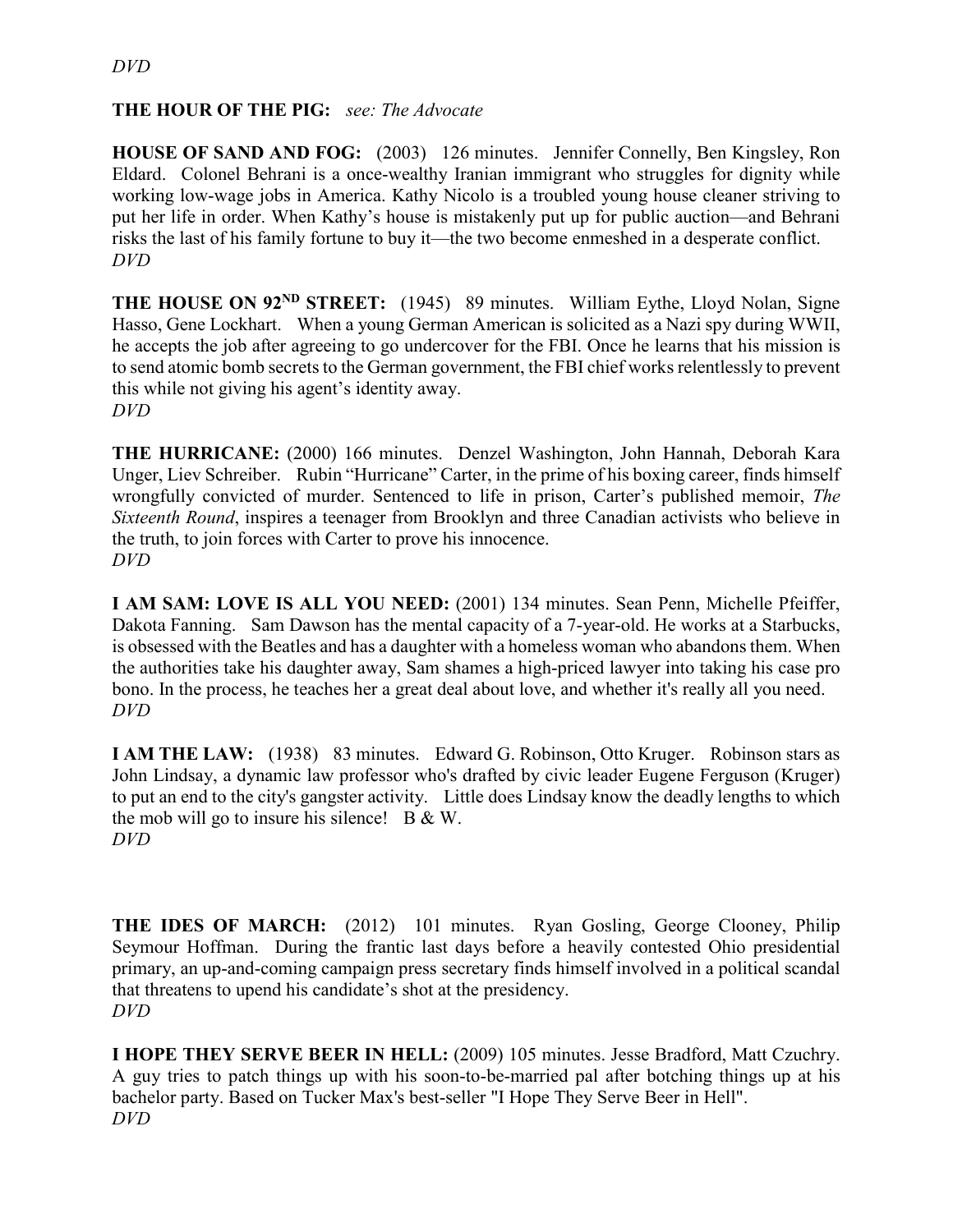**I WANT TO LIVE!:** (1958) 120 minutes. Susan Hayward. Prostitute, party girl, perjurer, bad check passer, petty criminal...but is she a murderer? Barbara Graham is arrested for fatally beating an elderly widow. Condemned by the press and the public, Graham is found guilty of murder and sentenced to die in the the gas chamber. As her execution date nears, she desperately attempts to expose the truth and save her life against all odds. B&W *DVD*

**IN THE NAME OF THE FATHER:** (1993) 133 minutes. Daniel Day-Lewis, Emma Thompson. In this true story, Gerry Conlon (Day-Lewis), a petty thief in strife-torn 1970s Belfast, is in the wrong place at the wrong time. Innocent, but forced to confess to a savage terrorist bombing in England, he is sentenced to life imprisonment as one of the "Guildford Four." Working with a fiercely dedicated lawyer (Thompson), Gerry determines to prove his innocence and expose the truth behind one of the most shameful legal events in recent history. *DVD*

**INHERIT THE WIND:** (1960) 127 minutes. Spencer Tracy, Gene Kelly, Dick York. A dramatization of the 1925 Scopes "Monkey Trial". A school teacher is accused of violating Tennessee state law by teaching the theory of evolution. B & W. *DVD*

**INHERIT THE WIND:** (1999) 113 minutes. Jack Lemmon, George C. Scott, Piper Laurie. Based on the acclaimed play about an educator put on trial for teaching Darwinism and the attorney who defends him.

*VHS*

**THE INSIDER:** (1999) 158 minutes. Al Pacino, Russell Crowe, Christopher Plummer, Diane Venora. When former executive Jeffrey Wigand is fired by his employer, one of the largest tobacco companies in America, Wigand agrees to become a paid consultant for a story by veteran 60 minutes producer Lowell Bergman, regarding alleged unethical practices within the tobacco industry. But what begins as a temporary alliance leads to a lengthy battle for both men to save their reputations and more.

*DVD*

**INSTRUCTIONS NOT INCLUDED:** (2013) 115 minutes. Eugenio Derbez, Jessica Lindsey, Loreto Peralta. A man who has made a new life for himself and the daughter left on his doorstep 6 years ago finds his family threatened when the birth mother resurfaces. *DVD*

**I, ROBOT:** (2005) 115 minutes. Will Smith, Bridget Moynahan, Alan Tudyk. In the year 2035, robots are a trusted part of life. That trust is broken when a scientist is found dead, and a skeptical detective believes that a robot is responsible. *DVD*

**INTOLERABLE CRUELTY:** (2003) 101 minutes. George Clooney, Catherine Zeta-Jones, Geoffrey Rush. Miles Massey is a high-powered Los Angeles divorce lawyer nearing a midlife crisis. While representing his wealthy client Rex Rexroth, Miles meets his match in Rex's golddigging wife, Marilyn. He's impressed by her similarly heartless ways of using marriage to fuel an expensive lifestyle, but Miles still manages to defeat her in court. With Marilyn looking to get her revenge and Miles finding himself attracted to her, the two engage in a ruthless romantic pursuit to out-swindle each other. *DVD*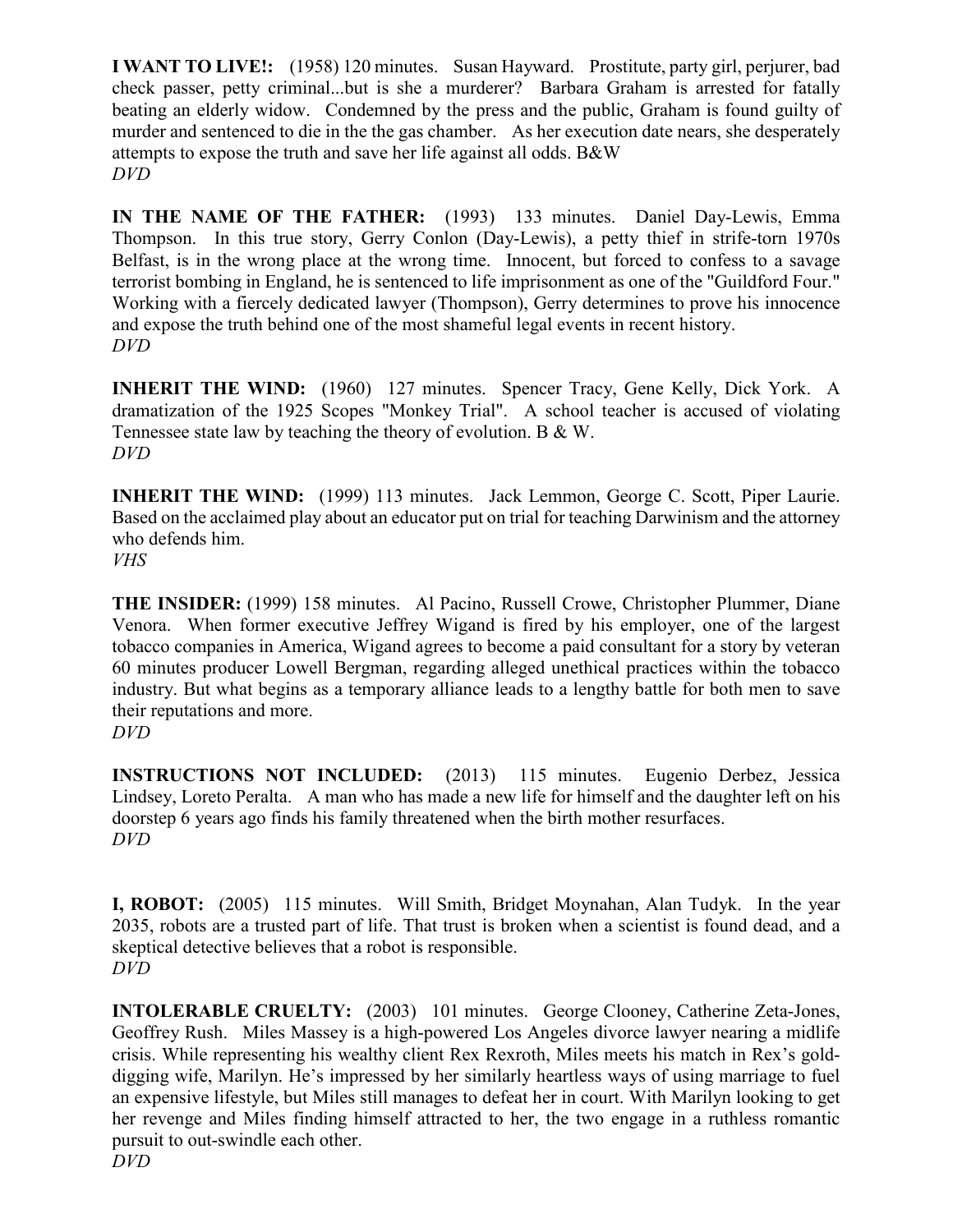**INTOLERANCE:** (1916) 117 minutes. Lillian Gish, Robert Harron, Mae Marsh, Constance Talmadge, Bessie Love, Seena Owen, Alfred Paget. Interweaves four separate stories from Babylonian times to the twentieth century to show humanity's inhumanity and intolerance through the ages. Silent film with English intertitles. B & W with color tints. *DVD*

**IT COULD HAPPEN TO YOU:** (1994) 101 minutes. Nicolas Cage, Bridget Fonda, Rosie Perez. Charlie Lang is a neighborhood cop with a heart of gold - and a money-hungry wife Muriel who's always looking for a way to cash in. When she asks Charlie to buy a Lottery ticket, he agrees, then impulsively promises half the winnings to a waitress, Yvonne. When their numbers hit, the real fun begins, as Muriel learns to live large while Charlie and Yvonne learn to love again. *DVD*

**IT'S COMPLICATED:** (2009) 121 minutes. Meryl Streep, Steve Martin, Alec Baldwin. When brought together at a family event, two exes find themselves oddly attracted to each other after ten years of divorce. Although the couple think that this affair will stay in a different state, it brings itself back to their own city and disrupts their personal lives. While the couple still maintain other romances, they cannot help but to continue with their affair. *DVD*

**JAGGED EDGE:** (1985) 108 minutes. Glenn Close, Jeff Bridges. A woman is gruesomely murdered, and her husband (Bridges) is accused. Attorney Barnes (Close) is pushed to represent the husband by her firm, (who represents the husband's newspaper), despite the fact that she will go up against the D.A. with whom she once worked and because of whom she quit criminal law. Her increasingly personal relationship with the accused threatens her objectivity. *DVD*

**JAIL BAIT:** (1954) 71 minutes. Lyle Talbot, Dolores Fuller, Clancy Malone. The tragic tale of a youth led into crime and then forced to alter his face through plastic surgery to avoid capture. *DVD*

JFK: (1991) 189 minutes. Kevin Costner, Kevin Bacon, Tommy Lee Jones, Laurie Metcalf. Details the actions of New Orleans District Attorney Jim Garrison, who takes it upon himself to investigate the assassination of President John F. Kennedy in Dallas, Texas, in 1963. Garrison is extremely suspicious of the official story presented by the FBI, and what he already knows and what he subsequently learns lead him to suspect that there is more to the story than the public is being told.

*DVD*

**JOHN ADAMS:** (2008) 501 minutes. Paul Giamatti, Laura Linney, Stephen Dillane. A miniseries on the life of John Adams and the first 50 years of the United States. *DVD*

**THE JUDGE:** (2014) 141 minutes. Robert Downey, Jr., Robert Duvall, Vera Farminga. Big-city lawyer Hank Palmer returns to his childhood home where his estranged father, the town's judge, is suspected of murder. He sets out to discover the truth and along the way reconnects with the family he walked away from years before.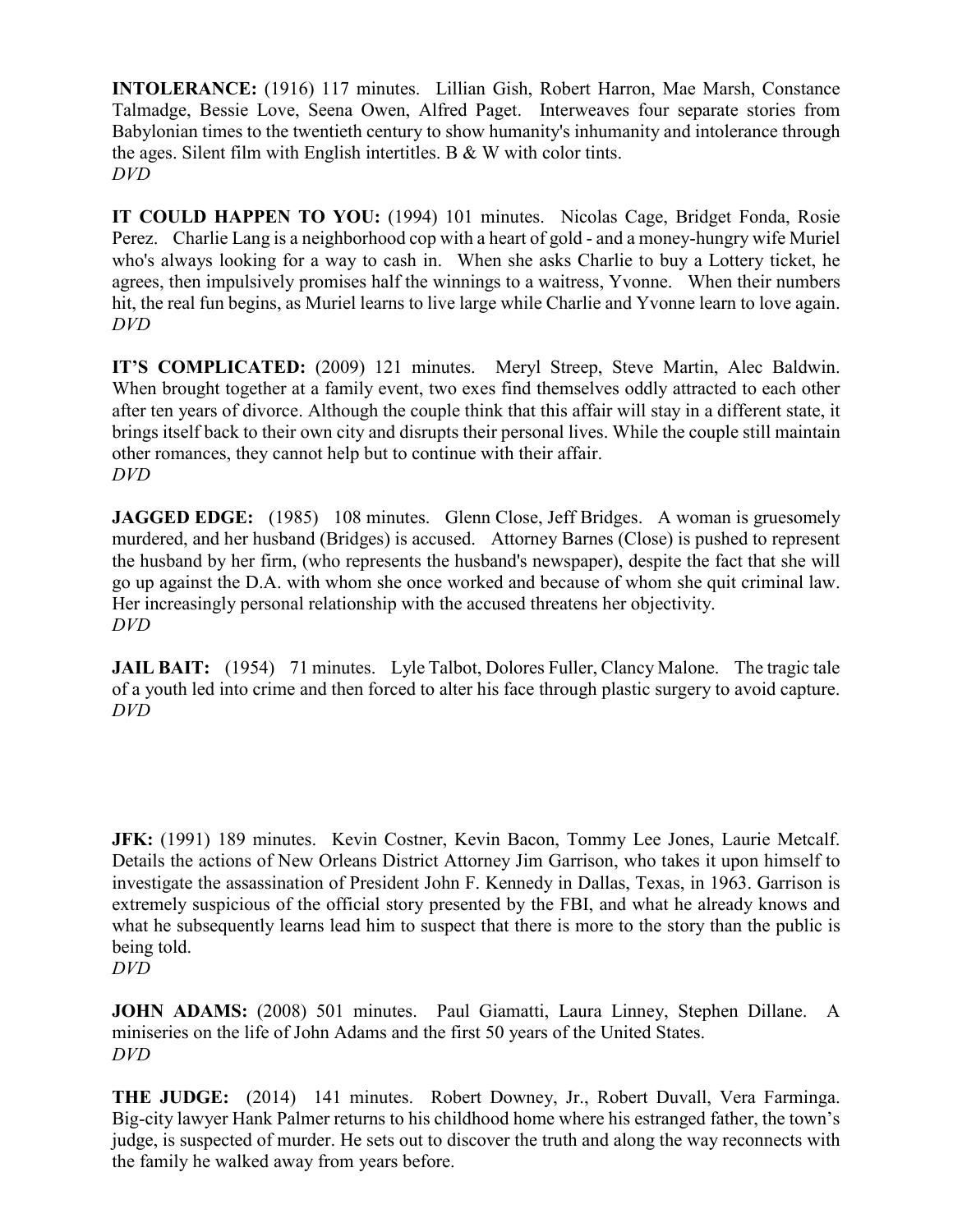#### *DVD*

**JUDGE DREDD:** (1995) 96 minutes. Sylvester Stallone, Armand Assante, Diane Lane. In a time when all-powerful and coldly efficient "Judges" act with the supreme authority of both the police force and legal system, Judge Dredd is the most feared law enforcer of them all. But when a former judge hatches a sinister plot to overthrow the government and eliminate the Judges, Dredd is framed for murder.

*DVD*

**JUDGEMENT AT NUREMBERG:** (1961) 190 minutes; two parts. Spencer Tracy, Marlene Dietrich, Burt Lancaster, Richard Widmark, Maximillian Schell, Judy Garland, Montgomery Clift, Werner Klemperer, and William Shatner. A movie classic--a must-see film. This is a fictionalized account of the 1948 Nazi war crimes trial at Nuremberg. Top Nazis are accused of "crimes against humanity", and Maximillian Schell attempts to defend them. B & W. *DVD*

**JURASSIC PARK:** (1994) 127 minutes. Sam Neill, Jaura Dern, Jeff Goldblum, Richard Attenborough. On a remote island, a wealthy entrepreneur secretly creates a theme park featuring living dinosaurs drawn from prehistoric DNA. Before opening the attraction to the public, he invites a top paleontologist, a paleobotanist, a mathematician/theorist, and his two eager grandchildren to experience the park. However, their park visit is anything but tranquil as the park's security system breaks down, the prehistoric creatures break out, and the excitement builds to surprising results.

*DVD*

**THE JUROR:** (1996) 118 minutes. Demi Moore, Alec Baldwin. Annie Laird is a struggling single mother who impulsively agrees to serve on a jury, hoping for a little excitement in her life. But she gets far more than she bargained for when she's forced to sacrifice the truth to save her son from the mob's seductive, psychotic enforcer. *DVD*

**THE JURY:** (2001) 350 minutes; three parts. Stuart Bunce, Gerard Butler, Sonnell Dadral, Nicholas Farrell, Michael Maloney, Helen McCrory, Nina Sosanya, Sylvia Syms, Antony Sher, Derek Jacobi. A young schoolboy is murdered and his schoolmate is arrested. But was he just arrested because he was Sikh, or is he really the killer? The jury must look through the racism and media attention behind the trial and seek the truth. *DVD*

**JURY DUTY:** (1995) 88 minutes. Pauly Shore, Tia Carrere, Abe Vigoda. Shore stars as a jobless freeloader who gets appointed to a sensational murder trial and will stop at nothing to keep deliberations going as long as possible. *DVD*

**JUST CAUSE:** (1995) 102 minutes. Sean Connery, Laurence Fishburne, Kate Capshaw. Bobby Earl (Fishburne) is facing the electric chair for the murder of a young girl. Eight years after the crime he calls in Paul Armstrong (Connery), a professor of law, to help prove his innocence. Armstrong quickly uncovers some overlooked evidence to present to the local police, but they aren't interested - they are convinced Bobby is their killer.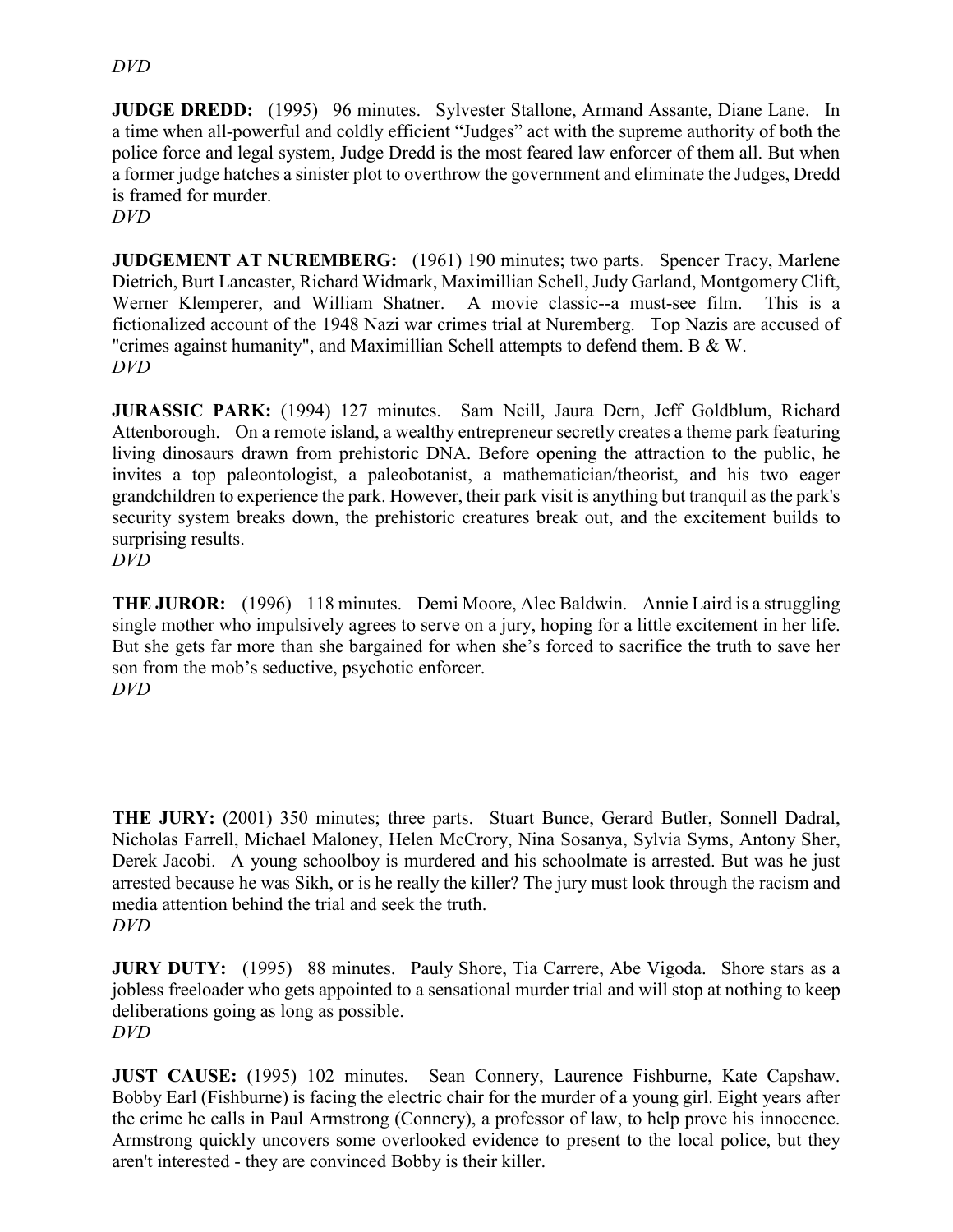#### *DVD*

**KARAKTER (CHARACTER):** (1997) 125 minutes. Jan DeCleir, Fedja Van Huêt, Betty Schuurman. Dreverhaven is dead. The city's most feared bailiff, the curse of the poor, the agent of law without compassion—discovered with a knife through his heart. A self-taught lawyer who just passed his exams was the last person to see Drevehaven alive. Now, the police want to know why he visited the old man, and the young barrister is ready to tell the story of a lifetime. *DVD*

**KILLING FIELDS:** (1984) 141 minutes. Sam Waterston, Dr. Haing S. Ngor, John Malkovich, Julian Sands. "An epic story of friendship, combat and survival set within the eyesearing horrors of war-torn Cambodia." Translator Dith Prang (Ngor) saves two reporters from execution by the Khmer Rouge, but must fight to stay alive and escape the horror in his country. *DVD*

**KINSEY:** (2004) 118 minutes. Liam Neeson, Laura Linney, Chris O'Donnell. A portrait of a man driven to uncover the most private secrets of the nation, and journey into the mystery of human behavior. His 1948 book Sexual behavior in the human male irrevocably changed American culture and created a media sensation. *DVD*

**KRAMER vs. KRAMER:** (1979) 105 minutes. Dustin Hoffman, Meryl Streep, Jane Alexander. A career man who puts work before family is faced with the responsibilities of housekeeping, work, and raising his young son after his wife grows dismayed and leaves him. When he begins to adjust to these new responsibilities, Joanna (Streep) resurfaces. A courtroom custody battle follows. *DVD*

**L.A. LAW:** (1986) 94 minutes. Jill Eikenberry, Susan Rattan, Florence Henderson. The movie length pilot for the TV series, critics have hailed the movie as "stylish, witty and involving . . . it is must viewing for the program's fans and crime buffs everywhere." *DVD*

**LAST DANCE:** (1996) 103 minutes. Sharon Stone, Rob Morrow, Randy Quaid. Cindy Liggett is a convicted killer facing imminent execution...until a young lawyer, Rick Hayes becomes convinced her case doesn't warrant the death penalty. *DVD*

**THE LAST WAVE:** (1977) 104 minutes. Richard Chamberlain, Olivia Hamnett, Gulpilil, Nandjiwarra Amagula. The story of a lawyer defending a group of aboriginals accused of murder. The lawyer feels the pull of magic forces beneath the surface of civilization. *DVD*

**LAW & ORDER: CRIMINAL INTENT SEASON 1:** (2001) 1043 minutes. Kathryn Erbe, Vincent D'Onofrio. This show centers on the NYPD's Major Case Squad (and the offbeat, Sherlock Holmes-like Detective Robert Goren) in its efforts to stop the worst criminal offenders in New York. It also puts a new twist to the "Law & Order" formula: now, in each episode, we see the crimes as they are planned and committed. *DVD*

**LAW & ORDER: SPECIAL VICTIMS UNIT:** (1999) 1043 minutes. Christopher Meloni, Mariska Hargitay, Richard Belzer. This show delves into the dark side of the New York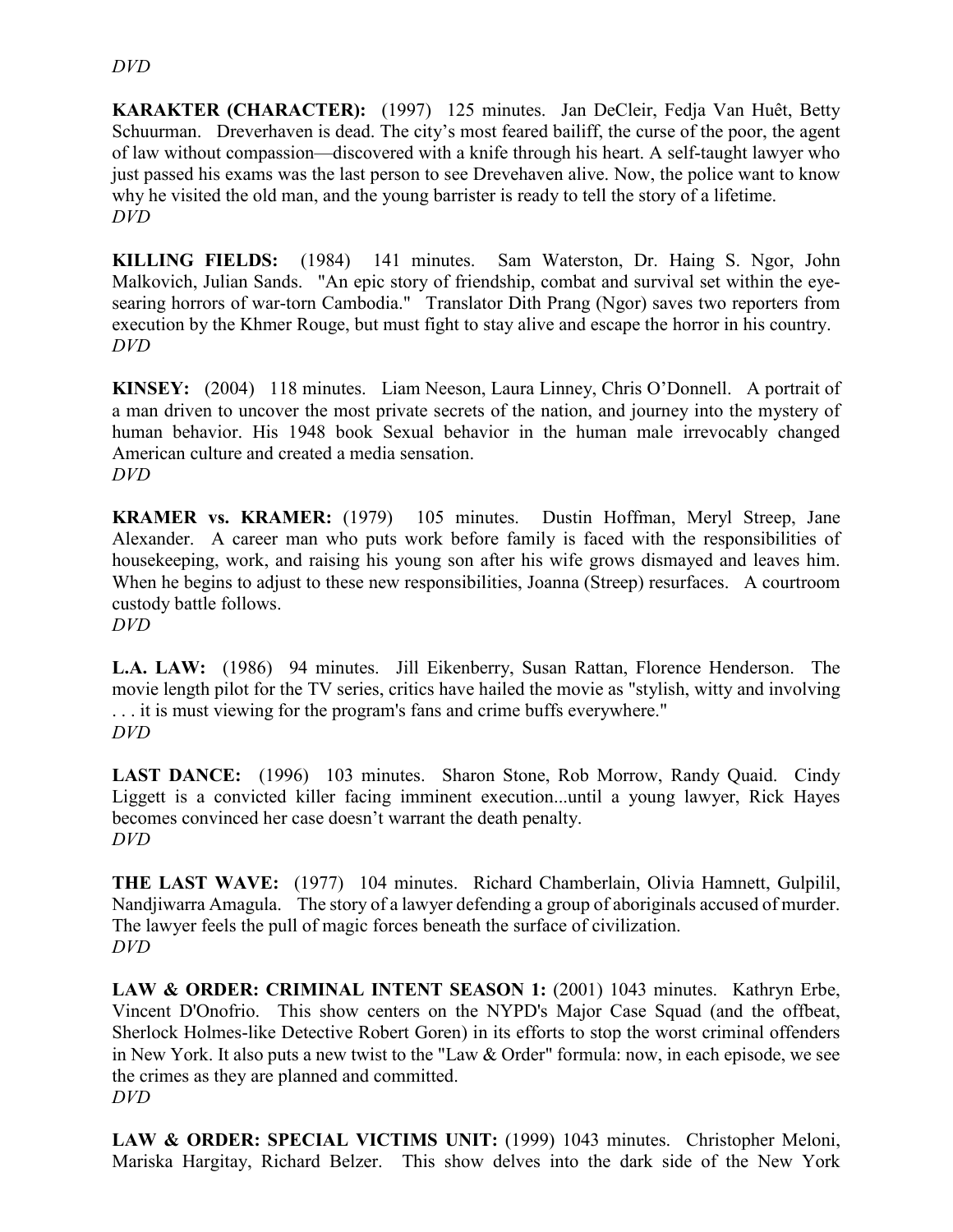underworld as the detectives of a new elite force, the Special Victims Unit, investigate and prosecute various sexually oriented crimes, while trying to balance the effects of the investigation on their own lives.

*DVD*

**LAW & ORDER: THE FIRST YEAR 1990-1991:** (1991) 1040 minutes. Michael Moriarty, George Dzundza, Chris North, Richard Brooks. Join the original Law and Order team of investigators and prosecutors as they deal with cases ripped straight from the headlines. *DVD*

**LAW ABIDING CITIZEN:** (2009) 109 minutes. Jamie Foxx, Gerard Butler. The plot focuses on a man who, ten years after his wife and daughter are brutally murdered, returns to extract justice from the assistant district attorney who prosecuted the case against their killers. His vengeance threatens not only the man who allowed mercy to supersede justice, but also the system and the city that made it so.

*DVD*

LAWS OF ATTRACTION: (2004) 90 minutes. Pierce Brosnan, Julianne Moore. This is the story of two New York divorce attorneys who are often competing against each other, but end up in a relationship nonetheless. When they get married, can they avoid the same issues at home that lead people to provide them business at work? One of the central cases in the story is the heavily-publicized divorce of a rock star from his wife. *DVD*

LEAVE HER TO HEAVEN: (1945) 111 minutes. Gene Tierney, Cornel Wilde, Jeanne Crain, Vincent Price. Writer Richard Harland unhesitatingly marries lovely Ellen Berent. He soon finds his life blighted when tragedies take first his brother then his unborn son from him. He comes to suspect these events are connected with his wife's unreasoning jealousy. This also turns her family from her, and yet another shock awaits them all as Helen's emotions become uncontrollable. *DVD*

**LEGAL EAGLES:** (1986) 116 minutes. Robert Redford, Debra Winger, Daryl Hannah. In this romantic comedy, Redford plays a hard-nosed assistant district attorney and Winger is an imaginative defense attorney. Together, they combine their talents to defend Hannah, a spacey performance artist who is accused of theft and murder. *DVD*

**LEGALESE:** (1998) 92 minutes. James Garner, Kathleen Turner, Gina Gershon. Accused of murder, a beautiful actress seeks the counsel of a celebrity attorney. Knowing that trials are won on television, he hires an inexperienced lawyer to serve as his front and capture the hearts of America. *DVD*

**LEGALLY BLONDE:** (2001) 96 minutes. Reese Witherspoon, Luke Wilson, Selma Blair. When a blonde sorority queen is dumped by her boyfriend, she decides to follow him to law school to get him back and, once there, learns she has more legal savvy than she ever imagined. *DVD*

**LEGALLY BLONDE 2:** (2003) 95 minutes. Reese Witherspoon, Sally Field, Regina King. When she's fired from her job at an upscale law firm for voicing her stance against the testing of cosmetics on animals, Elle heads to Capitol Hill to fight for her cause before Congress. Once there,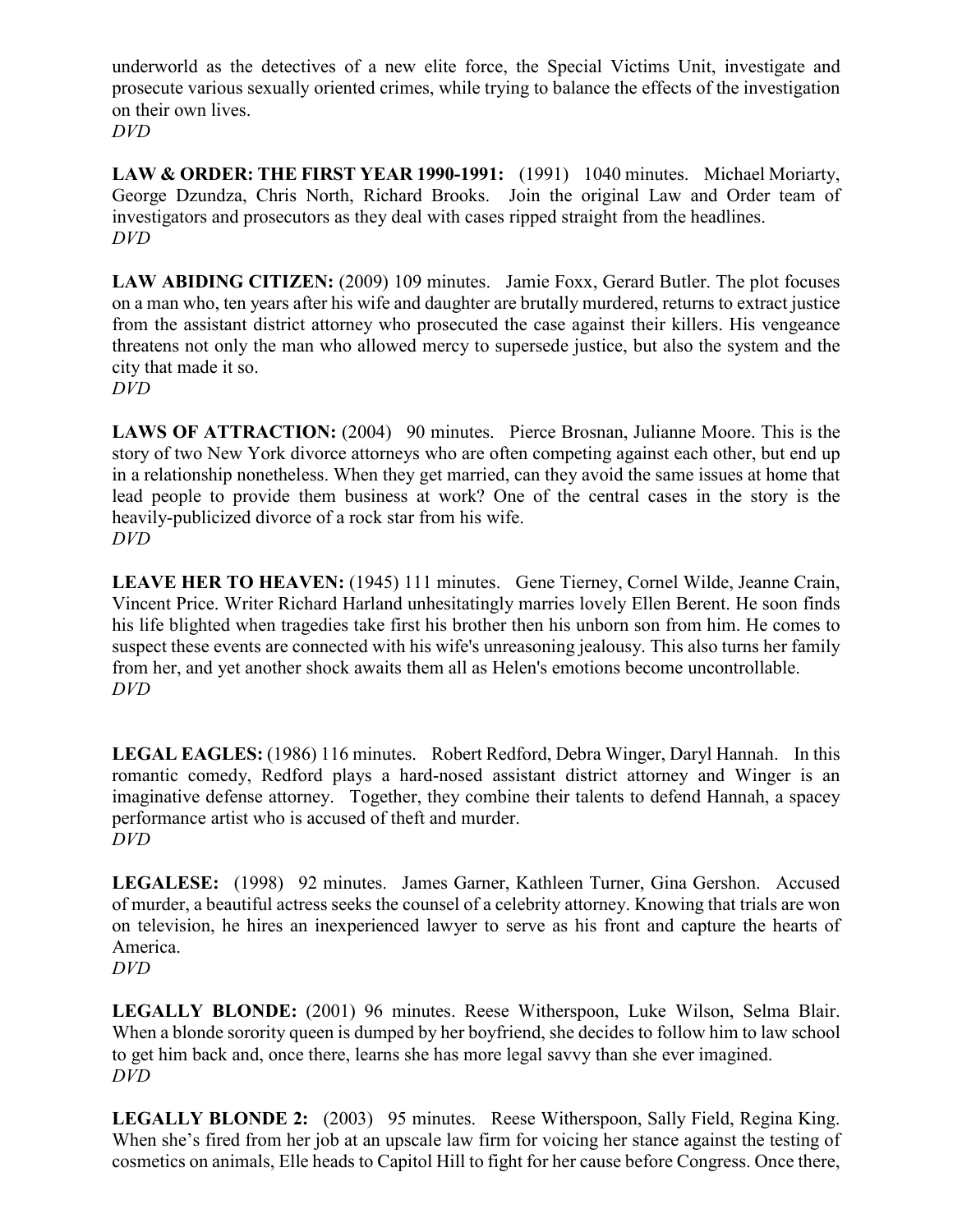she runs into plenty of adversity and red-tape and can't seem to find anyone who will listed to her proposals. She meets and befriends an elderly bellman who's been around long enough to know the ins and outs of the political machine. With his help, Elle attempts to convince disillusioned U.S. Representative Rudd to help her get her voice heard in front of the stodgy old coots of the legislative branch.

*DVD*

**LIAR LIAR:** (1997) 87 minutes. Jim Carrey, Maura Tierney, Justin Cooper. Fletcher Reede is a fast-talking attorney and habitual liar. When his son Max's 5th birthday wish miraculously comes true (that his Dad stop lying for 24 hours), Fletcher discovers that his biggest asset - his mouth - has become his biggest liability. Hilarious havoc ensues. *DVD*

**THE LIFE AND TIMES OF JUDGE ROY BEAN:** (1972) 124 minutes. Paul Newman, Roddy McDowall, Ava Gardner. The law in Vinegaroon goes something like this. Penalty for stealing a man's whiskey: hanging. Penalty for not cutting the judge in on a bank heist: hanging. Paul Newman plays the "Hanging Judge" in a tall tale that turns the Wild West into the Wilder West. *DVD*

**THE LIFE OF EMILE ZOLA:** (1937) 116 minutes. Paul Muni, Gale Sondergaard, Joseph Schildkraut, Gloria Holden. Explores the career of the novelist who championed the cause of France's oppressed.

*DVD*

**LINCOLN:** (2013) 150 minutes. Daniel Day-Lewis, Sally Field, David Strathairn, Joseph Gordon-Levitt. A revealing drama that focuses on the  $16<sup>th</sup>$  president's tumultuous final months in office. In a nation divided by war and the strong winds of change, Lincoln pursues a course of action designed to end the war, unite the country, and abolish slavery. With the moral courage and fierce determination to succeed, his choices during this critical moment will change the fate of generations to come.

**LINCOLN LAWYER:** (2011) 118 minutes. Matthew McConaughey, Marisa Tomei. Mick Haller is a defense lawyer who works out of his Lincoln. When a wealthy Realtor is accused of raping a prostitute, Haller is asked to defend him. The man claims that the woman is trying to get some money out of him. But when Haller looks at the evidence against him, he learns that this case might be linked to an old case of his. *DVD*

**LITTLE MISS BROADWAY:** (1938) 72 minutes. Shirley Temple, George Murphy, Jimmy Durante, Edna Mae Oliver. A group of orphans live happily enough supporting themselves by performing in theatrical productions until a crabby old lady complains about the noise they make practicing. Colorized version. *DVD*

**LOSING ISAIAH:** (1995) 108 minutes. Jessica Lange, Halle Berry, Samuel L. Jackson. Lange plays an adoptive mother who gives and abandoned child a new chance. Berry plays the birth mother who cleans up her life and sets out to reclaim the child. *DVD*

*DVD*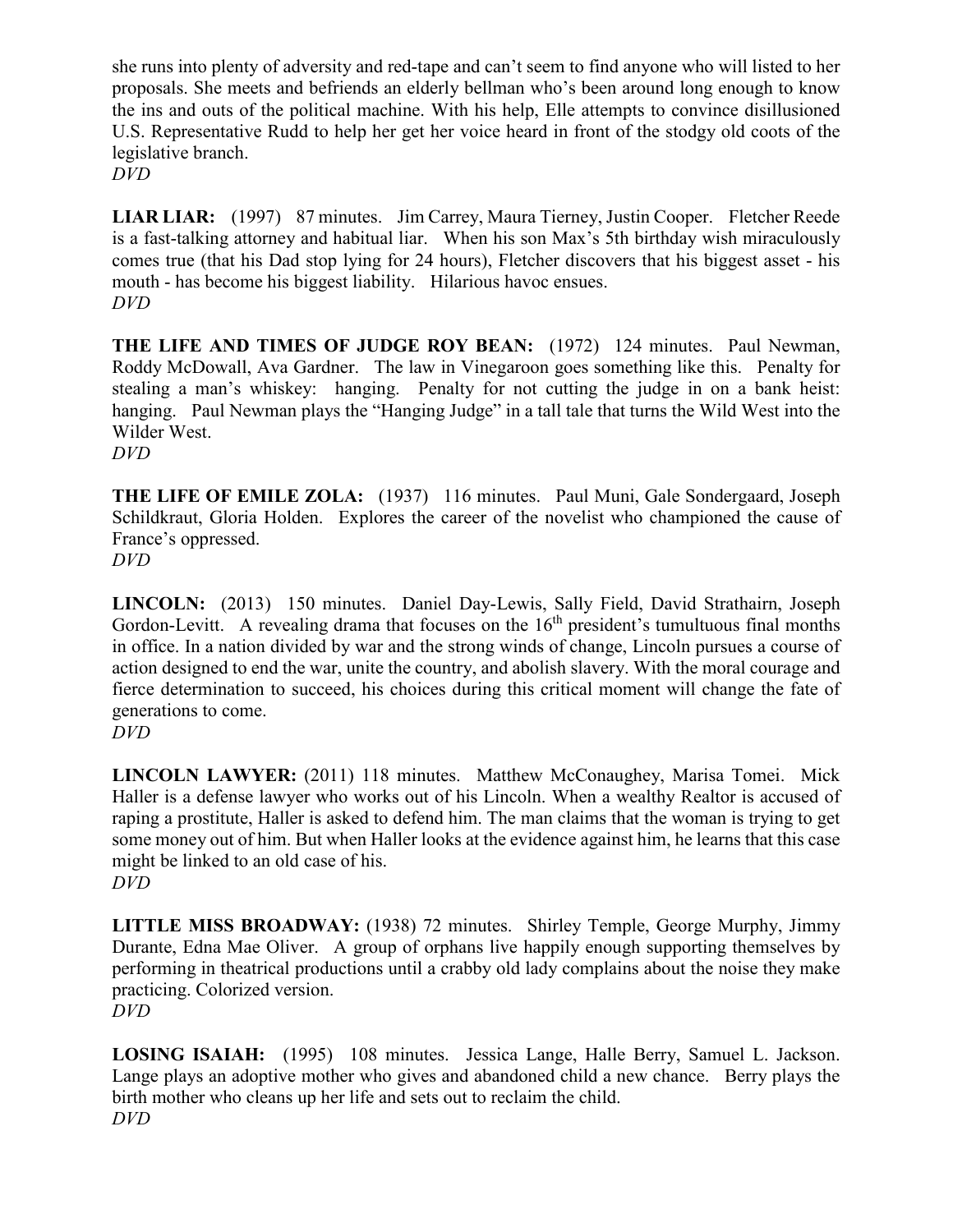**LOVE STINKS:** (1999) 94 minutes. French Stewart, Bridgette Wilson, Tyra Banks, Bill Bellamy. It's a battle of the sexes when Chelsea Turner tries to get Seth Winnick to take her down the aisle. *DVD*

**LOVING:** (2017) 123 minutes. Joel Edgerton, Ruth Negga, Marton Csokas, Nick Kroll. The story of Richard and Mildred Loving, an interracial couple, whose challenge of their antimiscegenation arrest for their marriage in Virginia led to a legal battle that would end at the US Supreme Court. *DVD*

**M:** (1931) 95 minutes. Peter Lorre, Ellen Widmann, Gerhard Bienert, A social melodrama based on the Dusseldorf child murders of 1929. Peter Lorre plays the murderer who is finally hunted down by the city's organized crime syndicate. B & W. *DVD*

**THE MAJESTIC:** (2001) 153 minutes. Jim Carrey, Bob Balaban, Jeffrey DeMunn, Hal Holbrook, Laurie Holden, Martin Landau. Peter Appleton, a 1950s Hollywood screenwriter who is about to see his first screenplay made into a film, is mistakenly called before the House Un-American Activities Committee. As a result, the studio pulls the plans for the film. Peter then finds himself in a small California town after a car accident takes his memory. There, the townspeople believe he is local hero Luke Trimble. Peter settles into his life at the Majestic theater, as Luke Trimble, until his memory begins to resurface and government men track him down. *DVD*

**MALCOLM X:** (1992) 201 minutes. Denzel Washington, Angela Bassett, Albert Hall. Sweeping biography of Malcolm X, who through his religious conversion to Islam, found the strength to rise up from a criminal past to become an influential civil rights leader. Based on the book The autobiography of Malcolm X, as told to Alex Haley. *DVD*

**A MAN FOR ALL SEASONS:** (1966) 120 minutes. Orson Welles, Robert Shaw, John Hurt Paul Scofield. Catherine, Henry VIII's wife, has been unable to produce an heir to the throne. Henry (Shaw), having fallen in love with Anne Boleyne, asks the Pope to grant him a divorce. The King is backed by everyone except the highly regarded Sir Thomas More (Scofield). When Cardinal Wolsey (Welles), Chancellor of England, names More as his successor, it becomes increasingly important for Henry to get More's support. When More cannot be swayed, he is framed, forced to resign and brought to trial. *VHS*

**THE MAN WHO SHOT LIBERTY VANCE:** (1962) 123 minutes. John Wayne, James Stewart, Vera Miles, Lee Marvin. The story of a man who becomes a legend and an important political figure by falsely claiming he shot a ruthless gunman (Liberty Vance). *DVD*

**MARSHALL:** (2017) 119 minutes. Chadwick Boseman, Josh Gad, Kate Hudson, Dan Stevens. About a young Thurgood Marshall, the first African-American Supreme Court Justice, as he battles through one of his career defining cases. *DVD*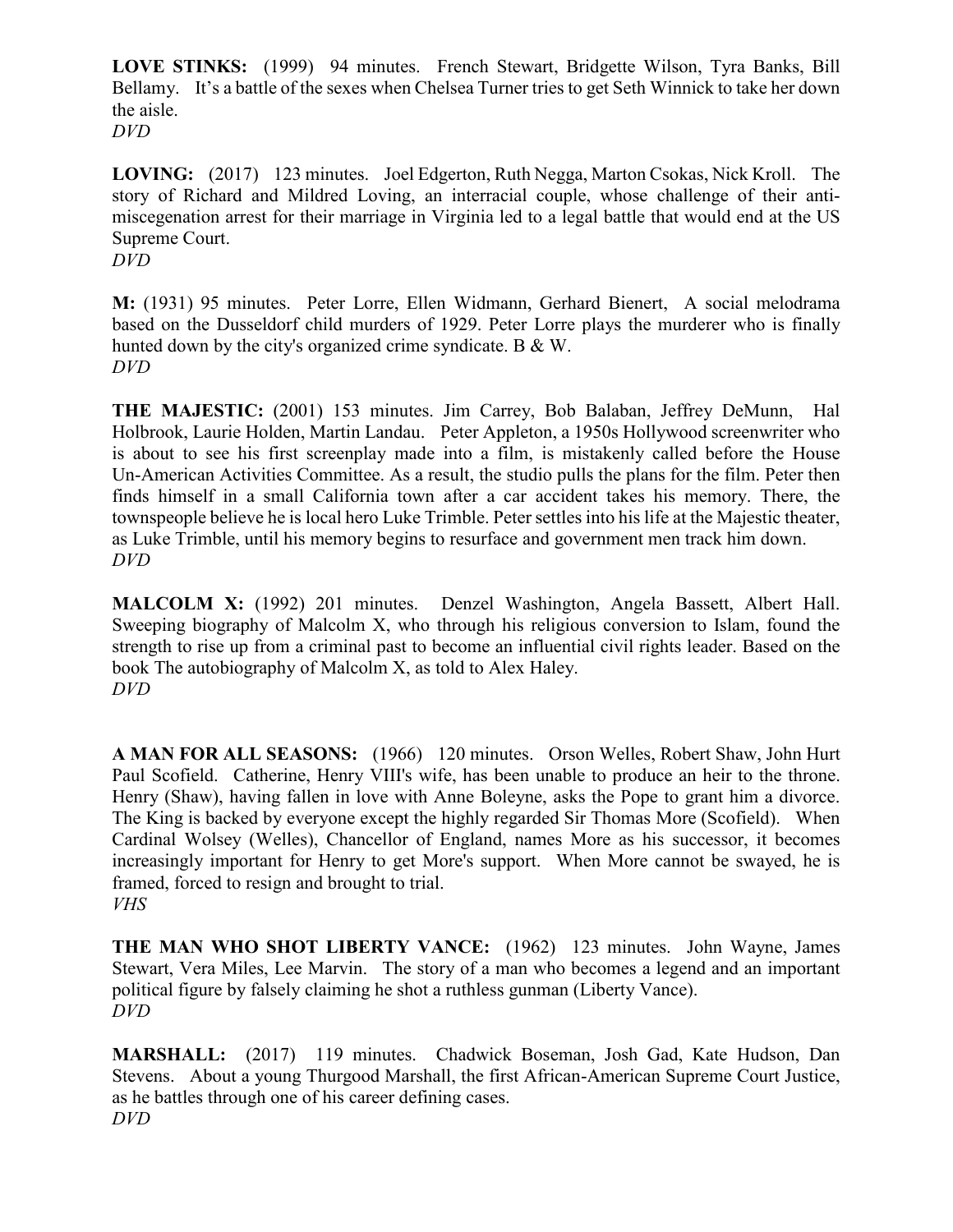**THE MARTIAN:** (2015) 141 minutes. Matt Damon, Jessica Chastain, Kristen Wiig, Jeff Daniels. During a manned mission to Mars, Astronaut Mark Watney is presumed dead after a fierce storm and left behind by his crew. But Watney has survived and finds himself stranded and alone on the hostile planet. With only meager supplies, he must draw upon his ingenuity, wit and spirit to subsist and find a way to signal to Earth that he is alive. Millions of miles away, NASA and a team of international scientists work tirelessly to bring "the Martian" home, while his crewmates concurrently plot a daring, if not impossible, rescue mission. As these stories of incredible bravery unfold, the world comes together to root for Watney's safe return. *DVD*

**MATLOCK:** (1986) 1197 minutes. Andy Griffith, Nancy Stafford, Julie Sommars. Ben Matlock is a Georgia bred, Harvard educated defense attorney. His fee is \$100,000 but he's worth every cent of it as he defends his clients not only in Atlanta but all over the country. He is cantankerous and gruff and often uses colorful language, but beneath it all he has a heart of gold. He is assisted in his work by his daughters Charlene and Leanne (who are also attorneys) and his investigators Tyler Hudson, Conrad McMasters and Cliff Lewis, who happens to be the son of Ben's boyhood friend/rival Billy Lewis. Ben's girlfriend is associate D.A. Julie March and his contact on the Atlanta police is Lt. Bob Brooks. *DVD*

**MEN OF HONOR:** (2000) 128 minutes. Robert De Niro, Cuba Gooding, Jr. The courageous story of an African-American sailor who dared to dream of becoming a U.S. Navy Master Diver. Despite a ruthless training officer and a tragic shipboard accident, Carl's iron will is never broken. *DVD*

**MICHAEL CLAYTON:** (2008) 119 minutes. George Clooney, Tom Wilkinson, Tilda Swinton. Michael Clayton is an in-house fixer at one of the largest corporate law firms in New York. A former criminal prosecutor, Clayton takes care of the law firm Kenner, Bach, & Ledeen's dirtiest work at the behest of the firm's co-founder, Marty Bach. Burned out with his job as a fixer, his divorce, a failed business venture, and mounting debt have left Clayton inextricably tied to the firm. At U/North, meanwhile, the career of litigator Karen Crowder rests on the multi-million dollar settlement of a class-action suit that Clayton's firm is leading to a seemingly successful conclusion. But when Kenner Bach's brilliant and guilt-ridden attorney Arthur Edens sabotages the U/North case, Clayton faces the biggest challenge of his career and his life. *DVD*

**MIDNIGHT:** (1939) 94 minutes. Claudette Colbert, Don Ameche, John Barrymore. An American gold-digger finds herself penniless in Paris. But when impersonating a baroness, she finds several ways to make money. If only she can avoid stepping into the same trap she always does- falling in love with a poor man. *DVD*

**MIDNIGHT:** (1934) 76 minutes. For Midnight with Humphrey Bogart see entry **Call it Murder**. *DVD*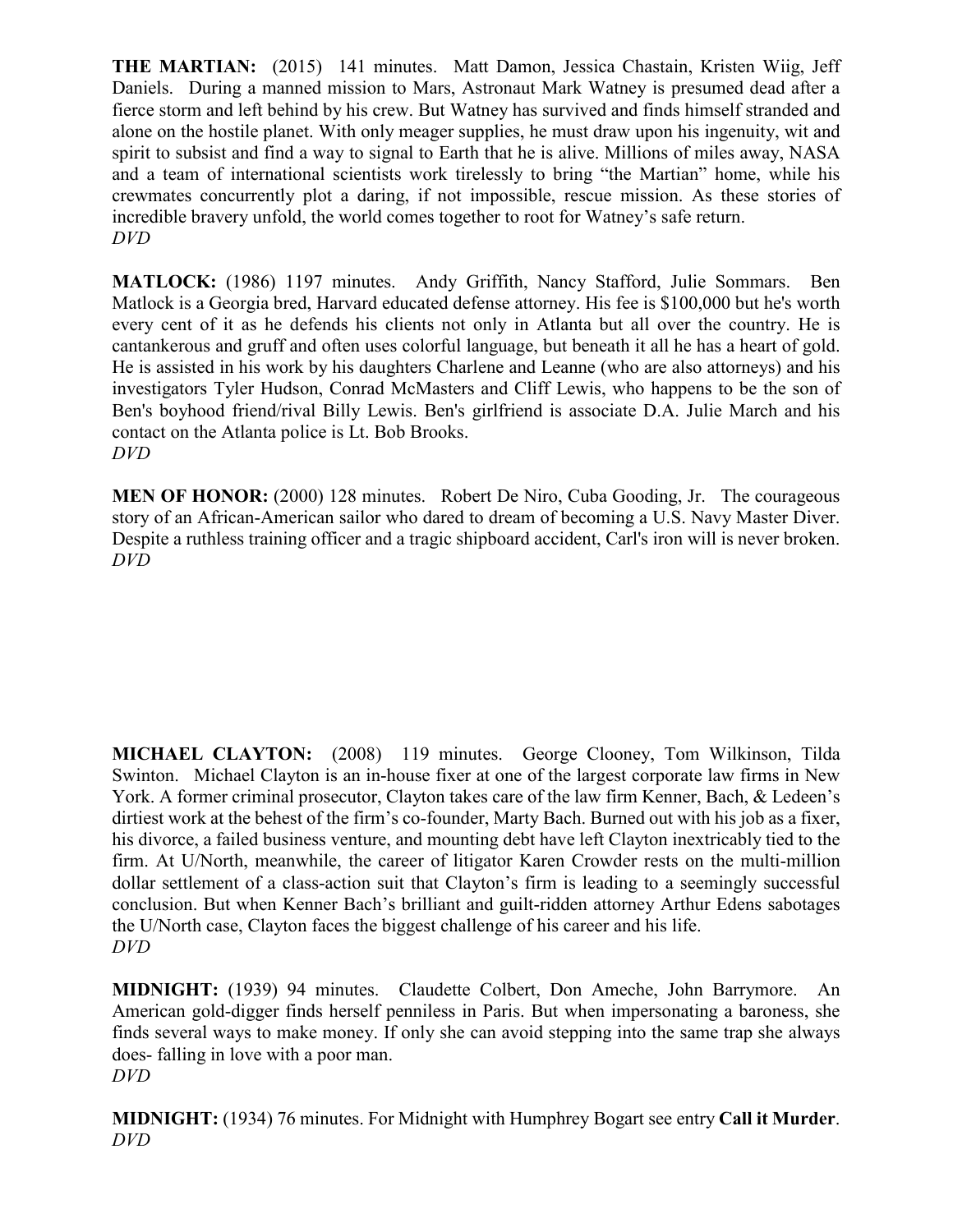**MIDNIGHT IN THE GARDEN OF GOOD AND EVIL:** (1997) 155 minutes. Kevin Spacey, John Cusack. When the affable host of an elegant Christmas party shoots a man to death, his friends discover secrets that make them less eager to help with his courtroom defense. *DVD*

**THE MIGHTY DUCKS:** (1992) 104 minutes. Emilio Estevez. Tough trial lawyer Gordon Bombay (Estevez) never loses. But when he's slapped with a community service assignment, he must coach a ragtag team of pee wee hockey players who can't skate, can't score and can't win! Reluctantly, Bombay takes on the assignment and soon realizes there are more important things than winning.

*DVD*

**MILK:** (2008) 128 minutes. Sean Penn, Emile Hirsch, Josh Brolin, James Franco. Using flashbacks from a statement recorded late in life and archival footage for atmosphere, this film traces Harvey Milk's career from his 40th birthday to his death. He leaves the closet and New York, opens a camera shop that becomes the salon for San Francisco's growing gay community, and organizes gays' purchasing power to build political alliances. He runs for office with lover Scott Smith as his campaign manager. Victory finally comes on the same day Dan White wins in the city's conservative district. The rest of the film sketches Milk's relationship with White and the 1978 fight against a statewide initiative to bar gays and their supporters from public school jobs. *DVD*

**THE MILAGRO BEANFIELD WAR:** (1988) 118 minutes. Ruben Blades, Richard Bradford, Sonia Braga. A small Mexican village threatened by development and how a single act of rebellion rekindles its pride and strength of spirit. *DVD*

**MINORITY REPORT:** (2002) 144 minutes. Tom Cruise, Colin Farrell, Samantha Morton, Max Von Sydow. Washington, D.C. has been murder-free thanks to astounding technology which identifies killers before they commit their crimes. But when the chief of the Pre-crime unit is himself accused of a future murder, he has just 36 hours to discover who set him up. *DVD*

**MIRACLE ON 34TH STREET:** (1947) 97 minutes. Edmund Gwenn, Natalie Wood, Maureen O'Hara, John Payne. Doris Walker a no-nonsense Macy's executive, desperately searches for a new store Santa. She hires Kris Kringle who insists that he's the real Santa Claus. But, he has many skeptics like Doris and her six year old daughter, Susan. So Kris goes to court to try and prove it. Is he the real Santa Claus? B & W. *DVD*

**MISS SLOANE:** (2016) 132 minutes. Jessica Chastain, Mark Strong, Gugu Mbatha-Raw. In the world of political power brokers, Sloane takes on the most powerful opponent of her career and will do whatever is required to win. *DVD*

**MISSING:** (1982) 122 minutes. Jack Lemon, Sissy Spacek. A political thriller based on a real-life incident. Following the 1973 U.S. backed coup that killed Salvador Allende and installed General Pinochet, a young American journalist disappears. His wife (Spacek) and "ultraconservative" father (Lemon) fly to Chile to search for him, and discover more than they expected. *DVD*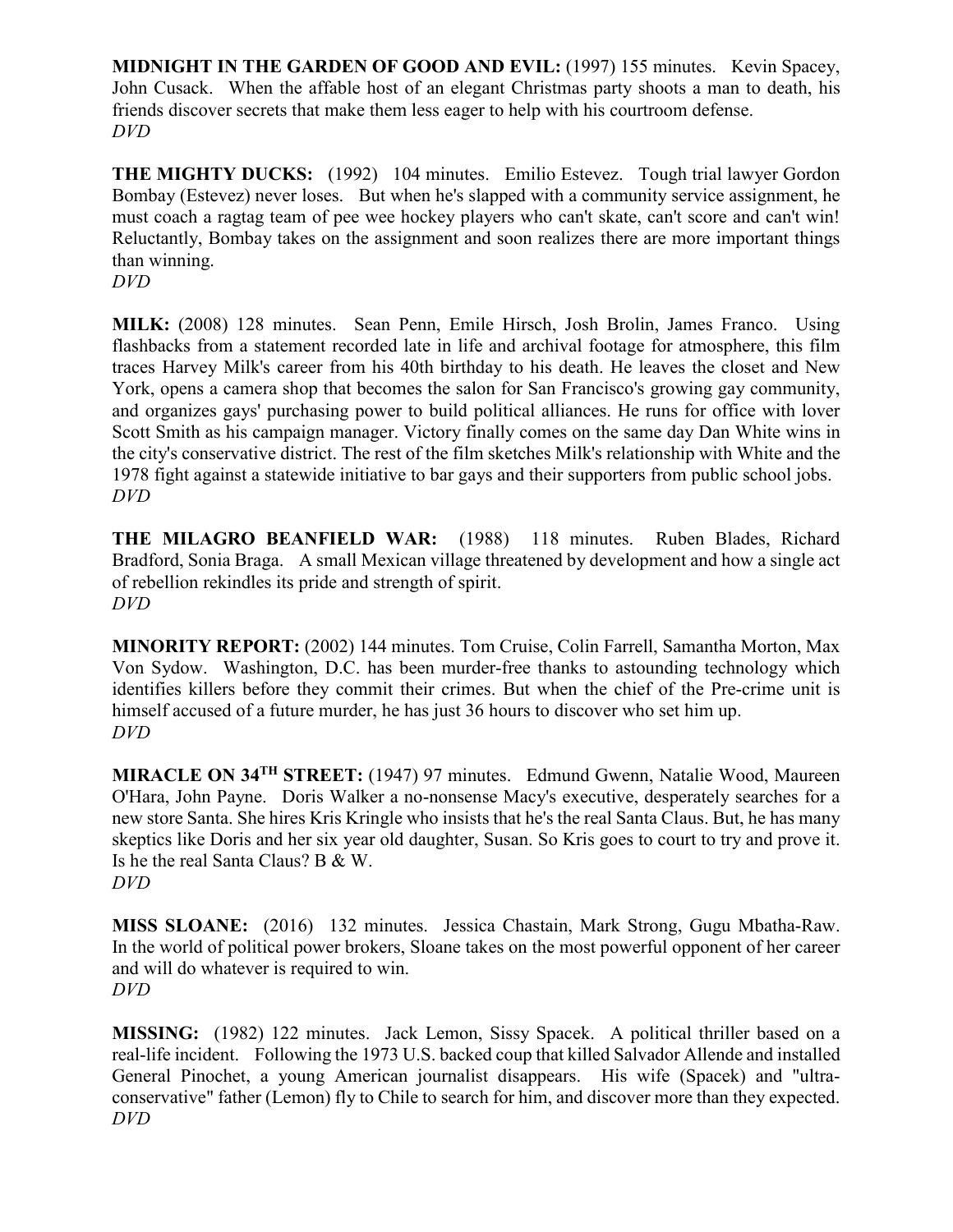**MISSISSIPPI BURNING:** (1988) 128 minutes. Gene Hackman, William Dafoe, Frances McDormand. In 1964, three young civil-rights activists disappear. The FBI intervenes, and tensions rise as the Klan-dominated town clashes with the federal agents. *DVD*

**MOLLY'S GAME:** (2017) 141 minutes. Jessica Chastain, Idris Elba, Kevin Costner, Michael Cera. The true story of Molly Bloom, an Olympic-class skier who ran the world's most exclusive high-stakes poker game and became an FBI target. *DVD*

**MONSTER:** (2003) 109 minutes. Charlize Theron, Christina Ricci, Bruce Dern. Based on the true story of Aileen Wuornos, a prostitute who was executed in 2002 for the brutal murders of at least 6 men in Florida. Homeless most of her life, Wuornos subsisted by working as a prostitute. In Florida, down to her last five dollars and pondering suicide, she stopped into a bar for a beer where she meets Selby. One night, after a john attacks her, Aileen pulls a gun and kills the man. Aileen's loathing for the men who pay her for sex becomes so extreme that she begins killing her customers regardless of their behavior. *DVD*

**MONSTER'S BALL:** (2002) 111 minutes. Billy Bob Thornton, Heath Ledger, Halle Berry. Hank and Leticia inhabit stark, queasy realities of the contemporary South, he as a death row corrections officer and she as the soon-to-be widow of an inmate whose execution Hank helps conduct. In the aftermath of the execution, both lose their children to tragic deaths and they form an unlikely bond.

*DVD*

**MR. DEEDS GOES TO TOWN:** (1936) 115 minutes. Gary Cooper, Jean Arthur, George Bancroft. Longfellow Deeds (Cooper), a small-town poet, inherits \$20 million from his uncle and wants to give it away to needy people. Petty moochers, greedy relatives, conniving lawyers and big executives, who all want a piece of the pie, attempt to have Deeds declared incompetent. *DVD*

**MR. AND MRS. LOVING:** (1996) 95 minutes. Timothy Hutton, Lela Rochon, Ruby Dee, Bill Nunn, Corey Parker, Isiah Washington. The true story of an interracial couple, Richard and Mildred Loving, arrested on their wedding night and exiled by a bigoted southern judge. With the help of an idealistic lawyer, the Lovings begin a courageous battle for their freedom as Americans, to be able to return to their families and live in dignity. *VHS*

**MR. SMITH GOES TO WASHINGTON:** (1939) 125 minutes. Jean Arthur, James Stewart, Claude Rains. Washington's youngest senator exposes corruption in high places, almost at the cost of his career. B & W. *DVD*

**MURDER IN THE FIRST:** (1995) 123 minutes. Christian Slater, Kevin Bacon, Gary Oldman. Bacon plays Henri Young, a convict doing time on The Rock. His crime: heisting \$5 for his starving sister. His fate: confined to the dungeons after a failed escape--an isolation lasting three mind-shattering years. When Henri at last emerges from the total darkness, he's confused, savage, and he immediately murders the stoolie who ratted on his escape. Defending Henri against the murder charge, a resolute attorney (Slater) puts Alcatraz and its sadistic associate warden (Oldman) on trial. *DVD*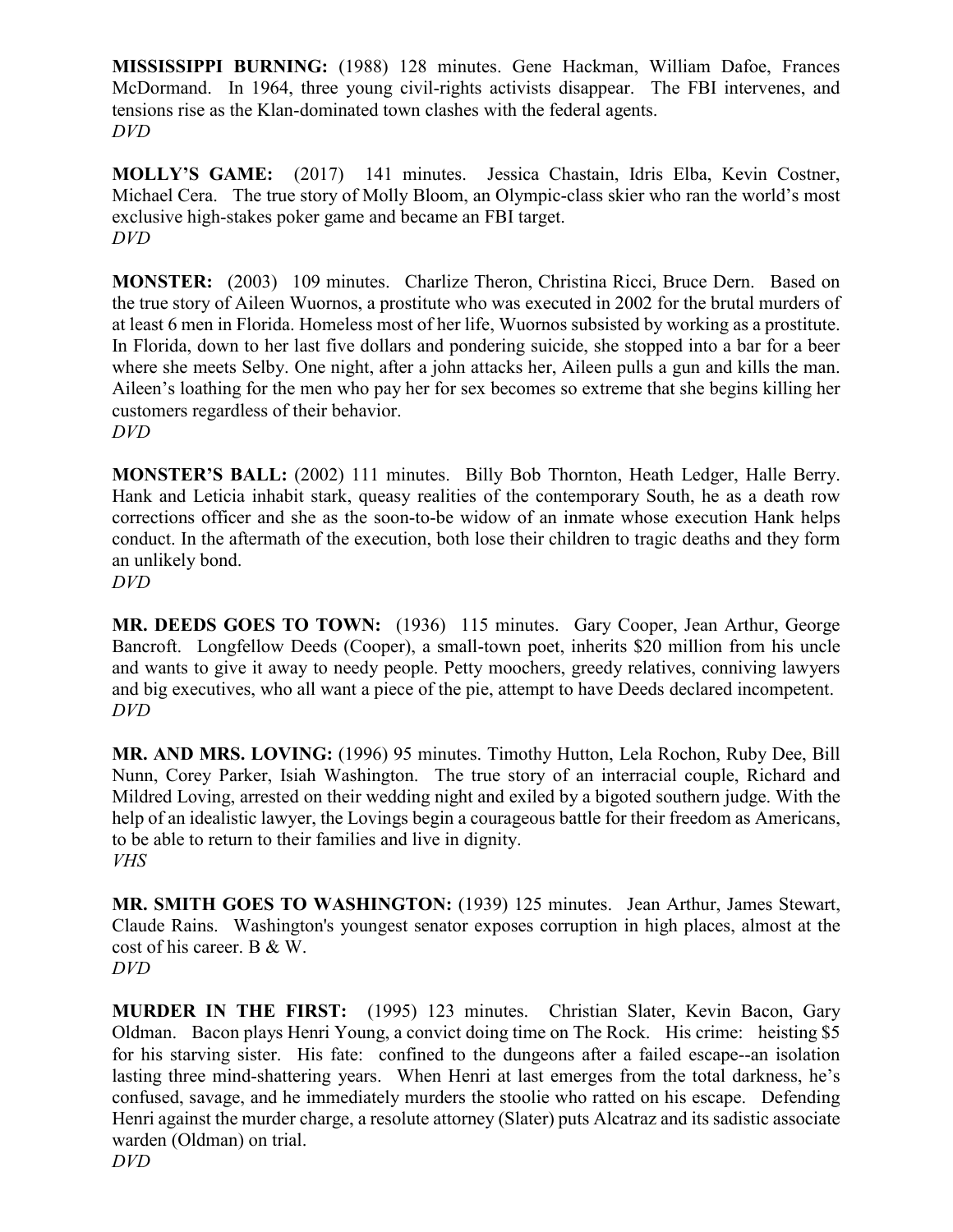**A MURDER OF CROWS:** (1999) 101 minutes. Cuba Gooding, Jr., Tom Berenger. After a lawyer gets disbarred, he goes off to write a book about his experience. He meets a man who lets him read his manuscript. The man dies and the lawyer passes the book off as his own. Just when the book becomes a big success, he gets arrested for the true life murders of the five lawyers in his book. He then finds himself trying to prove his innocence. *DVD*

**MURDER ONE:** (1995) 1035 minutes. Mary McCormack, J.C. MacKenzie**,** Michael Hayden**.**  heodore Hoffman is a prominent defense attorney in a prestigious Los Angeles law firm. After successfully defending the wealthy but suspicious Richard Cross in a lurid murder trial, he is now involved in the defense of Neil Avedon. Neil is a famous young actor who has had severe drug and alcohol problems and was subsequently charged with the murder, after Cross was acquitted. This single case will run an entire television season**.** *DVD*

**MUSIC BOX:** (1990) 124 minutes. Jessica Lange, Armin Mueller-Stahl. In this intense courtroom thriller, Chicago attorney Ann Talbot agrees to defend her Hungarian immigrant father Mike Laszlo against accusations of heinous war crimes committed 50 years earlier. As the trial unfolds, Ann probes for evidence that will not only establish his innocence but also lay to rest her own agonizing doubts about his past. When the trial moves to her father's homeland, crucial testimony plus Ann's personal investigation lead to astonishing results. *DVD*

**MY COUSIN VINNY:** (1992) 120 minutes. Joe Pesci, Marisa Tomei, Ralph Macchio. Two carefree pals traveling through Alabama are mistakenly arrested, charged with murder and now face the electric chair. Fortunately, one of them has a cousin who's a lawyer--Vincent Gambini (Pesci), a former auto mechanic from Brooklyn who just passed his bar exam after his sixth try. Vinny's never been in court--or in Alabama--and when he arrives with his leather-clad girlfriend (Tomei), it's a real shock--for him and the Deep South! *DVD*

**NARROW MARGIN:** (1990) 99 minutes. Gene Hackman, Anne Archer. A woman secretly witnesses the murder of her blind date by a top Mafia boss. She immediately goes into hiding without informing the authorities. When they finally catch up with her, she is unwilling to testify to what she has seen, but the Mafia are on her trail. Accompanied by a deputy district attorney, the woman boards a train traveling through a remote part of Canada, where the real adventure begins. *DVD*

**NEW STREET LAW:** (2006) 446 minutes. John Hannah, Paul Freeman, John Thomson, Lisa Faulkner. New Street Law, set in Manchester's legal community, follows the exploits, competitiveness and legal cases of two rival law firms of barristers that both have very different attitudes to justice.

*DVD*

**THE NEXT BEST THING:** (2000) 108 minutes. Rupert Everett, Madonna, Benjamin Bratt. A woman and her gay male friend have a child, but their unconventional family is put to the test when she meets her dream man. *DVD*

**NIGHT COURT, THE COMPLETE FIRST SEASON:** (1984) 313 minutes. Harry Anderson, Karen Austin, John Larroquette. They all come out at night. That's when you'll meet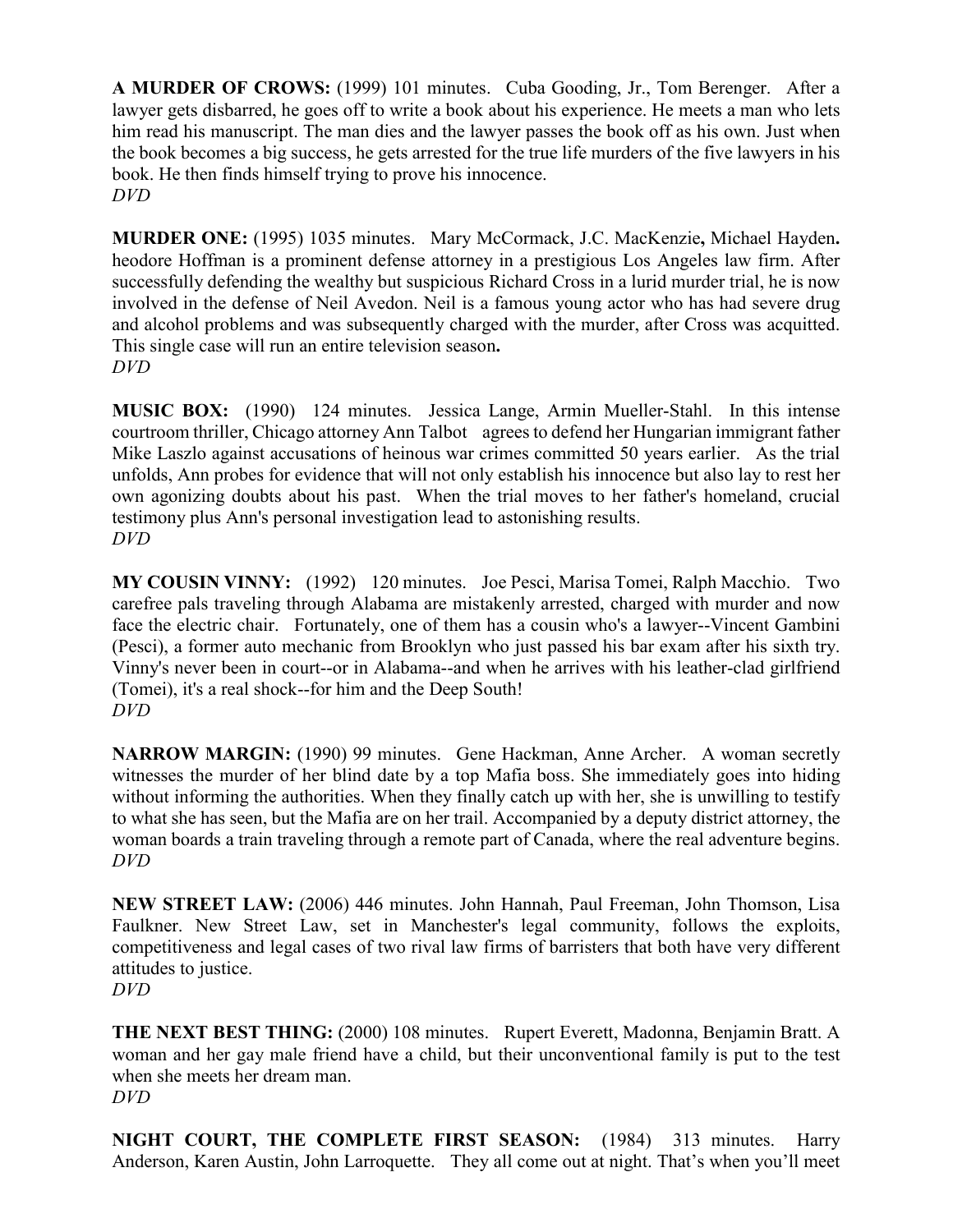the weirdos, wannabes, lecherous fiends, nutballs, and strange-os—and those are just the people in charge of Criminal Court, Part II, state of New York. *DVD*

**NIGHT FALLS ON MANHATTAN:** (1996) 114 minutes. Andy Garcia, Richard Dreyfuss, Lena Olin, Ian Holm. Sean Casey is just another idealistic assistant D.A.—until his prosecution of a cop-killing drug lord catapults him into the center of New York's tempestuous political arena. Vowing to follow the clues wherever they lead, the young D.A. embarks on a search for the truth that will force him to question his faith in the law, his loyalty to loved ones and his place in a system where justice is the ultimate con. *DVD*

**NO:** (2013) 118 minutes. Gael Garcia Bernal, Alfredo Castro, Luis Gnecco. An ad executive comes up with a campaign to defeat Augusto Pinochet in Chile's 1988 referendum. *DVD*

**NOBODY'S FOOL:** (1994) 110 minutes. Paul Newman, Jessica Tandy, Bruce Willis, Melanie Griffith. Newman plays Sully, a likeable working stiff who's made a lifetime of bad decisions. But he unexpectedly has a chance to make right on some of them when his estranged son - and grandson - drop into his life. *DVD*

**NORMA RAE:** (1979) 110 minutes. Sally Field, Beau Bridges. Based on a true story, young widow Norma Rae (Field) becomes a union organizer in a textile mill in a small southern town. Field won an Oscar as best actress for this film. *DVD*

**NORTH COUNTRY:** (2005) 126 minutes. Charlize Theron, Thomas Curtis. A semi-fictionalized account of a long legal battle of group of women miners who endured a hostile work environment and numerous and continuous insults and unwanted touching when they became the first women to go work at the Eveleth Mines in Minnesota. *DVD*

**NUREMBERG:** (2000) 179 minutes. Alec Baldwin, Jill Hennessy, Brian Cox, Max Von Sydow, Christopher Plummer. The dramatized account of the war crime trials following the defeat of Nazi Germany in World War II. TV miniseries. *DVD*

**NUTS:** (1987) 116 minutes. Barbara Streisand, Richard Dreyfus. Public defender (Dreyfus) is assigned to defend a high priced call-girl (Streisand) accused of murdering a client of hers. Prior to the trial, her mental competence comes into question, and Dreyfus slowly begins to unravel a dark secret. *DVD*

**THE ONION FIELD:** (1979) 126 minutes. John Savage, James Woods, Franklyn Seales, Ronny Cox. Greg Powell is a disturbed ex-con who recruits Jimmy Smith, a petty thief, as his partner in crime. Powell panics one night when the two of them are pulled over by a pair of cops. Powell decides to kidnap the cops . The group drives out to a deserted onion field in Bakersfield, California and one officer is shot while the other escapes. The remainder of the film explores the nature of the American justice system, as well as the devastating psychological effects of this event and the trial on the surviving officer. *DVD*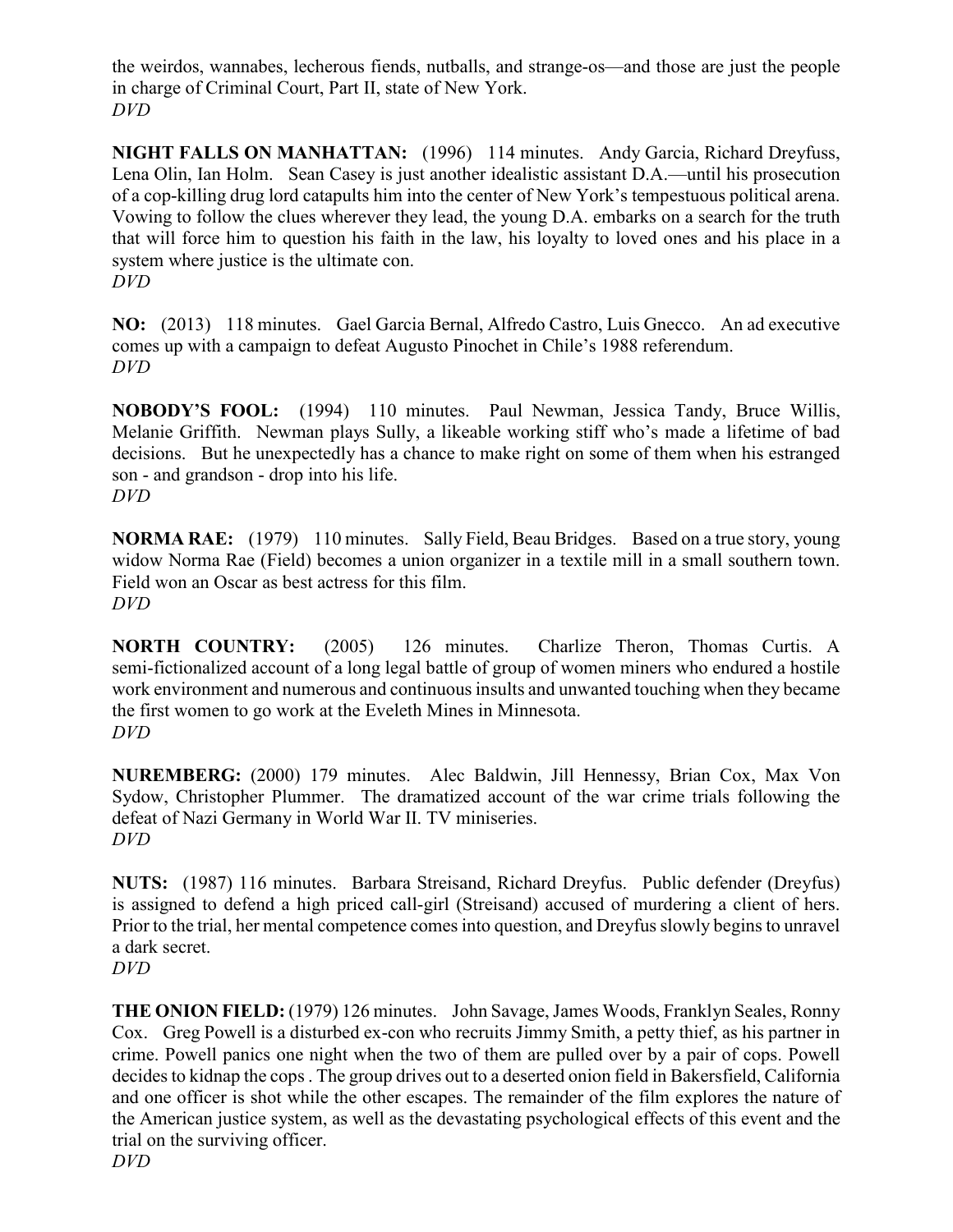**ON NATIVE SOIL:** (2005) 119 minutes. Narrators: Kevin Costner, Hilary Swank. True story of the tragic events of 9/11, based on the Commission Report study. Features interviews with family members, John McCain, Joe Lieberman and Max Cleland. *DVD*

**OUR BRAND IS CRISIS:** (2015) 107 minutes. Sandra Bullock, Billy Bob Thornton, Anthony MacKie. A Bolivian presidential candidate failing badly in the polls enlists the firepower of an elite American management team, led by the deeply damaged but still brilliant strategist "Calamity" Jane Bodine. In self-imposed retirement following a scandal that earned her nickname and rocked her to her core, Jane is coaxed back into the game for the chance to beat her professional nemesis, the loathsome Pat Candy, now coaching the opposition. *DVD*

**THE OX-BOW INCIDENT:** (1942) 75 minutes. Henry Fonda, Dana Andrews, Henry Morgan , Anthony Quinn. Two drifters are passing through a Western town, when news comes in that a local farmer has been murdered and his cattle stolen. The townspeople, joined by the drifters, form a posse to catch the perpetrators. They find three men in possession of the cattle, and are determined to see justice done on the spot. B & W. *DVD*

PACIFIC HEIGHTS: (1991) 103 minutes. Melanie Griffith, Matthew Modine, Michael Keaton. After restoring a Victorian house and creating two rental units, a young couple discovers their new tenant is a sadistic schemer who engages them in a menacing car-and-mouse game of terror.

*DVD*

**PAPER CHASE:** (1973) 112 minutes. Timothy Bottoms, Lindsay Wagner, John Houseman. Law school as it was, or is, or should or shouldn't be, depending on your point of view. Law student (Bottoms) falls for the daughter of the tyrant Kingsfield (Houseman) while trying to survive 1L at Harvard. *DVD*

**THE PAPER CHASE:** (1978) 1046 minutes. John Houseman, James Stephens, Tom Fitzsimmons. A TV Series about a bunch of Law students, their everyday lives and their effort to make it through Law School. Hart, Ford, Bell and the rest of them have to face Kingsfield, the most feared of professors but they are determined to study hard and eventually get their diploma. *DVD*

**THE PARADINE CASE:** (1947) 125 minutes. Gregory Peck, Ann Todd. Can a woman so beautiful and charming have actually murdered her husband? Even her own lawyer (Peck) is spellbound in her presence, unable to clearly see the facts. Increasingly captivated by the woman he must defend, he begins to grow distant from his loyal wife (Todd). Directed by Alfred Hitchcock. B & W.

*DVD*

**A PASSAGE TO INDIA:** (1987) 163 minutes. Peggy Ashcroft, Judy Davis, James Fox, Alec Guinness, Nigel Havers, Victor Banerjee. While on a trip in 1928 to visit her son, Mrs. Moore, accompanied by her son's fiancee, becomes appalled at the treatment of the Indians by the ruling British government. Later, they befriend a native Indian who, over-stepping the accepted norms of his culture, invites the two ladies on an excursion. In a strange turn of events, he is accused of attempting to rape the young girl.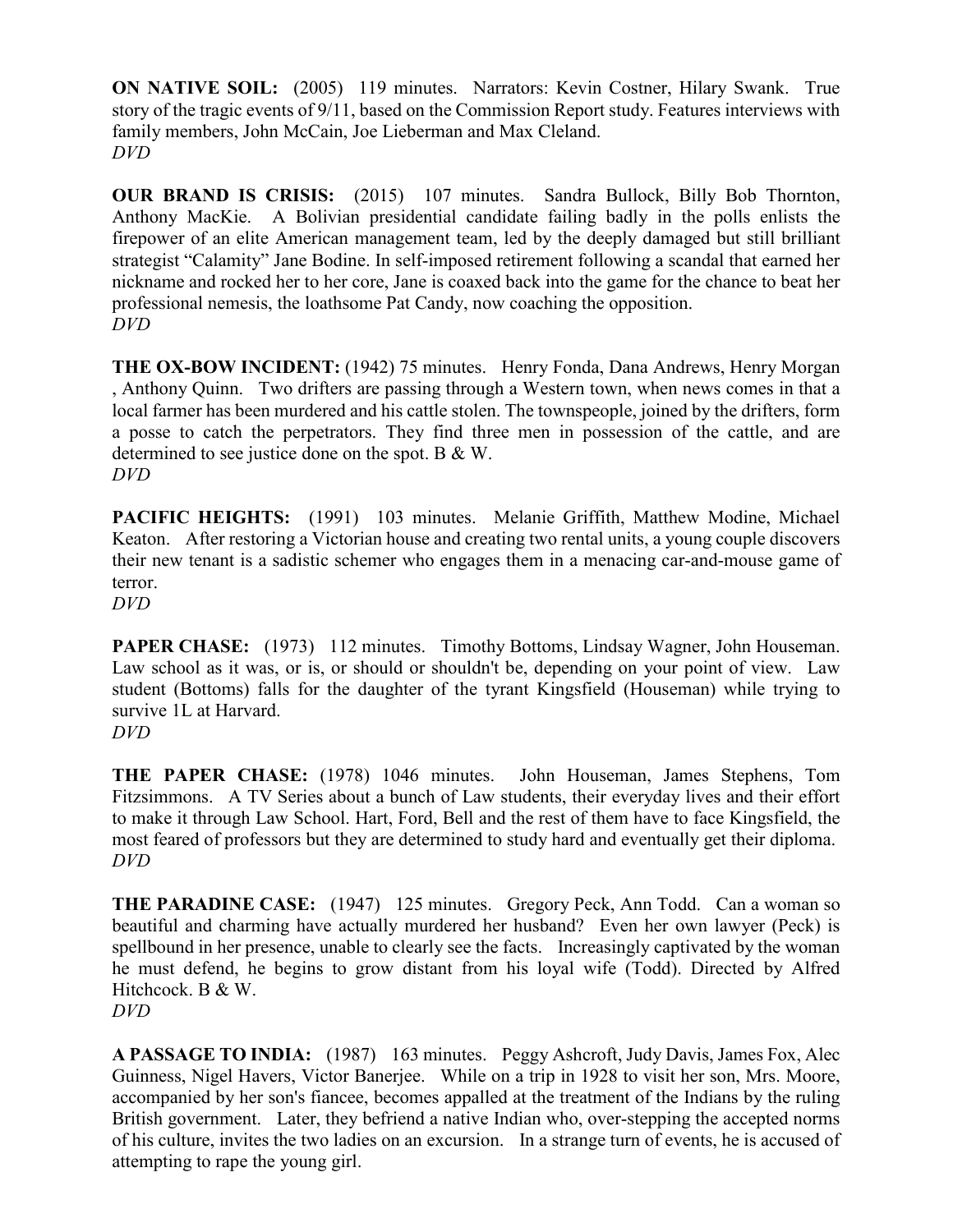**LA PASSION DE JEANNE D'ARC:** (1928) 82 minutes. Renée Falconetti, Eugéne Silvain, André Berley, Maurice Schutz. Dramatization of the life of Joan of Arc centering on her trial and execution. Also listed in IUCAT as The Passion of Joan of Arc. Silent and in B & W. *DVD*

**THE PASSION OF THE CHRIST:** (2004) 127 minutes. Jim Caviezel, Monica Bellucci, Claudia Gerini. Concerns the last twelve hours in the life of Jesus of Nazareth. In the Garden of Gethsemane near the Mount of Olives, Jesus is betrayed by Judas Iscariot. Jesus is condemned to death for blasphemy and brought before Pontius Pilate, the Roman governor of Judea, for sentencing. The roaring crowd demands his death, so Pilate orders his crucifixion. Jesus is severely beaten and made to carry his cross up to Golgotha, the hill outside Jerusalem, where he is nailed to the cross. With his mother looking on, he dies. *DVD*

**PATHS OF GLORY:** (1957) 86 minutes. Kirk Douglas. A powerful indictment of war, this film is based on a true incident during WWI. A French regiment is ordered to attack an impregnable position. The attack fails, and the General court-martials three men at random on charges of mutiny. The regiment's Commander (Douglas), France's foremost criminal defense lawyer in peace-time, defends the three men. B & W. *DVD*

**PATRIOT GAMES:** (1992) 117 minutes. Harrison Ford, Anne Archer, Patrick Bergin. A former CIA analyst vacationing with his family in London helps thwart a terrorist attack on a member of the Royal Family and becomes the target of the terrorist whose brother he killed. *DVD*

**THE PELICAN BRIEF:** (1993) 141 minutes. Julia Roberts, Denzel Washington. Two Supreme Court Justices have been murdered and a lone law student (Roberts) turns her suspicions about the deaths into a speculative brief that sends shock waves into the highest levels of government. She and a determined reporter (Washington) want to tell the world what they have uncovered - if they live to tell it. *VHS/DVD*

**PENDULUM:** (2001) 94 minutes. Rachel Hunter, James Russo, Matt Battaglia. In Dallas, a councilman is on trial for corruption, the D.A. is running for the US Senate, a serial killer is slashing prostitutes, and a law school professor is murdered. Amanda Reeve is assigned to investigate the law-school killing. She hears rumors that the dead man offered women students good grades in exchange for sex. The trail leads her to two wealthy, beautiful students whose alibi is provided by a librarian. At the same time, the cops close in on the slasher. Meanwhile, Amanda misses her former lover, next in line to become D.A., and a reporter is fired for getting close to the truth about the Senate candidate. Is a cover-up or conspiracy in the works? *DVD*

**THE PEOPLE VS LARRY FLYNT:** (1997) 130 minutes. Woody Harrelson, Courtney Love, Ed Norton. This stranger -than-fiction comedy tells the story of the notorious pornographer who was paralyzed by an assassin's bullet. *DVD*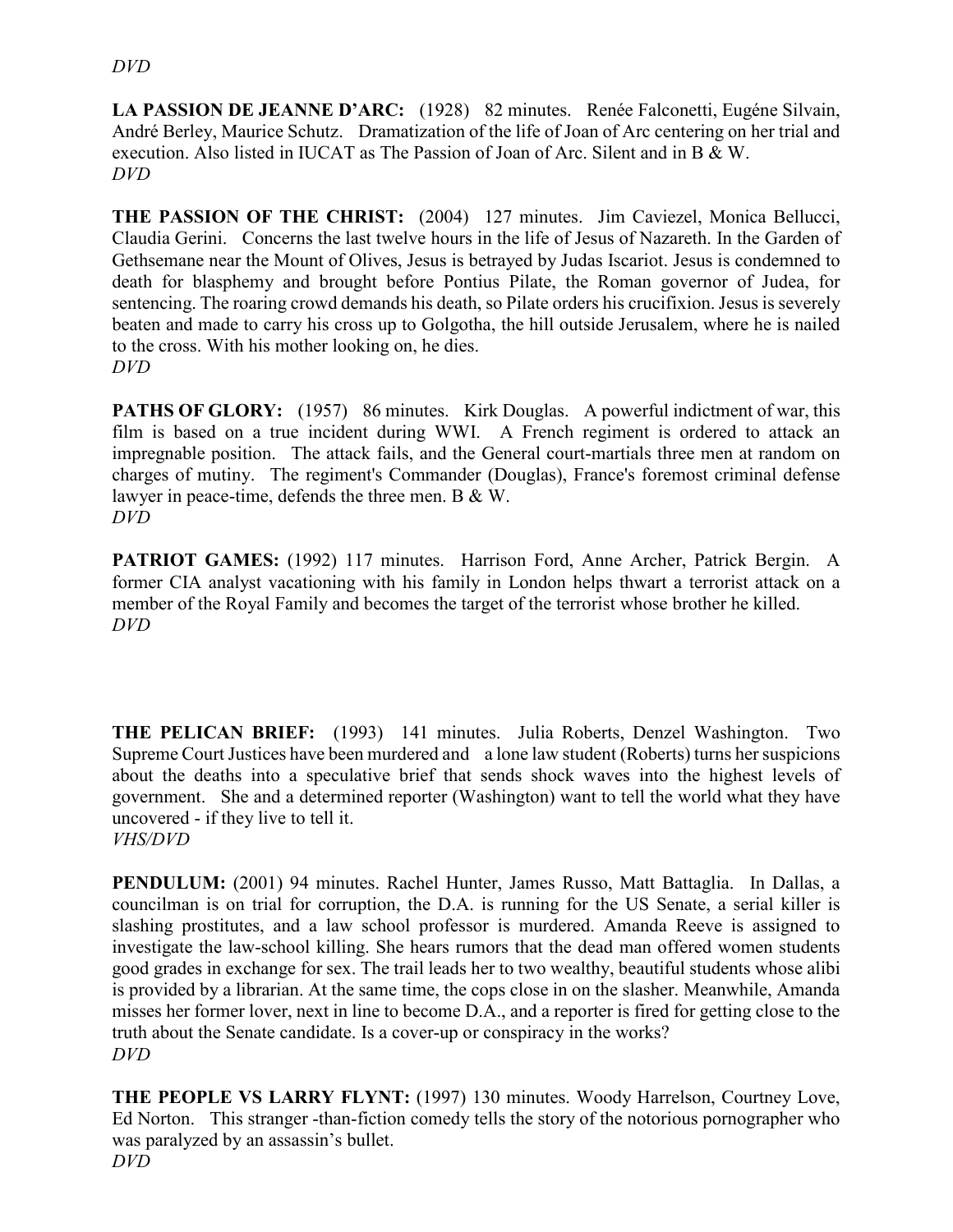**PERRY MASON (Season 1):** (1957-1958) Raymond Burr, Barbara Hale, William Hopper. Defense attorney Perry Mason, who never loses a case, matches wits with his courtroom adversary D.A. Hamilton Burger. Every time, Mason, aided by devoted secretary Della Street and loyal private eye Paul Drake, uncovers evidence that clears his client of murder. *DVD*

**PHILADELPHIA:** (1993) 125 minutes. Tom Hanks, Denzel Washington. Two competing lawyers (Hanks and Washington) join forces to sue a prestigious law firm for AIDS discrimination. As their unlikely friendship develops, their courage overcomes the prejudice and corruption of their powerful adversaries.

*DVD*

**PHILOMENA:** (2013) 98 minutes. Judi Dench, Steve Coogan, Michelle Fairley. Judi Dench stars in the story of Philomena Lee, mother to a boy conceived out of wedlock and given up for adoption. Nearly 50 years later, Philomena meets Martin Sixsmith, a former BBC reporter looking for his next big story. Together, they embark on a journey to locate her long lost son. As the pieces of the puzzle come together, the unlikely travel companions form a comic and heartwarming friendship.

*DVD*

**PINKY:** (1949) 102 minutes. Jeanne Crain, Ethel Barrymore, Ethel Waters. Pinky, a black woman who works as a nurse in Boston, finds she is able to "pass for white". Afraid her true heritage will be discovered, she leaves her white fiance and returns home to Mississippi. There she helps her ailing grandmother by caring for her employer, an imperious plantation owner. When she names Pinky heiress to her estate, the community rises in resentment, triggering a sensational court trial. B & W.

*DVD*

**A PLACE IN THE SUN:** (1951) 120 minutes. Montgomery Clift, Elizabeth Taylor, Shelley Winters, Keefe Brasselle. George Stevens' stunning adaptation of Theodore Dreiser's An American tragedy garnered six Academy Awards and guaranteed immortality for screen lovers Montgomery Clift and Elizabeth Taylor. Clift is a poor young man determined to win a place in respectable society and the heart of beautiful socialite Elizabeth Taylor. Shelley Winters plays the factory girl whose dark secret threatens Clift's professional and romantic prospects. Consumed with fear and desire, Clift is ultimately driven to a desperate act of passion that unravels his world forever.

B & W. *DVD*

**PLANET OF THE APES:** (1967) 112 minutes. Charlton Heston, Roddy McDowall, Maurice Evans, Kim Hunter, James Whitmore. Astronaut Taylor crash lands on a distant planet ruled by apes who use a primitive race of humans for experimentation and sport. Soon Taylor finds himself among the hunted, his life in the hands of a benevolent chimpanzee scientist. *DVD*

**THE POST:** (2017) 116 minutes. Meryl Streep, Tom Hanks, Sarah Paulson, Bob Odenkirk. Based on the events surrounding the release of the Pentagon Papers, documents which detailed the history of the United States' political and military involvement in Vietnam. The story centers on Kay Graham, the first female newspaper publisher in the country (Washington Post), as well as her tough editor, Ben Bradlee. The two become involved in an unprecedented power struggle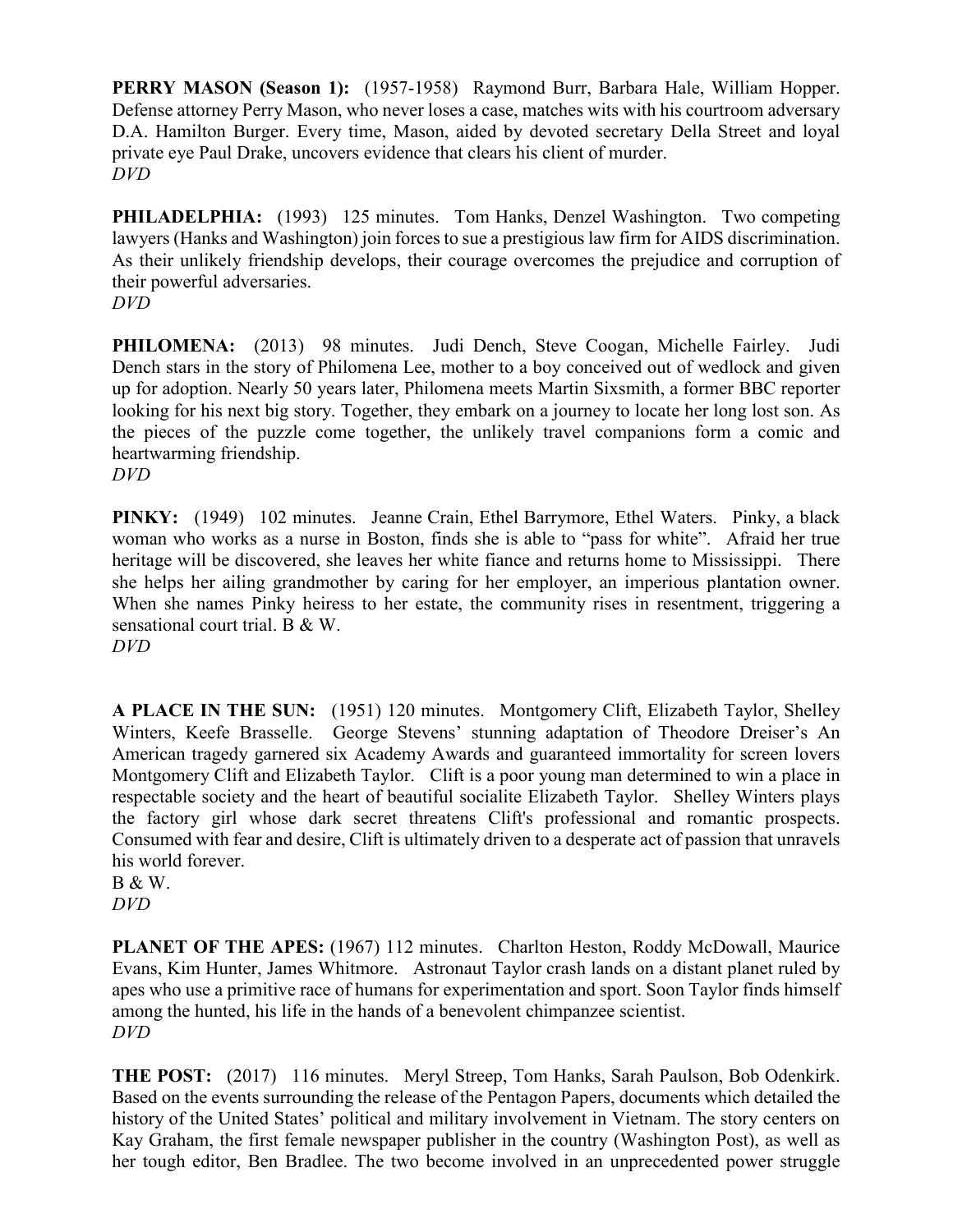between journalists and the government, exposing a cover-up that has spanned four different American presidencies. *DVD*

**POWER OF ATTORNEY:** (1995) 97 minutes. Danny Aiello, Elias Koteas, Rae Dawn Chong, Nina Siemaszko. Facing a federal indictment on extortion and murder, Mafia chieftain, Joseph Scassi (Danny Aiello) uses his vast resources to get the best defense money can buy. He seduces the brilliant U.S. Attorney, Paul Dell (Elias Koteas) through a web of money, sex and intimidation.

*DVD*

**THE PRACTICE:** (1997) 584 minutes. Dylan McDermott, Steve Harris, Lara Flynn Boyle. Bobby Donnell is the head of a struggling Boston law firm that seems to constantly struggle with ethical themes while defending murderers, rapists, etc. Jimmy, Eugene, Ellenor and Lindsay are junior attorneys with the firm, the streetwise receptionist, and Helen the firm's frequent adversary with the D.A.'s office in this weekly series. *DVD*

**PRESUMED INNOCENT:** (1990) 127 minutes. Harrison Ford, Brian Dennehy. Rusty Sabich (Ford) is an up-and-comer in the county prosecutor's office. He's intelligent, hard working, dependable. And, just maybe, he's also a murderer. *DVD*

**PRIMAL FEAR:** (1996) 130 minutes. Richard Gear, Laura Linney. When Vail (Gere) hears that a penniless altar boy is accused of murdering the local archbishop, he snaps up the case, eager for the media spotlight. Little does he know that it will uncover a viper's nest of corruption, pit him against a prosecutor who's an ex-lover, and test all his skill, judgement, and even his winat-any-cost attitude. *DVD*

**PRIMARY COLORS:** (1998) 144 minutes. John Travolta, Emma Thompson, Billy Bob Thornton, Adrian Lester, Maura Tierney. Follows a virtually unknown Southern governor on a quest for the White House with his strong, savvy and equally ambitious wife. *DVD*

**QUIZ SHOW:** (1995) 133 minutes. Ralph Fiennes, Rob Morrow, John Turturro. Fame and fortune become a hotbed of scandal when a Washington investigator uncovers corruption beneath a tquiz show's glittering facade. The scandal implicates both the wildly popular champion and the disgruntled ex-champ. *DVD*

**RABBIT PROOF FENCE:** (2002) 93 minutes. Everlyn Sampi, Tianna Sansbury, Laura Monaghan. In 1931, Molly and her younger cousins, Gracie and Daisy, were three half-caste children from Western Australia who were taken from their parents under government edict and sent to an institution, were taught to forget their families, their culture, and re-invent themselves as members of "white" Australian society. The three girls begin an epic journey back to Western Australia, travelling 1.500 miles on foot with no food or water, navigating by following the fence that has been built across the nation to stem an over-population of rabbits. *DVD*

**RAIN MAN:** (1988) 134 minutes. Dustin Hoffman, Tom Cruise, Valeria Golino. A callous young hustler living in California finds his father has died and left him only rose bushes and a '49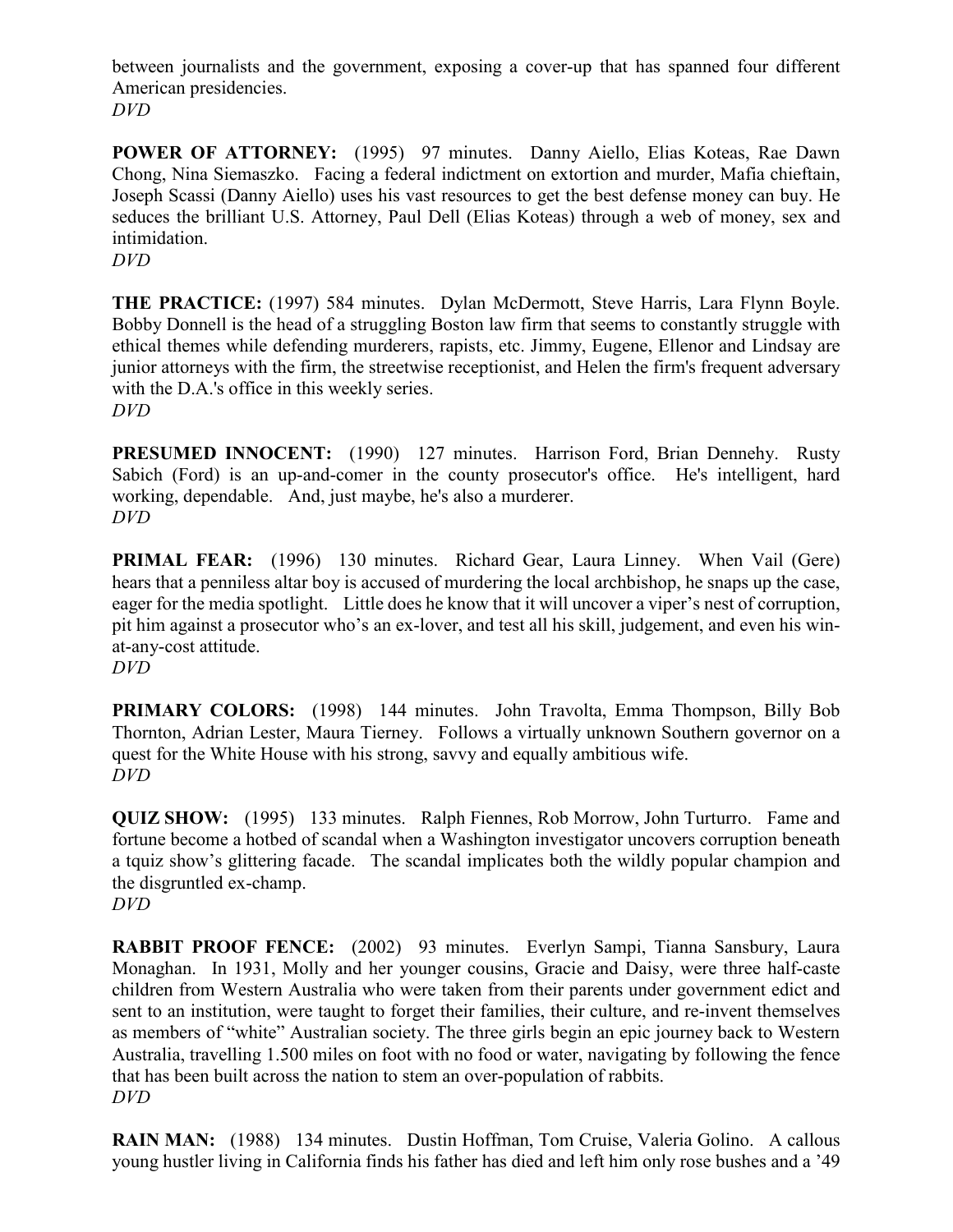Buick convertible. Feeling cheated out of what he things should be his 3 million dollar inheritance, he kidnaps the autistic brother he niver knew he had, and takes him on the ride of his life. *DVD*

**THE RAINMAKER:** (1997) 137 minutes. Matt Damon, Jon Voight, Mickey Rourke, Danny DeVito, Mary Kay Place. Rudy Baylor is a jobless young attorney. However, he is also the only hope of an elderly couple whose insurance company will not pay for an operation that could save their son's life. In this judicial drama, Rudy learns to hate corporate America as he falls in love with a battered young married woman. Will he be up to the task? *DVD*

**RATATOUILLE:** (2007) 111 minutes. Patton Oswalt, Ian Holm, Lou Romano. A rat named Remy dreams of becoming a great French chef despite his family's wishes and the obvious problem of being a rat in a decidedly rodent-phobic profession. When fate places Remy in the sewers of Paris, he finds himself ideally situated beneath a restaurant made famous by his culinary hero, Auguste Gusteau. Despite the apparent dangers of being an unlikely - and certainly unwanted - visitor in the kitchen of a fine French restaurant, Remy's passion for cooking soon sets into motion a hilarious and exciting rat race that turns the culinary world of Paris upside down. *DVD*

**RASHOMON:** (1950) 88 minutes. Toshiro Mifune, Machiko Kyo, Masayuki Mori. Set in the Middle Ages, the nature of truth and subjective reality are probed in a series of flashbacks from four viewpoints to present the case history of a man's murder and the rape of his wife by a bandit. *DVD*

**REASONABLE DOUBT:** (2014) 90 minutes. Samuel L. Jackson, Gloria Reuben, Dominic Cooper. Up-and-coming district attorney Mitch Brockdon commits a fatal hit-and-run and feels compelled to throw the case against the accused criminal who's found with the body and blamed for the crime. Following the crime, Mitch's worst fears come true when he realizes that he's acquitted a guilty man, and he soon finds himself on the hunt for the killer before more victims pile up.

*DVD*

**RECOUNT:** (2008) 116 minutes. Kevin Spacey, Bob Balaban, Ed Begley Jr., Laura Dern. This movie chronicles the five weeks between the Nov. 7, 2000, presidential election between George W. Bush and Al Gore and the December Supreme Court ruling that upheld Florida's count and gave Bush the White House. *DVD*

**RED CORNER:** (1997) 122 minutes. Richard Gere, Bai Ling, Bradley Whitford. Jack Moore is an American attorney having talks in Bejing about founding the first satellite TV joint venture. Suddenly he is arrested, accused of murder and has to prove it was a frame-up together with his court-appointed attorney Shen Yuelin. *DVD*

**REDS:** (1981) 195 minutes. Warren Beatty, Diane Keaton, Jack Nicholson, Maureen Stapleton, Gene Hackman, Jerzy Kosinski. The story of the love affair between American Communist Journalist John Reed (Beatty), author of *Ten Days that Shook the World*, and Louise Bryant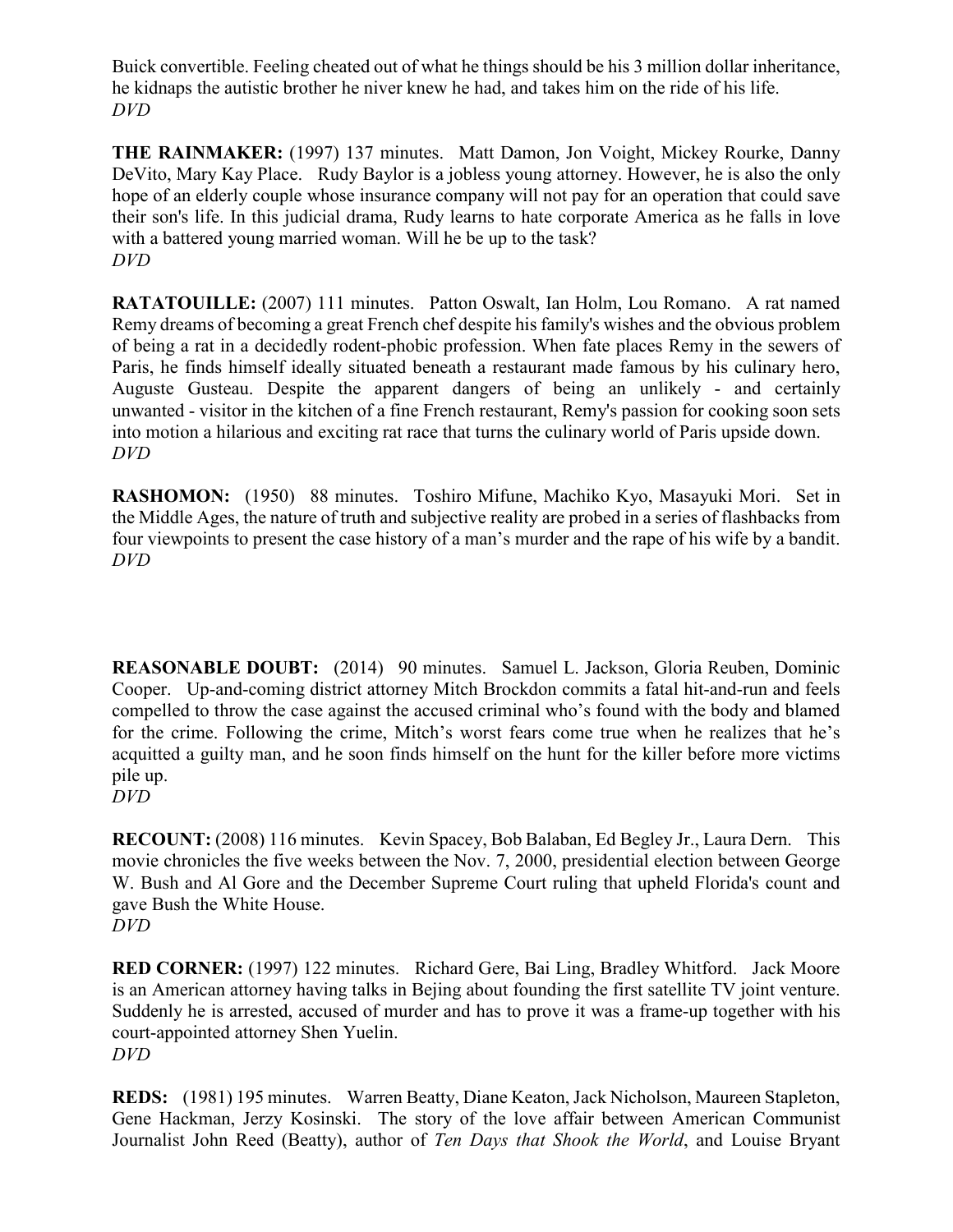(Keaton) writer and pessimist, told against the backdrop of the Russian Revolution. An epic in the tradition of "Dr. Zhivago", the film won numerous Academy awards. *VHS*

**REGARDING HENRY:** (1991) 107 minutes. Harrison Ford, Annette Bening. Henry Turner (Ford) is a successful but ruthless New York lawyer who needs to win at any cost, even at the expense of his wife (Bening) and daughter. But a single gunshot brings Henry's fast-track rise to a dead stop, leaving him incapacitated and with no memory of the life he used to lead. Now, faced with starting over, Henry is about to learn the hard truth about a total stranger . . . himself. *DVD*

**RETURN OF MARTIN GUERRE:** (1982) 111 minutes. (French, English Subtitled). Gerard Depardieu, Natalie Baye. Set in 16th century France and based on a true story, the film recounts "a true, satisfying, ingenious and provocative medieval mystery with meticulous historical detail." A young husband leaves to fight in the wars, leaving no trace. Years later, he returns changed and claiming his place in the village. His wife accepts him, but some in the village accuse him of being an imposter. The trial court must discern the truth. A glimpse at 16th century rural society, royal justice and how the peasant people perceived the law. *DVD*

**RETURN TO PARADISE:** (1998) 112 minutes. Vince Vaughn, Anne Heche, Joaquin Phoenix, David Conrad. Three young men once lived a life of drugs, sex and freedom in Malaysia. Now one is in prison (Vince Vaughn) and will be executed in five days if a woman (Anne Heche) cannot persuade the other two to return to Malaysia to serve three years in prison. *DVD*

**REVERSAL OF FORTUNE:** (1990) 111 minutes. Glenn Close, Jeremy Irons, Ron Silver. Did European aristocrat Claus von Bulow attempts to murder his wife Sunny at their luxurious Newport mansion in 1980? Reversal of Fortune is the acclaimed movie version of events that had all America talking. Irons plays von Bulow in an Academy Award winning performance of icy brittleness; Close is wanly elegant as heiress Sunny. And Silver portrays Harvard law professor Alan Dershowitz, retained by von Bulow to uncover the evidence that would demolish the prosecution's case--and reverse a devastating verdict. *DVD*

**ROE VS. WADE:** (1989) 92 minutes. Holly Hunter, Amy Madigan. In this powerful true story, Ellen Campbell (Hunter), desperate to terminate an unwanted pregnancy, meets a young attorney (Madigan) determined to prove the Texas law forbidding abortion is unconstitutional. The emotionally-charged case of "Jane Roe" was ultimately argued all the way to the Supreme Court, enabling one woman's personal ordeal to change U.S. history. Made for TV. *VHS*

**ROMAN J. ISRAEL, ESQ.:** (2017) 122 minutes. Denzel Washington, Colin Farrell, Carmen Ejogo. An idealistic defense attorney finds himself caught up in a series of events that leads him to take extreme action. *DVD*

**ROOM OF ONE'S OWN:** (1980) 55 minutes. Eileen Atkins. A film that calls to women to declare their independence and their talent and freedom to write, think, love and labor. It asks them to control their own destinies, while understanding the necessary levels of communion between men and women.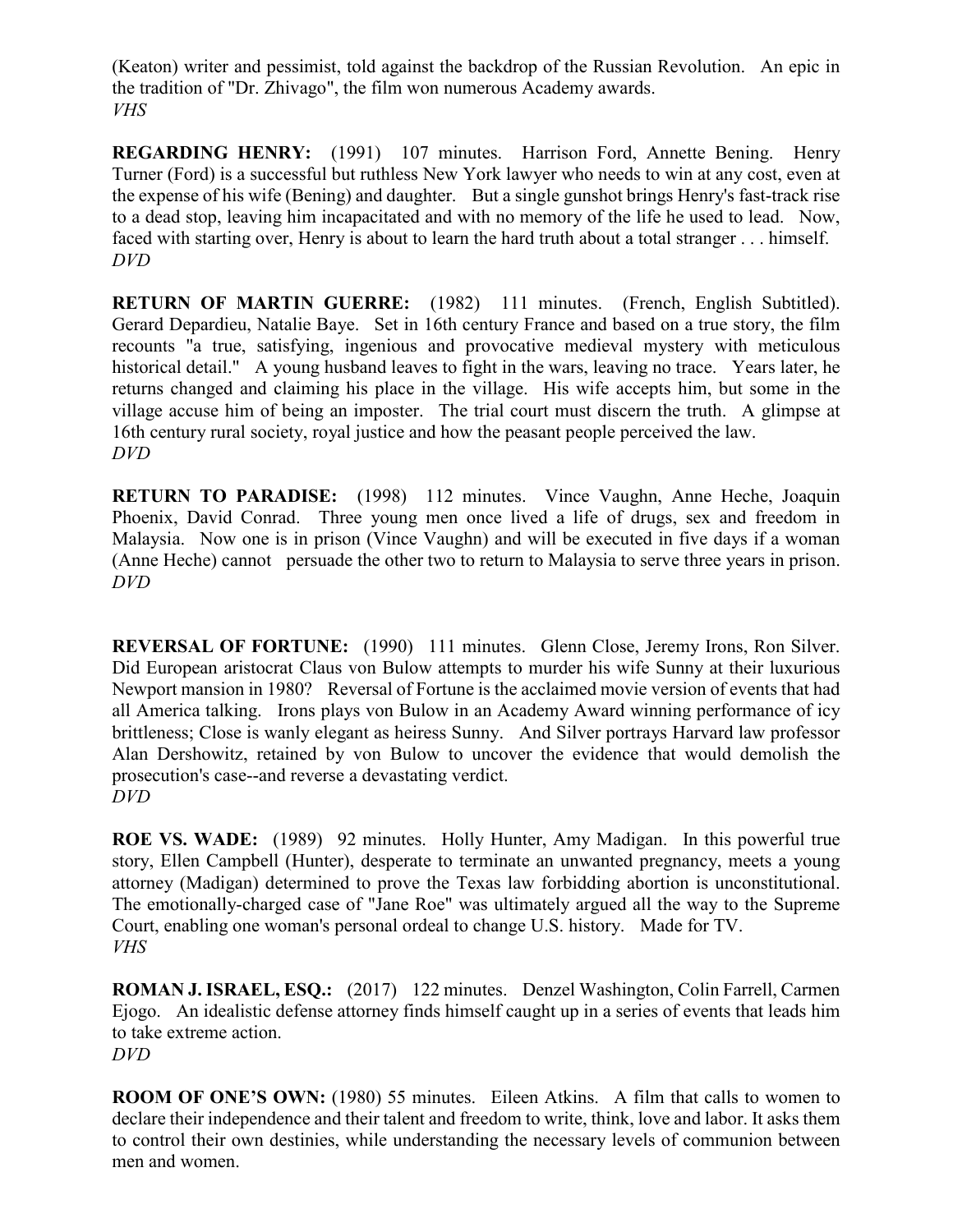#### *VHS*

**ROPE:** (1948) 81 minutes. James Stewart, Farley Granger, John Dall. Two friends strangle a classmate and invite his family and mutual friends to dinner--with the body stuffed inside the trunk for a buffet table. Inspired by the Leopold-Loeb murder. *DVD*

**ROUNDERS:** (1998) Matt Damon, Edward Norton, John Malkovich. A law school student (Matt Damon) loses everything he has saved in a high stakes poker game. He vows to his girlfriend (Gretchen Mol) to give up playing forever. That lasts until his best friend (Edward Norton), a notorious card shark, is released from prison and drags him back into the circuit to pay debts he has incurred to a Russian mobster (John Malkovich). *DVD*

**ROXIE HART:** (1942) 75 minutes. Ginger Rogers, Adolphe Menjou, George Montgomery, William Frawley. After her husband shoots a burglar in their apartment, Roxie Hart is talked into pretending she did it by a newsman and a theatrical agent who promise to sign her for a vaudeville tour. Realizing she'll become a household name overnight, Roxie agrees and becomes the center of an outrageous trial. B & W. *DVD*

**RULES OF ENGAGEMENT:** (2000) 127 minutes. Tommy Lee Jones, Samuel L. Jackson. Colonel Terry Childers is a patriot and war hero. But when a peacekeeping mission he leads in Yemen goes terribly wrong, he finds himself facing a court martial. Accused of breaking the rules of engagement by killing unarmed civilians, Childers's only hope of vindication rests with comrade-in-arms Hays Hodges, a military lawyer of questionable abilities. Together, they face the battle of their lives.

*DVD*

**RUMPOLE OF THE BAILEY:** (1978) 600 minutes, Seasons 1&2. Leo McKern, Jonathan Coy. Horace Rumpole is an "Old Bailey Hack," one of the underpaid barristers who ply the courtrooms of the Old Bailey, London's criminal court. Rumpole refused to handle most suits and will never prosecute. He always defends. Each of his trials has both a victory and a defeat in them, his clients who are acquitted often angrier than those who are found guilty. There is always at least one and often two subplots. *DVD*

**RUNAWAY JURY:** (2003) 127 minutes. John Cusack, Rachel Weisz, Gene Hackman, Dustin Hoffman. When a day trader is shot in cold blood at his workplace, his widow sues a major gun manufacturer. Holding them responsible for his death, she dispatches idealistic lawyer Wendell Rohr to oversee the case. A good man of principle, Wendell takes charge. On the defense team, another man will take charge: Rankin Fitch, a powerful and ruthless jury consultant riding high on his frequent successes. But in the middle of it all is the jury, which both Wendell and Rankin are determined to sway. But what they're about to discover, is that one man and one woman stand in their way. Nicholas Easter is one of the jurors and he's the one collaborating with Marlee, his girlfriend, on the final outcome of the case. But as the case progresses, questions arise as to what the motives are of all those involved, and what some will do to secure the final outcome.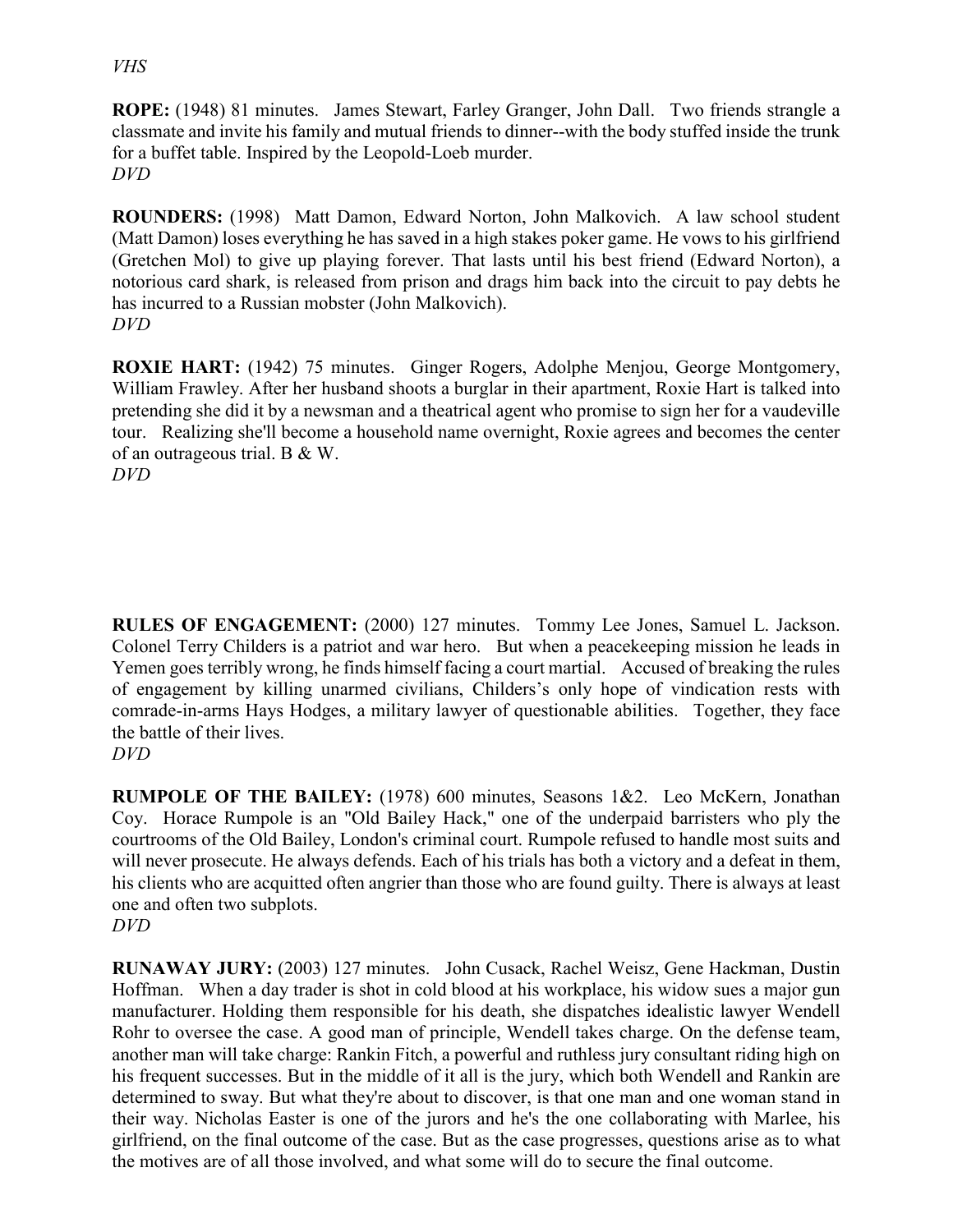#### *DVD*

**RUSHMORE:** (1999) 93 minutes. Jason Schwartzman, Olivia Williams, Bill Murray, Seymour Cassel, Brian Cox. A gifted, rebellious teenager finds himself in competition with a wealthy older man for a favorite teacher's affections. *DVD*

**THE SEA INSIDE:** (2005) 125 minutes. Javier Bardem, Belén Rueda, Lola Dueñas. Ramón Sampedro wants to end his life because a diving accident 28 years before that turned him into a quadriplegic. For most of those years he made the most of it: writing, developing a close relationships with his family, who all help to care for him. While grateful to his family and friends for their help, Ramón was always an active person. He has come to see his life as frustrating and pointless and wishes to die with what remains of his dignity. Gené is a friend who works with a "Right to Die" organization who introduces Ramón to Julia, a lawyer he hopes will help him persuade the courts to let him end his own life. As Ramón and Julia work together on his case, Ramón finds himself falling in love with his attorney, but Ramón remains convinced that the greatest gift to him would be an end to his life. *DVD*

**SECRETARY:** (2002) 104 minutes. James Spader, Maggie Gyllenhaal. Lee Holloway is a smart, quirky woman in her twenties who returns to her hometown in Florida after a brief stay in a mental hospital. In search of relief from herself and her oppressive childhood environment, she starts to date a nerdy friend from high school and takes a job as a secretary in a local law firm, soon developing an obsessive crush on her older boss, Mr. Grey. Through their increasingly bizarre relationship, Lee follows her deepest longings to the heights of masochism and finally to a place of self-affirmation.

**SELMA:** (2015) 128 minutes. David Oyelowo, Tom Wilkinson, Carmen Ejogo, André Holland. Dr. Martin Luther King, Jr.'s historical struggle to secure voting rights for all people. A dangerous and terrifying campaign that culminated with an epic march from Selma to Montgomery, Alabama in 1964. *DVD*

**SEPARATE BUT EQUAL:** (1991) 193 minutes. Sidney Poitier, Burt Lancaster, Richard Kiley, Cleavon Little. This film follows the true story of the NAACP court challenge of racial school segregation in Brown vs. Board of Education. This struggle would destroy the legal validity for racial segregation and prove to be the start and the first major victory of the civil rights movement. *DVD*

**A SEPARATION:** (2012) 123 minutes. Paym\_n Ma'\_d\_, Layl\_ H\_tam\_, Sareh Bayat. A married couple are faced with a difficult decision–to improve the life of their child by moving to another country or to stay in Iran and look after a deteriorating parent who has Alzheimer's disease. *DVD*

*DVD*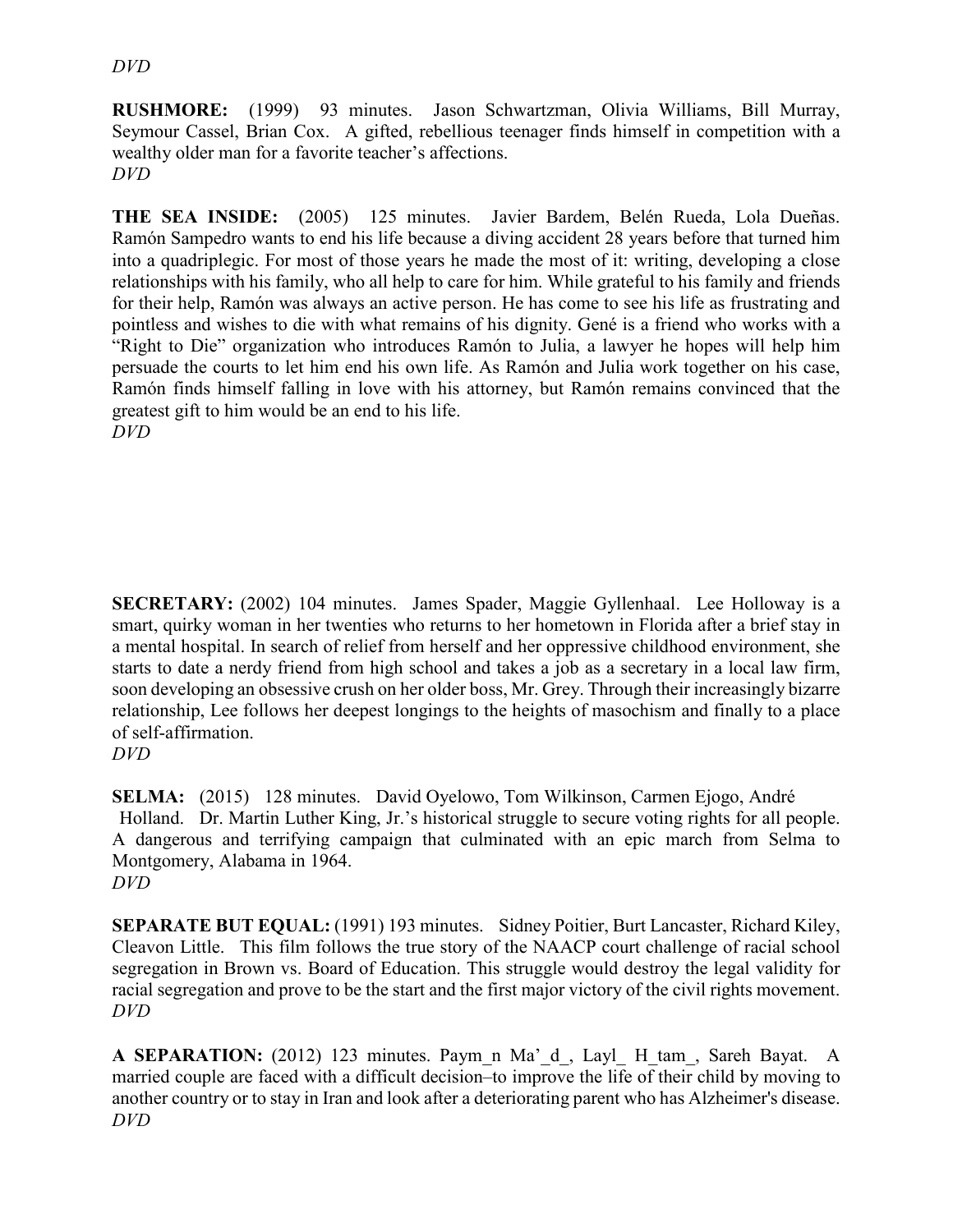**SERPICO:** (1973) 130 minutes. Adaptation of the true story of a young New York police officer refuses to extort money from criminals as the other officers do. His fellow police officers turn against him when he seeks to expose the situation during a grand jury investigation. *DVD*

**SEVEN DAYS IN MAY:** (1963) 117 minutes. Burt Lancaster, Kirk Douglas, Fredric March, Ava Gardner. An American general's aide discovers that his boss intends a military takeover because he considers the President's pacifism traitorous. *DVD*

**SHALL WE DANCE?:** (2004) 106 minutes. Richard Gere, Jennifer Lopez, Susan Sarandon. A romantic comedy where a bored, overworked Estate Lawyer, upon first sight of a beautiful instructor, signs up for ballroom dancing lessons. *DVD*

**SHARK:** (2006) 962 minutes. James Woods**,** Danielle Panabaker**,** Jeri Ryan**.** Title character Sebastian Stark is an L.A. hot-shot lawyer, who leaves his lucrative career as defender of rich criminals to join the public prosecution under the District Attorney (D.A.), which allows him to form a trial team of his own, consisting of young lawyers, like Casey Woodland, son of a legislator, who thus get a opportunity to learn straight from the master, if they can stand his hellish pace and walk the tight rope between respecting the law while using it and winning whatever it takes. A P.I. helps out digging up factual information. While in nearly every episode a criminal is found out and put behind bars, after testing out tactics in Shark's private mock court, Sebastian often also has to deal with his daughter Julie, who surprisingly chose after Shark's divorce to live with him rather then her mother in New York. *DVD*

**THE SHAWSHANK REDEMPTION:** (1994) 142 minutes. Tim Robbins, Morgan Freeman. Andy Dufresne, a New England banker convicted of murdering his wife and her lover, is sent to Shawshank State Prison where he meets "Red" Redding, a seasoned lifer. Despite twenty years on the inside, the prison bars fail to contain their spirits and the pair forges an unlikely friendship, one that overcomes pain, suffering and ultimately leads to a chance at freedom. *DVD*

**SIGNATURE MOVE:** (2017) 80 minutes. Fawzie Mirza, Shabana Azmi, Sari Sanchez, Audrey Francis. In Chicago, Zaynab is a thirty-something American-Pakistani lawyer who lives with and cares for her recently widowed, TV-obsessed mother. Alma is a free-spirited Mexican-American bookshop owner. After meeting in a bar, the two quickly fall into bed with each other and embark on a romance … but problems aren't far behind. Zaynab's traditional mother still expects her daughter to marry a man, while Alma finds herself reluctant to get involved with the closeted Zaynab, leaving them at odds despite their strong attraction for each other. And then there's Zaynab's latest interest: training in Lucha-style wrestling with a former pro grappler. *DVD*

**SILK (Season One):** (2011) 351 minutes. Neil Stuke, Rupert Penry-Jones, Maxine Peake, Tom Hughes. Martha Costello is a brilliant, passionate defense barrister with a reputation for defending the poor and downtrodden. She is about to embark on the next step of her career and apply to be a member of the highly prestigious Queen's Counsel. But she's not the only one at her chambers applying. Joining Martha is Clive Reader – charming and ruthless, funny, gifted, and dangerous. Only one is likely to be made QC, so how they perform in court is vital, and Clive knows how to play the game. *DVD*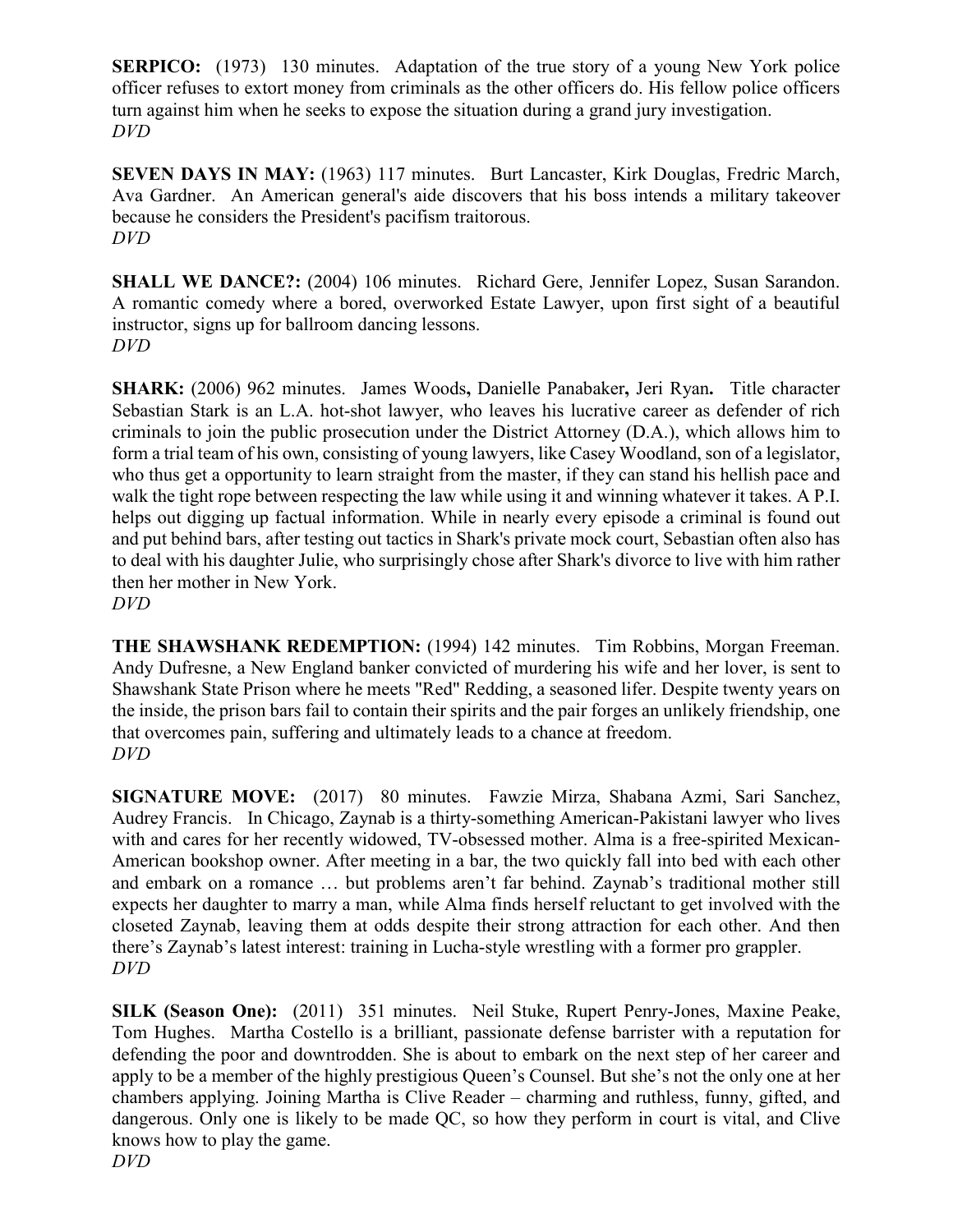**SILKWOOD:** (1983) 132 minutes. Meryl Streep, Kurt Russell, Cher. A worker (Streep) at a nuclear power plant in Oklahoma is contaminated by plutonium. She speaks out against the plant's safety hazards, and suffers terrible consequences. *DVD*

**SIN CITY:** (2005) 124 minutes. Jessica Alba, Bruce Willis, Clive Owen. Sin City" is infested with criminals, crooked cops and sexy dames, some searching for vengeance, some for redemption and others, both. The film incorporates storylines from three of Miller's graphic novels including 'Sin City,' which launched the long-running, critically acclaimed series, as well as 'That Yellow Bastard' and 'The Big Fat Kill.' Where Hartigan, a cop with a bum ticker and a vow to protect stripper Nancy. Marv, the outcast misanthrope, is on a mission to avenge the death of his one true love, Goldie; there's also Dwight, the clandestine love of Shelley who spends his nights defending Gail and her Old Towne girls from Jackie Boy, a dirty cop with a penchant for violence. *DVD*

**SIN NOMBRE:** (2009) 96 minutes. Paulina Gaiton, Edgar M. Flores. Honduran teenager Sayra reunites with her father, an opportunity for her to potentially realize her dream of a life in the U.S. Moving to Mexico is the first step in a fateful journey of unexpected events. *DVD*

**SLEEPERS:** (1997) 148 minutes. Kevin Bacon, Robert DeNiro, Dustin Hoffman, Brad Pitt, Jason Patric. When a youthful prank in New York's Hell's Kitchen spins out of control, the punishment doesn't fit the crime. Sentenced to the Wilkinson School for Boys, four pals are mistreated by a cadre of sadistic guards. Now, 15 years later, they have an unexpected opportunity to use that system - for revenge. *DVD*

**SNAKE EYES:** (1999) 98 minutes. Nicolas Cage, Gary Sinise, John Heard, Carla Gugino. A flamboyant Atlantic City police detective goes to watch a heavyweight championship fight and case in on the hectic betting. Suddenly, gunfire cuts down a ringside government official and Santoro has 14,000 suspects. The clues all lead to a shattering truth Santoro does not want to believe.

*DVD*

**SNOW FALLING ON CEDARS:** (1999) 128 minutes. Ethan Hawke, Youki Kudoh, Rick Yune. Carl, a fisherman in the waters off Washington state has been found dead, drowned in his own nets. Was he murdered? Post-war anti-Japanese sentiments are still running high, and the local Japanese community provides a murder suspect in the form of Kazuo, another fisherman, who had a grudge against Carl's family. Ishmael, the small town's newspaperman, may have the information that would acquit Kazuo, but can he ever put his jilted love for Hatsue (Kazuo's wife) aside? *DVD*

**THE SOCIAL NETWORK:** (2010) 120 minutes. Jesse Eisenberg, Rooney Mara. On a fall night in 2003, Harvard undergrad and computer programming genius Mark Zuckerberg sits down at his computer and heatedly begins working on a new idea. In a fury of blogging and programming, what begins in his dorm room soon becomes a global social network and a revolution in communication. A mere six years and 500 million friends later, Mark Zuckerberg is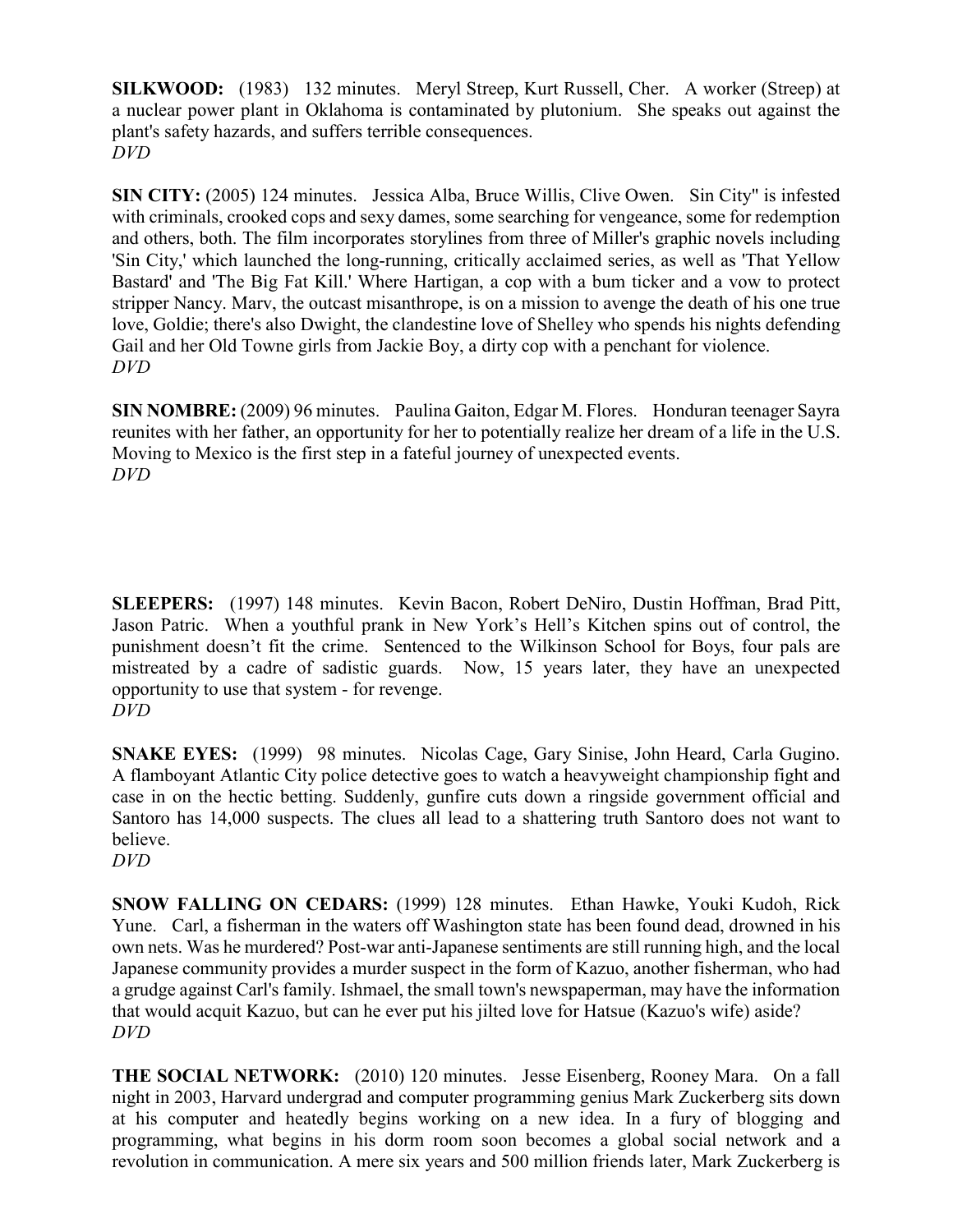the youngest billionaire in history... but for this entrepreneur, success leads to both personal and legal complications. *DVD*

**A SOLDIER'S STORY:** (1984) 102 minutes. Howard Rollins, Jr., Adolph Caesar. Captain Davenport (Rollins), a proud black army attorney, is sent to Fort Neal, Louisiana, to investigate the ruthless shooting death of Sergeant Waters (Caesar). Through interviews with Sarge's men, Davenport learns that he was a vicious man who served the white world and despised his own roots. Was the killer a bigoted white officer? Or could he have been a black soldier embittered by Waters' constant race baiting? *DVD*

**SOMMERSBY:** (1993) 114 minutes. Richard Gere, Jodie Foster, James Earl Jones. People remember Jack Sommersby (Gere). They know him as a bitter, loutish man. But when Jack returns to his hometown after the Civil War, he's tender, caring and resourceful. Has the war changed him, or is the man calling himself Jack Sommersby an imposter? If he isn't the man she married, Laurel Sommersby (Foster) knows he *is* the man she always wanted. But an ultimate test of their love and Jack's identity awaits, as he must stand trial for his life. *DVD*

**SOUL FOOD:** (1997) 114 minutes. Vanessa L. Williams, Vivica A. Fox, Nia Long, Michael Beach. Sunday dinner at Mother Joe's is a mouth-watering, 40-year tradition. As seen through the eyes of her grandson Ahmad, love and laughs are always on the menu, despite the usual rivalries simmering between his mom Maxine and her sisters Teri and Bird. But when serious bickering starts to tear the family apart, the good times suddenly stop. Now it's up to Ahmad to get everyone back together and teach them the true meaning of soul food. *DVD*

**SPOTLIGHT:** (2016) 129 minutes. Mark Ruffalo, Michael Keaton, Rachel McAdams. It tells the riveting true story of the Pulitzer Prize-winning Boston Globe investigation that would rock the city and cause a crisis in one of the world's oldest and most trusted institutions. When the newspaper's tenacious "Spotlight" teams of reporters delve into allegations of abuse in the Catholic Church, their year-long investigation uncovers a decades-long cover-up at the highest levels of Boston's religious, legal, and government establishment. *DVD*

**SUITS (Season 1):** (2012) 702 minutes. Gabriel Macht, Patrick J. Adams, Rick Hoffman, Meghan Markle. This series delves into the fast-paced, high-stakes world of a top Manhattan corporate law firm, where hotshot attorney Harvey Specter makes a risky move by hiring the brilliant but unmotivated Mike Ross as his new associate. The only problem is he doesn't have an actual law degree.

*DVD*

**THE SWEET HEREAFTER:** (1998) 116 minutes. Ian Holm, Maury Chaykin, Peter Donaldson, Bruce Greenwood. Following a tragic schoolbus accident, high-profile lawyer Mitchell Stephens descends upon a small town. With promises of retribution and a class-action lawsuit filed on behalf of the grieving community, Stephens begins his investigation into the details of the crash. But beneath the town's calm, he uncovers a tangled web of lies, deceit and forbidden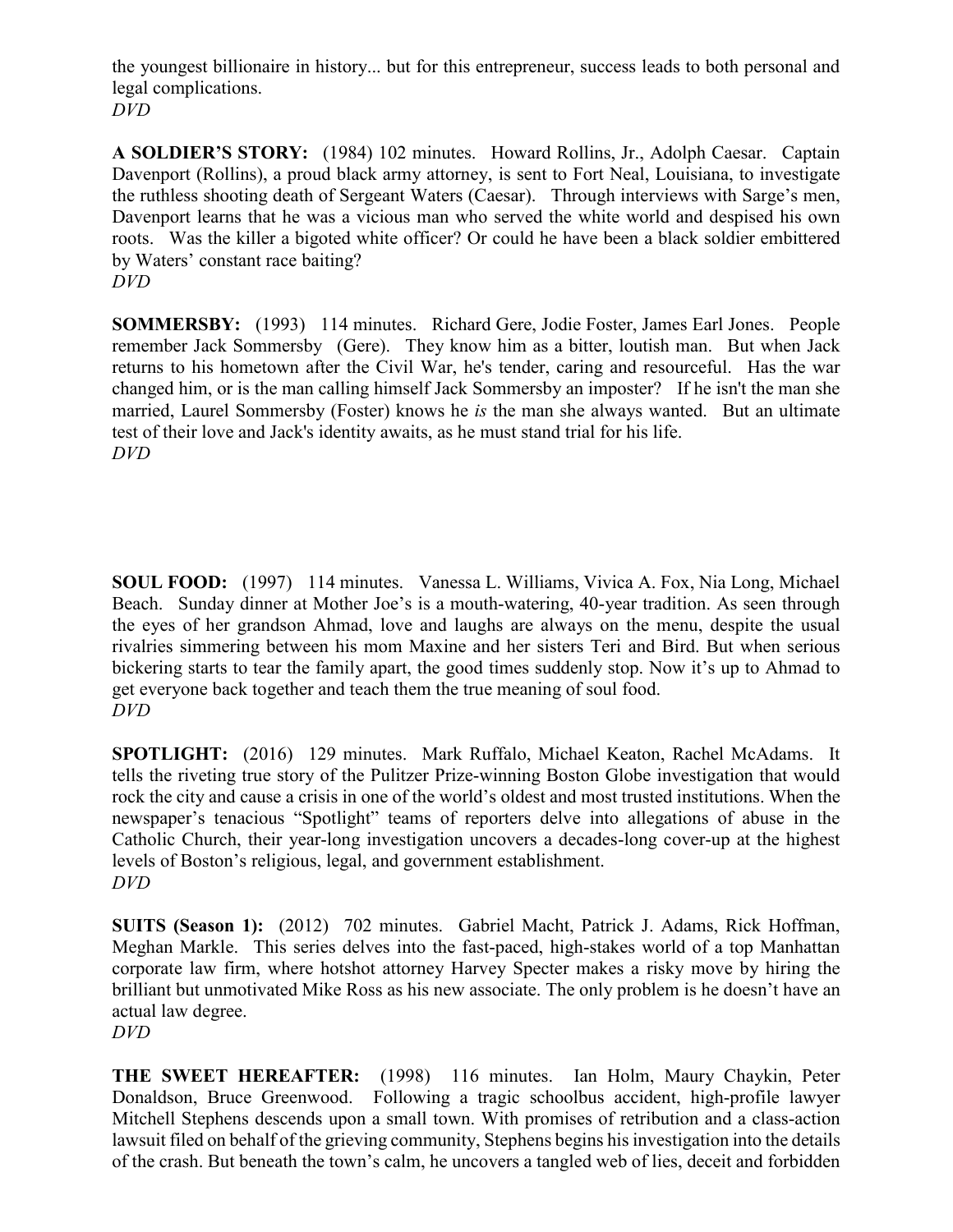desires that mirrors his own troubled personal life. Gradually, we learn that Stephens has his own agenda, and that everyone has secrets to keep. *DVD*

**SYRIANA:** (2006) 128 minutes. George Clooney, Matt Damon, Jeffrey Wright. As a career CIA operative, Bob Barnes begins to uncover the disturbing truth about the work he has devoted his life to. An up-and-coming oil broker, Bryan Woodman faces an unimaginable family tragedy and finds redemption in his partnership with idealistic Gulf Prince Nasir al-Subaai. Corporate lawyer, Bennett Holiday faces a moral dilemma as he finesses the questionable merger of two powerful U.S. oil companies. Across the globe, a disenfranchised Wasim Khan, a Pakistani teenager, falls prey to the recruiting efforst of a charismatic cleric. Each plays their small part in the vast and complex system that powers the industry, unaware of the explosive impact their lives will have upon the world. *DVD*

**THE STAR CHAMBER:** (1983) 109 minutes. Michael Douglas, Hal Holbrook. A young judge (Douglas), forced to acquit criminals because of legal technicalities, becomes frustrated and disillusioned with the criminal justice system. Preying on Douglas' frustration, a fellow judge (Holbrook) initiates the newcomer into a secret group--the Star Chamber. *DVD*

**STAR TREK VI: THE UNDISCOVERED COUNTRY:** (1992) 113 minutes. William Shatner, Leonard Nimoy, DeForest Kelley. After years at war, the Federation and the Klingon empire prepare for a peace summit. When a Klingon ship is attacked and the Enterprise is held accountable, the dogs of war are unleashed again, as both worlds brace for what may be their final, deadly encounter.

*DVD*

**STEAL THIS MOVIE:** (2000) 107 minutes. Vincent D'Onofrio, Janeane Garofalo, Jeanne Tripplehorn. A unique journey into the life of activist radical Abbie Hoffman as he battles for social justice and travels thru the maze of music and politics that defined the late sixties and early seventies.

*DVD*

**SUSPECT:** (1987) 101 minutes. Cher, Dennis Quaid, Liam Neeson. Murder, sex, intrigue- another typical day in D.C.--except "this is no ordinary crime, with no ordinary criminal." A homeless vet (Neeson) stands accused of murder, and the Public Defender (Cher) gets the case. Juror (Quaid) discovers information relevant to the case, and contacts Cher. The two "take the law into their own hands in this daring suspense thriller, where everything is revealed in court, except the truth." *DVD*

**THE TALK OF THE TOWN:** (1942) Cary Grant, Jean Arthur, Ronald Colman. When a charming fugitive, a beautiful teacher, and a stuffy lawyer are forced to become roommates, their unconventional relationship is suddenly *The Talk Of The Town* in this madcap romantic comedy. The zaniness never stops as the three of them dodge the cops, try to snag the real crooks and discover along the way that both men have fallen for Nora. B & W. *DVD*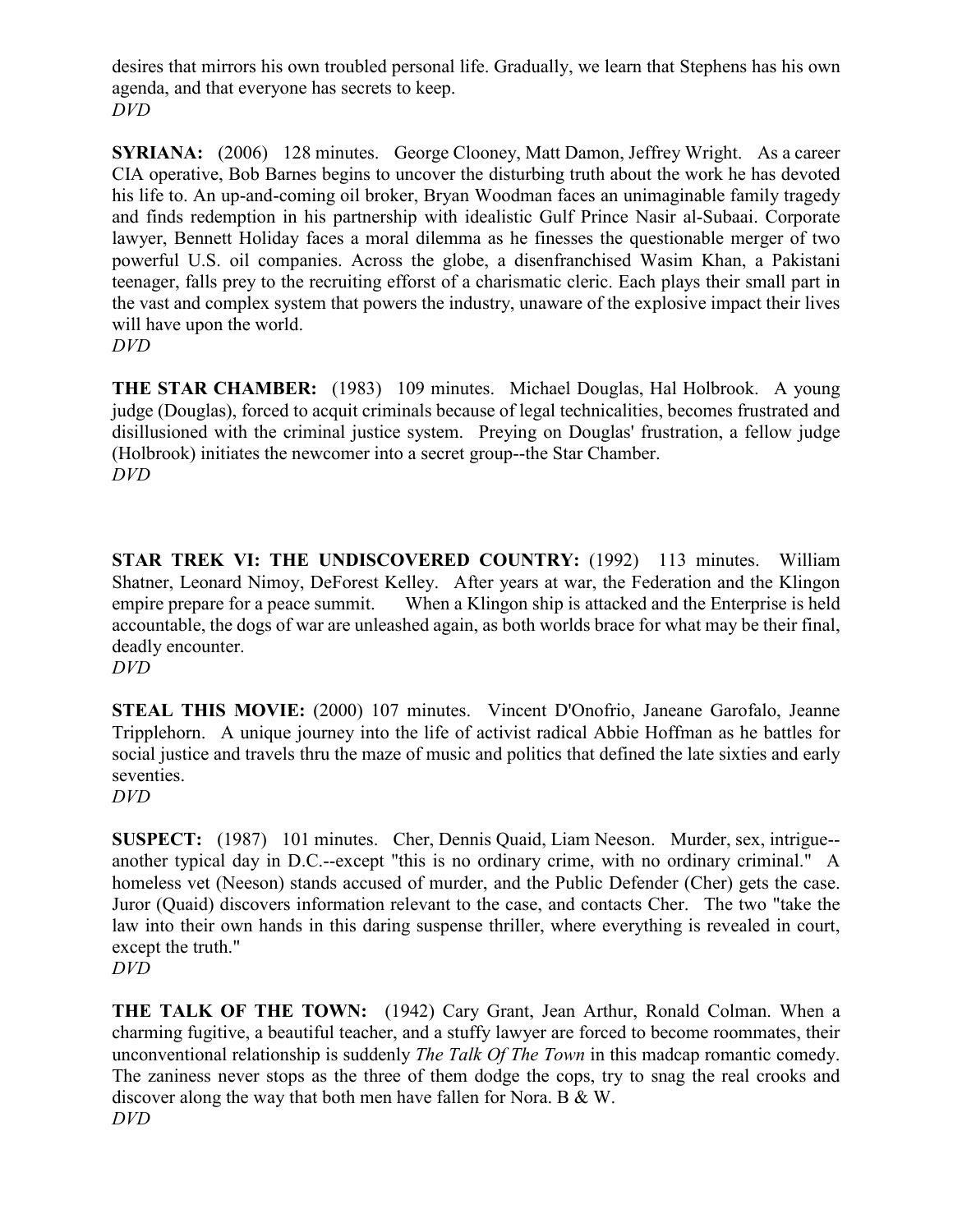**THERE IS NOTHING ELSE:** (2014) 45 minutes. Otra Cosa No Hay/There is Nothing Else transports its audiences to this region of Columbia, immersing them in the beauty of the region and its people. It is provocative and complex, leaving viewers with a rich understanding of the hopes, the fears and the conflicts that have arisen here since the arrival of foreign gold mining interests.

*DVD*

**THERE WILL BE BLOOD:** (2008) Daniel Day-Lewis, Paul Dano. The film follows the rise to power of Daniel Plainview - a charismatic and ruthless oil prospector, driven to succeed by his intense hatred of others and psychological need to see any and all competitors fail. When he learns of oil-rich land in California that can be bought cheaply, he moves his operation there and begins manipulating and exploiting the local landowners into selling him their property. Using his young adopted son H.W. to project the image of a caring family man, Plainview gains the cooperation of almost all the locals with lofty promises to build schools and cultivate the land to make their community flourish. Over time, Plainview's gradual accumulation of wealth and power causes his true self to surface, and he begins to slowly alienate himself from everyone in his life. *DVD*

**THEY DRIVE BY NIGHT:** (1940) 95 minutes. George Raft, Ann Sheridan, Ida Lupino, Humphrey Bogart. Brothers Paul and Joe Fabrini run a trucking business in California mainly shipping fruit from farms to the markets in Los Angeles. They struggle to make ends meet in the face of corrupt businessmen and intense competition. They are forced into driving long hours and one night pick-up waitress Cassie Hartley who's just quit her job at a truck stop. The three of them witness the death of a mutual acquaintance when he falls asleep at the wheel. This has a profound effect on Paul and Joe and they become determined to find a way to make the business pay so they can quit.

**THE THIN BLUE LINE:** (1988) 101 minutes. A Dallas policeman makes a routine traffic stop, and the driver shoots him dead. A 16 year-old is arrested, but fingers a hitchhiker, Randall Adams. Based on a true story, "this real-life drama impartially sifts fact and fiction, bluntly confronting the evidence. The results will take you to the boundaries of justice and beyond." Documentary.

*DVD*

**THIRTEEN DAYS:** ( 2000) 142 minutes. Kevin Costner, Bruce Greenwood, Steven Culp, Dylan Baker. The film is set during the two-week Cuban missile crisis in October of 1962, and it centers on how President John F. Kennedy, Attorney General Robert Kennedy, and others handled the explosive situation. *DVD*

**THREE SOVEREIGNS FOR SARAH:** (1985) 180 minutes. Vanessa Redgrave, Patrick McGoohan. This is the story of Sarah Cloyce, who was called before a special court of inquiry in Boston in 1703 to be re-examined about the events surrounding the witch trials which took place in Salem in 1692. Based on the actual courtroom transcripts, this story re-enacts the hysteria that gripped Salem. Made for TV. *DVD*

*DVD*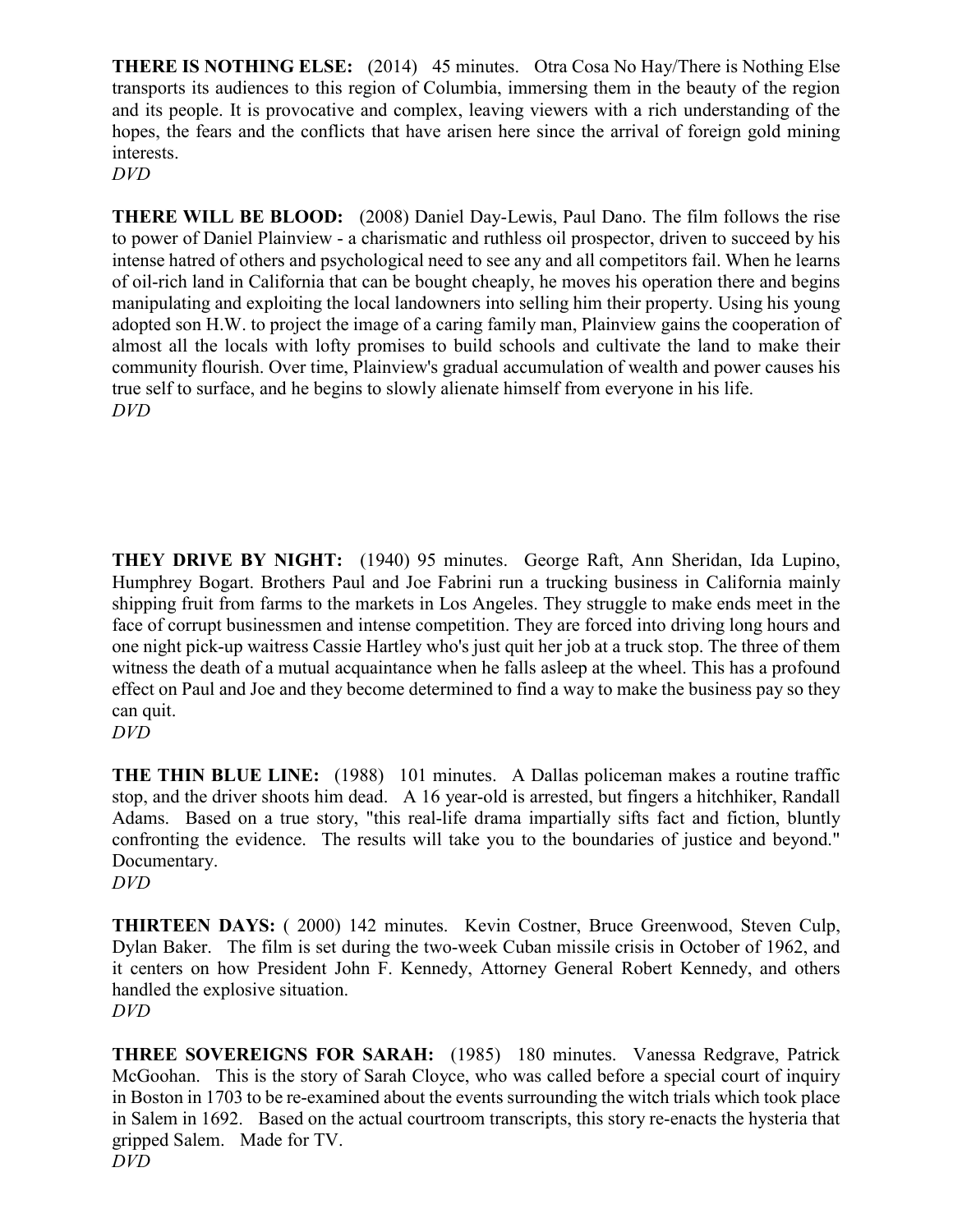**A TIME TO KILL:** (1996) 150 minutes. Sandra Bullock, Samuel L. Jackson, Matthew McConaughey, Kevin Spacey. Spacey and McConaughey play the principals in a murder trial that brings a small Mississippi town's racial tensions to the flashpoint. Amid a frenzy of activist marches, Klan terror, media clamor and brutal riots, an unseasoned but idealistic young attorney mounts a stirring courtroom battle for justice. *DVD*

**TO DIE FOR:** (1995) 107 minutes. Nicole Kidman, Joaquin Phoenix, Casey Affleck, Illeana Douglas, Matt Dillon. In a small town in New Hampshire, a media sensation erupts over a murder case against Suzanne Stone, in which she is accused of persuading teenagers to kill her husband, Larry Maretto. Obsessed with becoming a TV personality, she viewed her husband's desire for children as an impediment to her career. *DVD*

**TO KILL A MOCKINGBIRD:** (1962) 131 minutes. Gregory Peck, Robert Duvall. "Gregory Peck won an Oscar for his brilliant performance as the southern lawyer who defends a black man accused of rape, in this film version of the Pulitzer prize winning novel. The way in which it captures a time, a place, and above all, a mood, makes this film a masterpiece." B & W. *DVD*

**TOO BIG TO FAIL:** (2011) 99 minutes. James Woods, John Heard, William HurtA close look behind the scenes, between late March and mid-October, 2008: we follow Richard Fuld's benighted attempt to save Lehman Brothers; conversations among Hank Paulson (the Secretary of the Treasury), Ben Bernanke (chair of the Federal Reserve), and Tim Geithner (president of the New York Fed) as they seek a private solution for Lehman's; and, back-channel negotiations among Paulson, Warren Buffet, investment bankers, a British regulator, and members of Congress as almost all work to save the U.S. economy. By the end, with the no-strings bailout arranged, modest confidence restored on Wall Street, and a meltdown averted, Paulson wonders if banks will lend.

*DVD*

**TOUCH OF EVIL:** (1958) 111 minutes. Charlton Heston, Janet Leigh, Orson Welles, Marlene Dietrich. An elaborate mystery involving a corrupt police official in a squalid town on the Mexican border and a murder that ensnares a narcotics agent and his wife. *DVD*

**TRAFFIC:** (2001) 147 minutes. Don Cheadle, Benicio Del Toro, Michael Douglas, Luis Guzman, Dennis Quaid, Catherine Zeta-Jones. Intertwining vignettes frame this tale of America's escalating War on Drugs. An Ohio Supreme Court judge has been appointed the nation's Drug Czar, his new position made more daunting by the discovery that his teenage daughter is a heroin addict. Meanwhile, DEA agents are pursuing the wife of a jailed kingpin, as she seeks to the control the business that her husband had kept hidden from her. South of the Border, a local constable is fighting the battle with his own jaded, questionable ethical code. *DVD*

**THE TRIAL:** (1963) 118 minutes. Anthony Perkins, Jeanne Moreau, Orson Welles. Gripping adaptation of Kafka's novel makes for a frightening story of a nameless man accused of a crime without being informed of what it was. B & W. Also known as **Le Proces**. *DVD*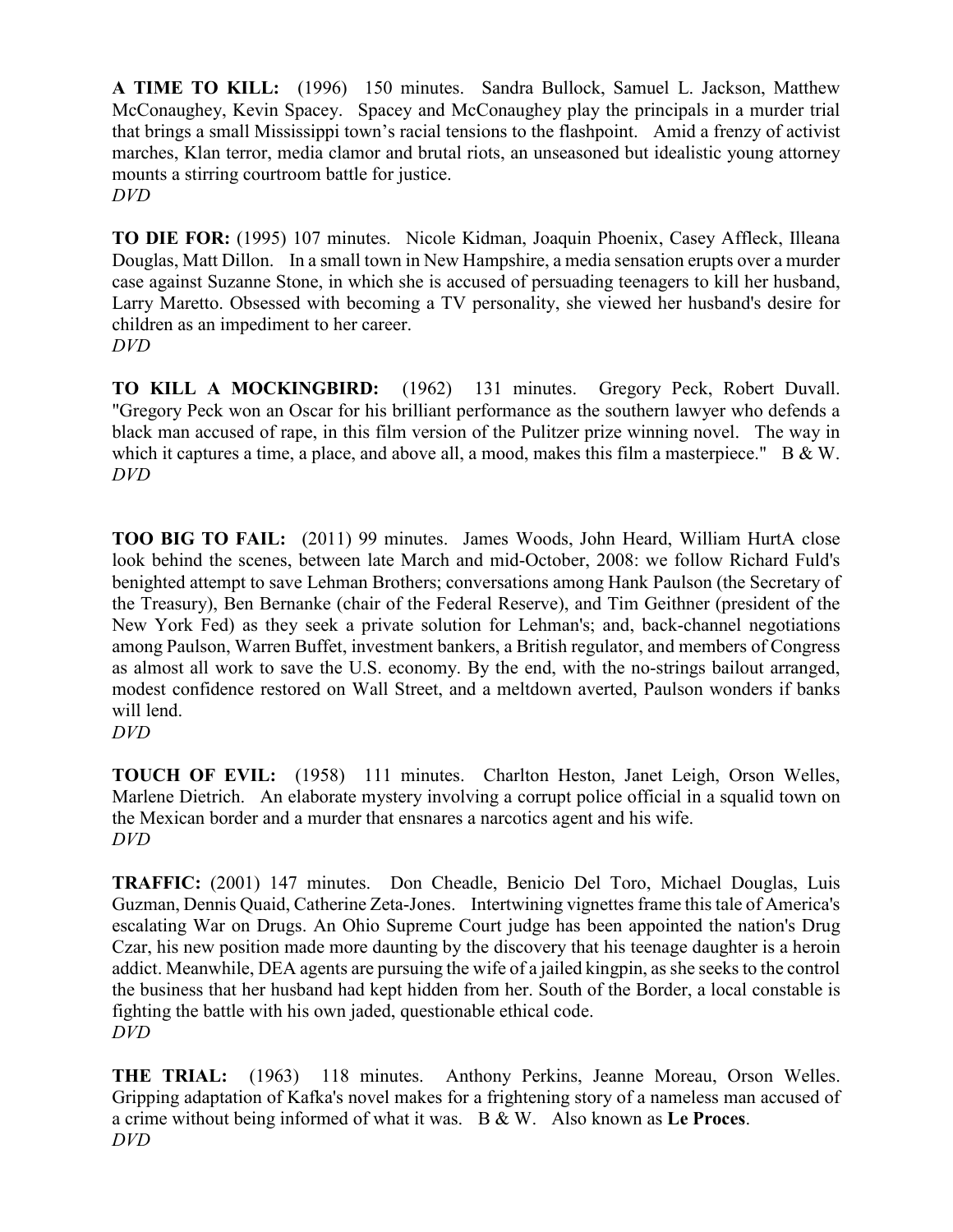**TRIAL AND ERROR:** (1997) 98 minutes. Michael Richards, Jeff Daniels, Charlize Theron. Charles Tuttle is a mild-mannered, big-city attorney sent to a small desert town a few days before his wedding to defend a future relative. He arrives to find his best friend Richard brewing up a bachelor party that soon turns his brilliant legal mind to jello. Trying to do the groom-to-be a favor, Richard pretends he's a lawyer and goes to trial, turning the courtroom upside down. *VHS*

**TRIAL AND ERROR: THE DOCK BRIEF:** (1962) 78 minutes. Peter Sellers, Richard Attenborough, Beryl Reid, David Lodge. An aging lawyer finally gets his big chance when he is retained to defend a man accused of murdering his wife. *DVD*

**TRUE BELIEVER:** (1989) 103 minutes. James Woods, Robert Downey Jr. Eddie Dodd (Woods), a cynical civil rights attorney, makes a living defending "drug-dealing low-lifes." A young associate (Downey) urges Dodd to reopen an eight-year old conviction of a gang-initiation murder. Dodd does so, and goes up against corruption, racism, conspiracy and more at the highest levels of New York City law enforcement. "A powerful thriller." *DVD*

**TRUE COLORS:** (1991) 111 minutes. John Cusack, James Spader. Peter (Cusack) and Tim (Spader) are both law students looking to get into the battleground of politics in Washington, but they both have different ideals and ethics. Tim wants to pursue a career in justice, but Peter is determined to be a big political power broker any way he can, even if that means bending the rules. As their careers push them towards political opposites, their friendship must constantly adapt to new situations, some of which are pretty hairy. *DVD*

**TRUE GRIT:** (2010) 110 minutes. Jeff Bridges, Hailee Steinfeld, Matt Damon. Following the murder of her father by hired hand Tom Chaney, 14-year-old farm girl Mattie Ross sets out to capture the killer. To aid her, she hires the toughest U.S. marshal she can find, a man with "true grit," Reuben J. "Rooster" Cogburn. Mattie insists on accompanying Cogburn, whose drinking, sloth, and generally reprobate character do not augment her faith in him. Against his wishes, she joins him in his trek into the Indian Nations in search of Chaney. They are joined by Texas Ranger LaBoeuf, who wants Chaney for his own purposes. The unlikely trio find danger and surprises on the journey, and each has his or her "grit" tested. *DVD*

**TWELVE ANGRY MEN:** (1957) 96 minutes. Henry Fonda, Lee J. Cobb, Jack Warden, Jack Klugman. Henry Fonda is "the Reasonable Man" in this all-time classic. A teenage boy is accused of killing his father, and between him and capital punishment stands one just man." B & W. *VHS/DVD*

**TWELVE O'CLOCK HIGH:** (1949) 132 minutes. Gregory Peck, Hugh Marlowe, Gary Merrill, Millard Mitchell, Dean Jagger. During World War II, the commander of an Eighth Air Force bomber group in England drives his men to the point of breaking until he himself cracks under the strain. *DVD*

**TWO WEEKS NOTICE:** (2003) 101 minutes. Sandra Bullock, Hugh Grant. Lucy Kelson is Chief Counsel for the Wade Corporation, one of New York City's top commercial real estate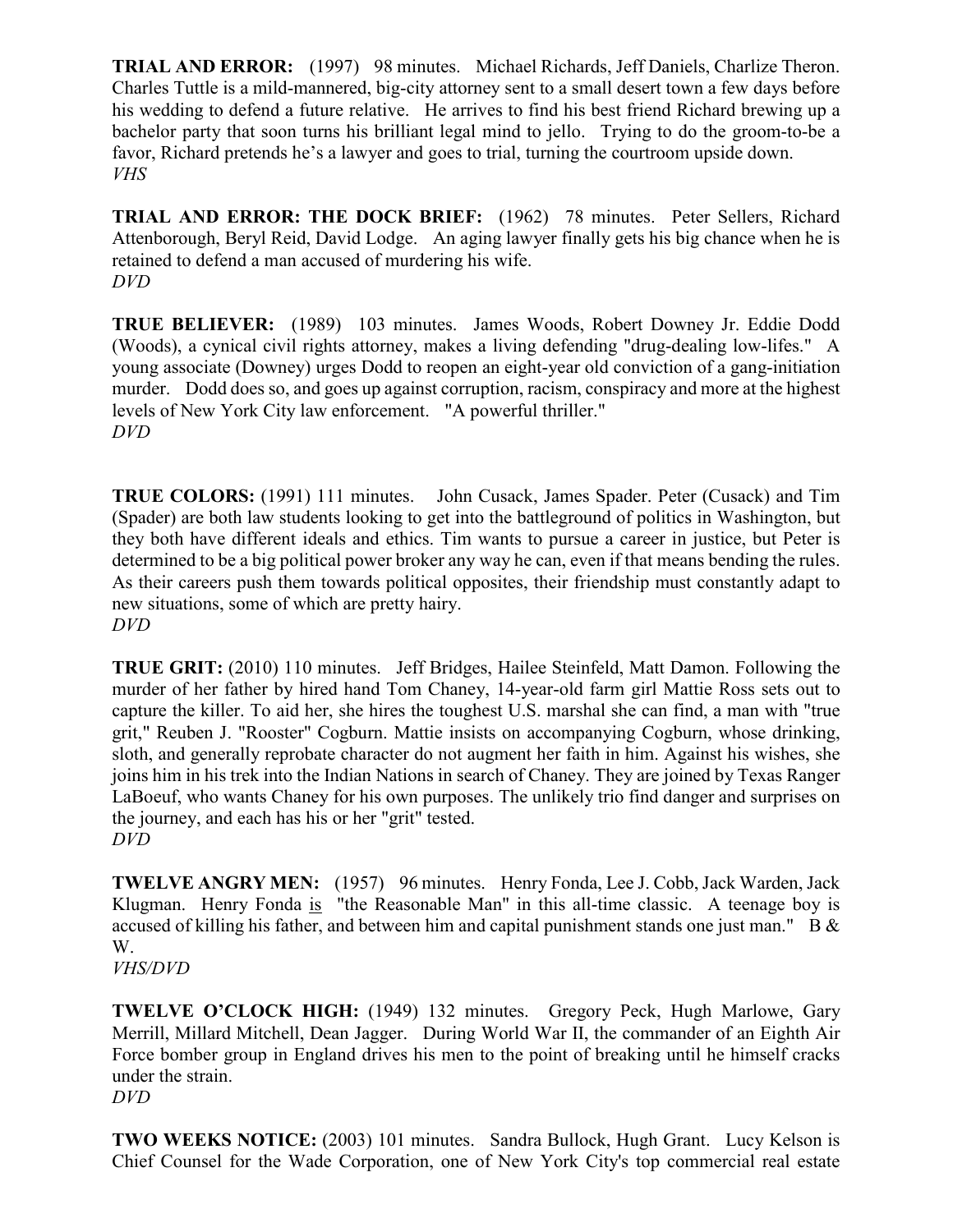developers. She's a brilliant lawyer with a sharp, strategic mind. She also has an ulcer and doesn't get much sleep. It's not the job that's getting to her. It's her millionaire boss, George Wade. Handsome, charming and undeniably self-absorbed, he treats her more like a nanny than a Harvard Law grad and can barely choose a tie without her help. Now, after five years of calling the shots-on everything from his clothes to his divorce settlements - Lucy Kelson is calling it quits. *DVD*

**THE USUAL SUSPECTS:** (1995) 106 minutes. Gabriel Byrne, Benicio Del Toro, Kevin Pollak, Kevin Spacey, Stephen Baldwin. A boat has been destroyed, criminals are dead, and the key to this mystery lies with the only survivor and his twisted, convoluted story beginning with five career crooks in a seemingly random police lineup. *DVD*

**THE VALET:** (2007) 85 minutes. Gad Elmaleh, Alice Taglioni, Daniel Auteuil, Kristin Scott Thomas. Pierre Levasseur is an important CEO who is photographed with his lover, Elena, a world-famous model. In an attempt to salvage his marriage, he tries to convince his wife that Elena is not his lover, but that of François Pignon, the porter who was passing by and ended up on the photograph. To make his story believable, Levasseur convinces Pignon and Elena to move in together and to pretend to be a couple. Things get more complicated when this creates tensions between Pignon and his former flatmate Richard and his love interest Émilie. Ultimately, Levasseur's wife discovers the truth and decides to play games with her husband. *DVD*

**V FOR VENDETTA:** (2006) 132 minutes. Natalie Portman, Hugo Weaving, Stephen Rea, John Hurt. Set against the futuristic landscape of totalitarian Britain, the story of a young working-class woman, Evey, who is rescued from a life-and-death situation by a masked man known only as 'V.' Incomparably charismatic and ferociously skilled in the art of combat and deception, 'V' ignites a revolution when he urges his fellow citizens to rise up against tyranny and oppression. As Evey uncovers the truth about 'V's' mysterious background, she also discovers the truth about herself. She becomes his ally in his plan to bring freedom and justice to a cruel and corrupt society.

*DVD*

**VEER-ZAARA:** (2004) 192 minutes. Shah Rukh Khan, Preity Zinta, Rani Mukerji, Kirron Kher, Divya Dutta. Squadron Leader Veer Pratap Singh is a rescue pilot with the Indian Air Force. In the line of duty he comes across a stranded Zaara – a girl from Pakistan who has come to India to fulfill her surrogate mothers dying wish. Veer saves her life and his life is never the same again. Twenty two years later Saamia Siddiqui, a Pakistani human rights lawyer on her first case, finds herself face to face with an ageing Veer Pratap Singh. He has languished in a Pakistan jail cell for 22 years and has not spoken to anyone all these years. And no one knows why. Her mission is to discover the truth about Veer and see to it that justice is served. VEER-ZAARA is a saga of love, separation, courage and sacrifice. A love that is divine, a love that is whole-hearted, a love that is completely consuming, a love that grows with separation and deepens with sacrifice. A love that is an inspiration – and will remain a legend forever. *DVD*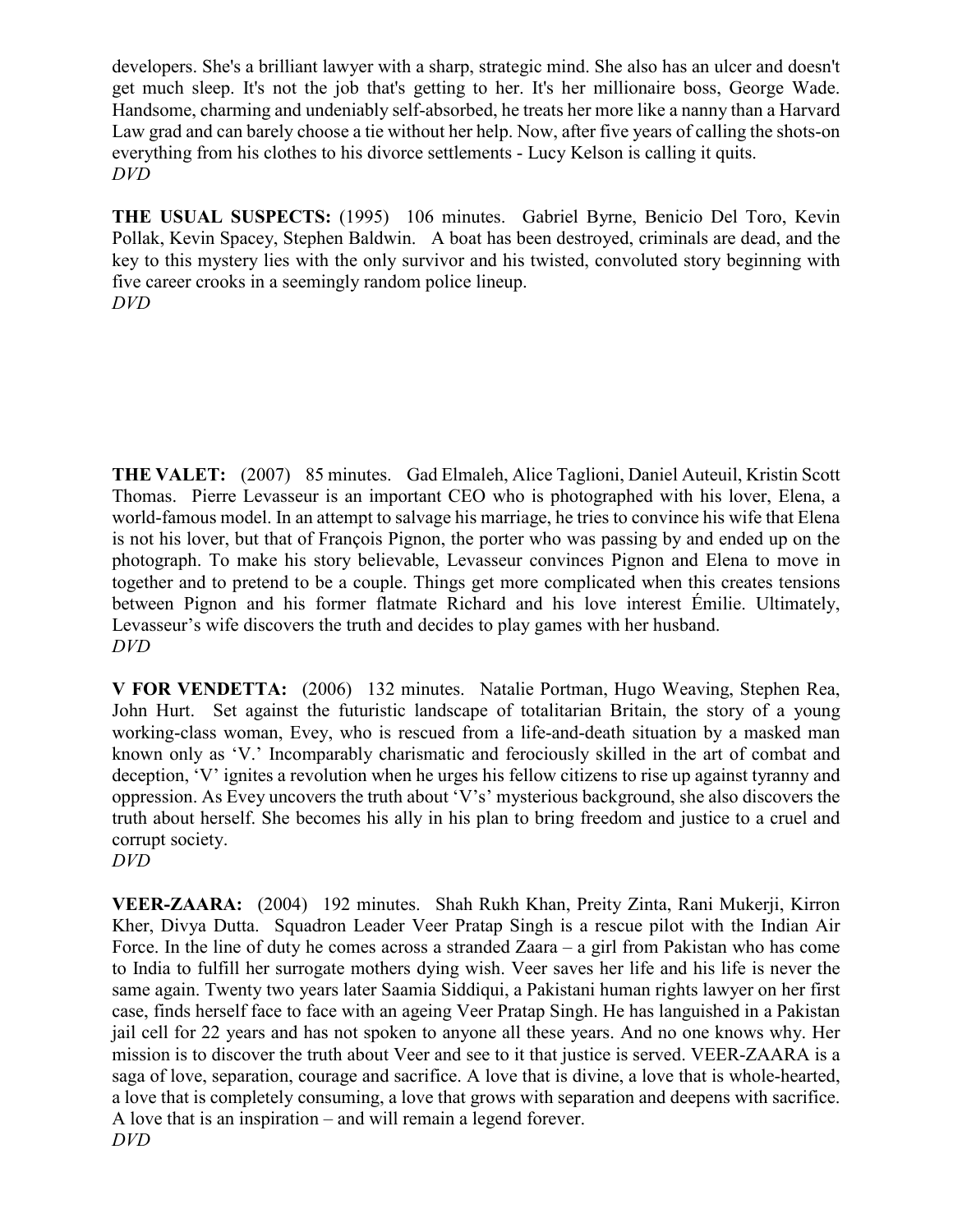**THE VERDICT:** (1982) 128 minutes. Paul Newman, Charlotte Rampling, Jack Warden, James Mason. Down-and-out lawyer, Frank Galvin (Newman) comes to life once again to advance a medical malpractice suit. Uncovering incompetency in a hospital that lead to a young patient's coma, he wages an impassioned courtroom fight for justice (in one of Newman's best performances) against a suave, opportunistic defense attorney (Mason). *DVD*

**VERTIGO:** (1958) 128 minutes. James Stewart, Kim Novak, Barbara Bel Geddes, Tom Helmore, Henry Jones. An elaborately constructed murder story and a fascinating study in sexual obsession. A detective with a fear of heights is drawn into a complex plot in which a girl he loves apparently falls to her death. He then meets her double and tries to re-create the image of the woman he has loved but lost in death. *DVD*

WALK THE LINE: (2005) 136 minutes. Joaquin Phoenix, Reese Witherspoon. A chronicle of country music legend Johnny Cash's life, from his early days on an Arkansas cotton farm to his rise to fame with Sun Records in Memphis, where he recorded alongside Elvis Presley, Jerry Lee Lewis and Carl Perkins. *DVD*

**WALL STREET:** (1987) 126 minutes. Michael Douglas, Charlie Sheen, Daryl Hannah, Martin Sheen. Bud Fox is a Wall Street stockbroker with a strong desire to get to the top. He spends his spare time working an on angle to approach the high-powered, (but ruthless) broker Gordon Gekko. He finally meets with Gekko, who explains to him his philosophy that "Greed is Good". Taking this advice and working closely with Gekko, Fox soon finds himself swept into a world of "yuppies", shady business deals, the "good life", fast money, and fast women; something which is at odds with his family and the way he was brought up. *DVD*

**THE WAR OF THE ROSES:** (1989) 116 minutes. Michael Douglas, Kathleen Turner, Danny DeVito. Deliriously mean-spirited free-for-all about the demise of a marriage. The Roses, Barbara and Oliver, live happily as a married couple. Then she starts to wonder what life would be like without Oliver, and likes what she sees. Both want to stay in the house, and so they begin a campaign to force each other to leave. In the middle of the fighting is D'Amato, the divorce lawyer. He gets to see how far both will go to get rid of the other, and boy do they go far. *DVD*

**WHAT'S UP DOC?:** (1972) 94 minutes. Barbra Streisand, Ryan O'Neal, Kenneth Mars, Austin Pendleton. Four red plaid travelling cases – one of each belonging to a befuddled Iowa musicologist, a strange but bright young woman, a rich matron and a suspicious fellow – are mixed up at a San Francisco hotel, with hilarious results. *DVD*

**WHITE SQUALL:** (1996) 129 minutes. Jeff Bridges, Scott Wolf. Bridges leads a crew of seafaring students on the voyage of a lifetime! But just before their return, nature teaches the toughest lesson of all...turning this journey at sea into a test of the crew's courage and will to survive. *DVD*

**WIN WIN:** (2011) 106 minutes. Paul Giamatti, Amy Ryan. Disheartened attorney Mike Flaherty (Giamatti), who moonlights as a high school wrestling coach, stumbles across a star athlete through some questionable business dealings while trying to support his family. Just as it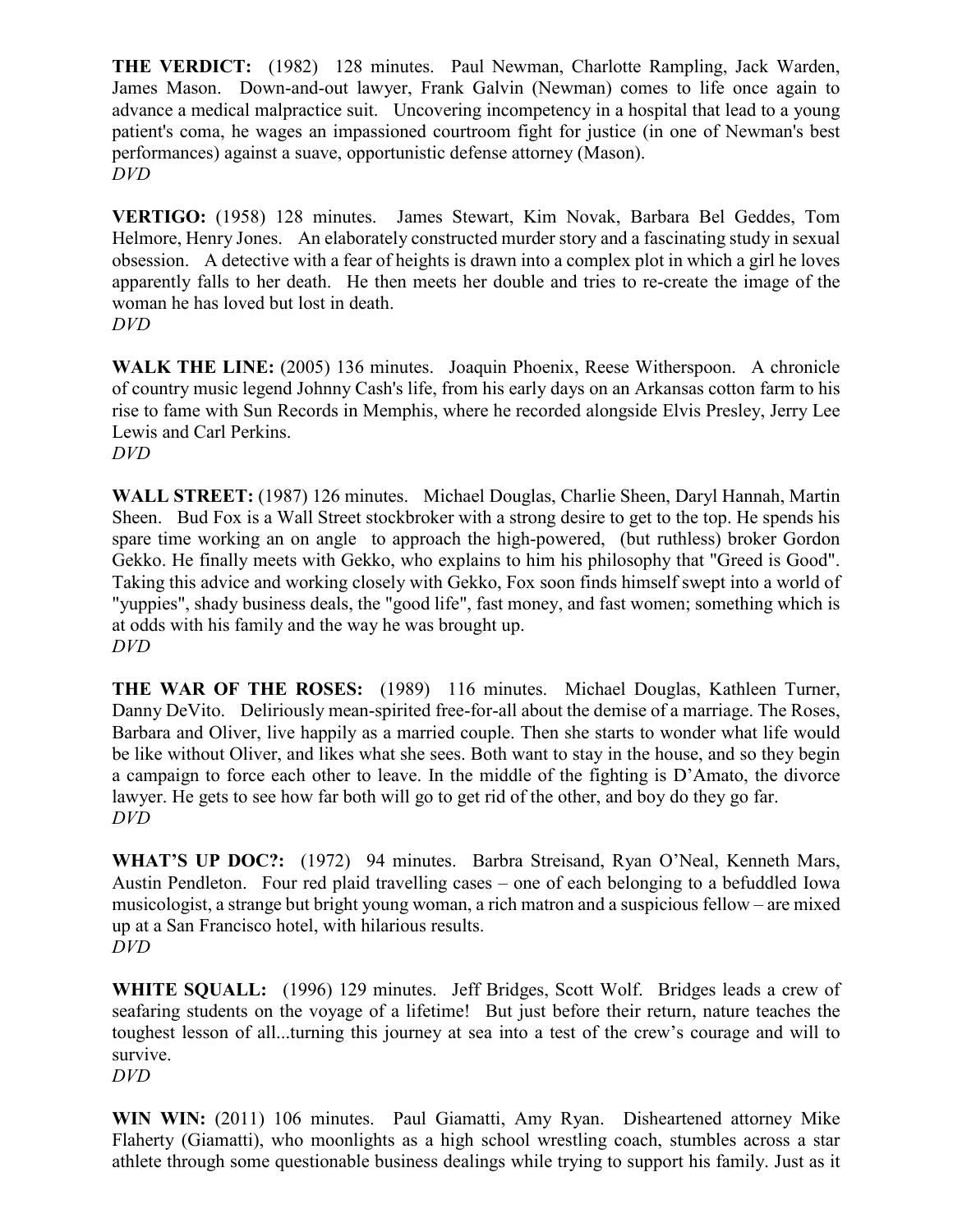looks like he will get a double payday, the boy's mother shows up fresh from rehab and flat broke, threatening to derail everything. *DVD*

**THE WINSLOW BOY:** (1948) 114 minutes. Robert Donat, Margaret Leighton, Cedric Hardwicke, Basil Radford. In Edwardian England, a thirteen year-old cadet, Ronnie Winslow, is expelled from the naval academy at Osborne for stealing a seven shilling postal order. His father and sister become obsessed with proving his innocence at any cost to themselves, and turn the case into a national cause celebre. B & W. *DVD*

**THE WINSLOW BOY:** (2000) 104 minutes. Nigel Hawthorne, Jeremy Northam, Rebecca Pidgeon, Gemma Jones. In early 20th century England, while toasting his daughter Catherine's engagement, Arthur Winslow learns the royal naval academy expelled his 14-year-old son, Ronnie, for stealing five shillings. Father asks son if it is true; when the lad denies it, Arthur risks fortune, health, domestic peace, and Catherine's prospects to pursue justice. *DVD*

**THE WIRE (Complete First Season):** (2004) 780 minutes. Dominic West, Lance Reddick, Sonja Sohn, Wendell Pierce, John Dorman. This unvarnished, highly realistic series follows a single sprawling drug and murder investigation in Baltimore. Told from the point of view of both the police and their targets, where easy distinctions between good and evil are challenged at every turn.

*DVD*

**WIT:** (2001) 99 minutes. Emma Thompson, Christopher Lloyd, Eileen Atkins, Audra McDonald, Jonathan M. Woodward, Harold Pinter. An English professor, who alienates her students, has always had control over her life. That is until she is diagnosed with a devastating illness. She agrees to undergo a series of procedures that are brutal, extensive and experimental. She finds that the fine line between life and death can only be walked with wit. *DVD*

WITNESS FOR THE PROSECUTION: (1957) 116 minutes. Charles Laughton, Tyrone Power, Marlene Dietrich. Based on one of Agatha Christie's most spellbinding novels, a barrister (Laughton) defends an accused murderer (Power). Dietrich plays the mysterious wife who testifies against her husband, adding another twist in the complex and chilling courtroom drama. B & W.

*DVD*

**THE WOLF OF WALLSTREET:** (2013) 179 minutes. Leonardo DiCaprio, Jonah Hill, Margot Robbie, Matthew McConaughey, Kyle Chandler, Rob Reiner. Sex. Money. Power. Drugs. Brace yourself for an outrageous true story. Jordan Belfort, a young stockbroker, is hungry for fame and glory in New York City, where corruption is king and more is never enough. *DVD*

**WOMAN IN GOLD:** (2015) 109 minutes. Ryan Reynolds, Helen Mirren, Daniel Brühl, Katie Holmes. Sixty years after she fled Vienna during World War II, an elderly Jewish woman, Maria Altmann, starts her journey to retrieve family possessions seized by the Nazis, among them Klimt's famous painting Portrait of Adele Bloch-Bauer I. Together with her inexperienced but plucky young lawyer Randy Schoenberg, she embarks upon a major battle which takes them all the way to the heart of the Austrian establishment and the U.S. Supreme Court. *DVD*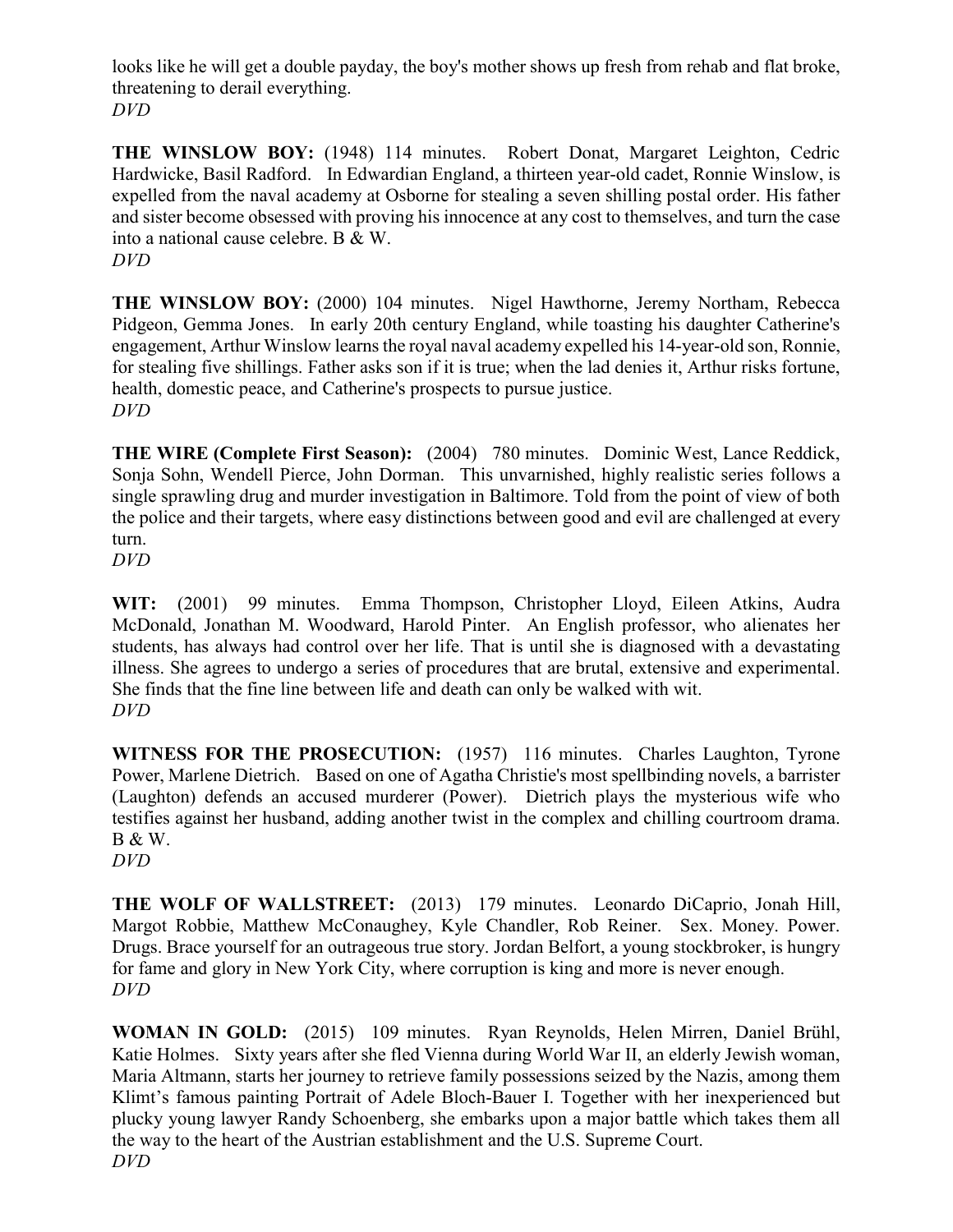**THE WRONG MAN:** (1956) 105 minutes. Henry Fonda, Vera Miles. Henry Fonda plays Manny Balestrero, a wronged man filled with visible but unspoken rage tried for crimes committed by a look-a-like robber. Vera Miles plays his wife, driven to madness by the ordeal. B & W. *DVD*

**YOUNG MR. LINCOLN:** (1939) 100 minutes. Henry Fonda, Alice Brady, Marjorie Weaver, Arleen Whelan. A fictionalized account of Abraham Lincoln's early years as a lawyer in Springfield, Ill. The film is essential John Ford Americana; Fonda's Lincoln is a mythic rugged individualist.

*DVD*

**THE YOUNG PHILADELPHIANS:** (1959) 136 minutes. Paul Newman, Barbara Rush, Adam West, Robert Vaughn. A poor Philly lawyer (Newman) defends his affluent friend (Vaughn) accused of murder. In the process, Newman must fight "against lies, duplicity and formidable blackmail threats." B & W. *DVD*

**Z:** (1968) 127 minutes. Yves Montand, Charles Denner, Georges Géret, Jacques Perrin, Irene Papas, Jean-Louis Trintignant. A Greet pacifist leader is murdered at a rally. Despite the official police report of accidental death, a journalist's persistent questioning leads to a full-scale investigation, revealing corruption in high places. *DVD*

**ZERO DARK THIRTY:** (2013) 157 minutes. Jessica Chastain, Jason Clarke, Joel Edgerton, Jennifer Ehle, Mark Strong. Chronicles the decade-long search for Osama bin Laden following the September 2001 attacks, and his death at the hands of Navy SEAL Team 6. *DVD*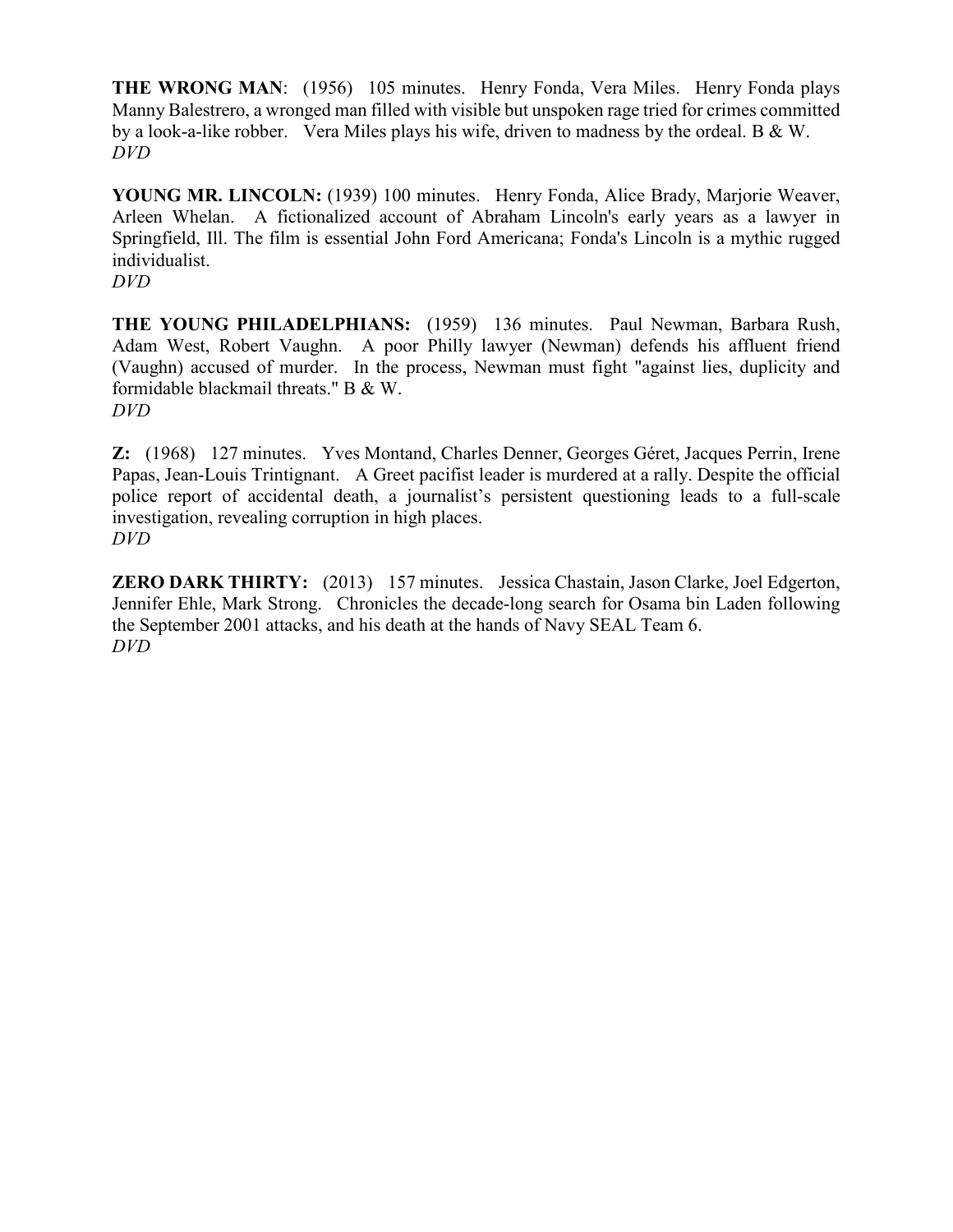# **SELECT DOCUMENTARIES**

**BROTHER'S KEEPER:** (1992) 105 minutes. This is the story of the "Ward Boys," four eccentric brothers who shared the same dilapidated, two-room shack for over 60 years. These elderly bachelors had virtually no contact with the outside world--until one was found dead in the bed he shared with his brother. By day's end, Delbert Ward "confessed" to suffocating his ailing brother as an act of mercy, but the people of their small town believed Delbert had been framed. *VHS*

**THE CONSTITUTION:** THAT DELICATE BALANCE: (1984) 13 parts. A series of programs examining the basis of the Constitution. Participants discuss in an informal setting various topics, ranging from the Constitutional Convention to the Bill of Rights, from the right-todie to the rights and duties of the press.

*VHS*

| Episode $1 =$ Executive Privilege & Delegation Of Powers           |
|--------------------------------------------------------------------|
| Episode 2 = War Powers & Covert Action                             |
| Episode 3 = Nomination, Election & Succession Of The President     |
| Episode 4 = Criminal Justice & A Defendant's Right To A Fair Trial |
| Episode 5 = Crime & Insanity                                       |
| Episode $6 =$ Crime & Punishments                                  |
| Episode $7 =$ Campaign Spending                                    |
| Episode 8 = National Security & Freedom Of The Press               |
| Episode 9 = School Prayer, Gun Control & The Right To Assemble     |
| Episode $10 =$ Right To Live, Right To Die                         |
| Episode $11 =$ Immigration Reform                                  |
| Episode $12 =$ Affirmative Action v. Reverse Discrimination        |
| Episode $13$ = Federalism                                          |
|                                                                    |

**EQUAL JUSTICE UNDER THE LAW:** (1987) 6 parts. Introduction by former Chief Justice Warren Burger. This PBS series was created to "clarify the role of the Supreme Court in relation to the other branches and levels of government in the U.S. by dramatizing precedents established by Chief Justice Marshal."

#### *VHS*

| Episode 1                                                                | $=$ <i>Marbury v. Madison:</i> Who Is To Say What The Constitution |  |
|--------------------------------------------------------------------------|--------------------------------------------------------------------|--|
|                                                                          | Means: The Supreme Court, Congress Or The President?               |  |
| Episode 2                                                                | $= McCulloch v. Maryland:$ Can States Interfere With Or Tax        |  |
|                                                                          | The Legitimate Activities Of The Federal Government?               |  |
| Episode 3                                                                | $= Gibbons$ v. Ogden: Does The Constitution Give The States        |  |
|                                                                          | Or The Federal Government The Power To Regulate                    |  |
| Commerce?                                                                |                                                                    |  |
| Episodes $4-6$ = The Trial Of Aaron Burr: Is The President Of The United |                                                                    |  |
|                                                                          | States Above The Law?                                              |  |

**EYES ON THE PRIZE:** (1986) 6 parts. "The most comprehensive documentary on the American civil rights movement ever produced. . .Relive the pain, the protest, the sacrifice and triumph of the grass roots struggle for racial equality."